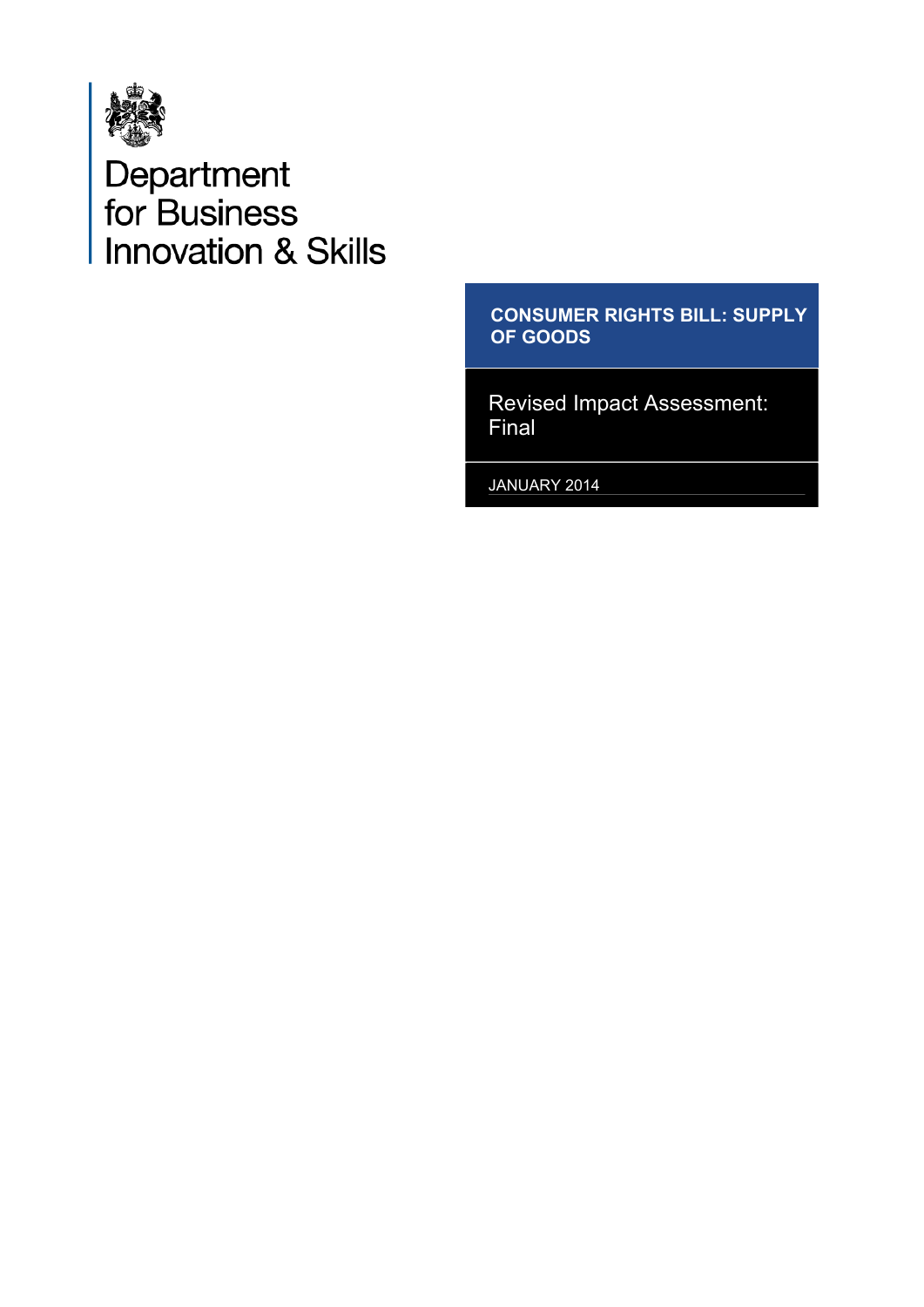# **Contents**

<span id="page-1-0"></span>

| Α.        |  |
|-----------|--|
| <b>B.</b> |  |
| C.        |  |
| D.        |  |
| Е.        |  |
|           |  |
|           |  |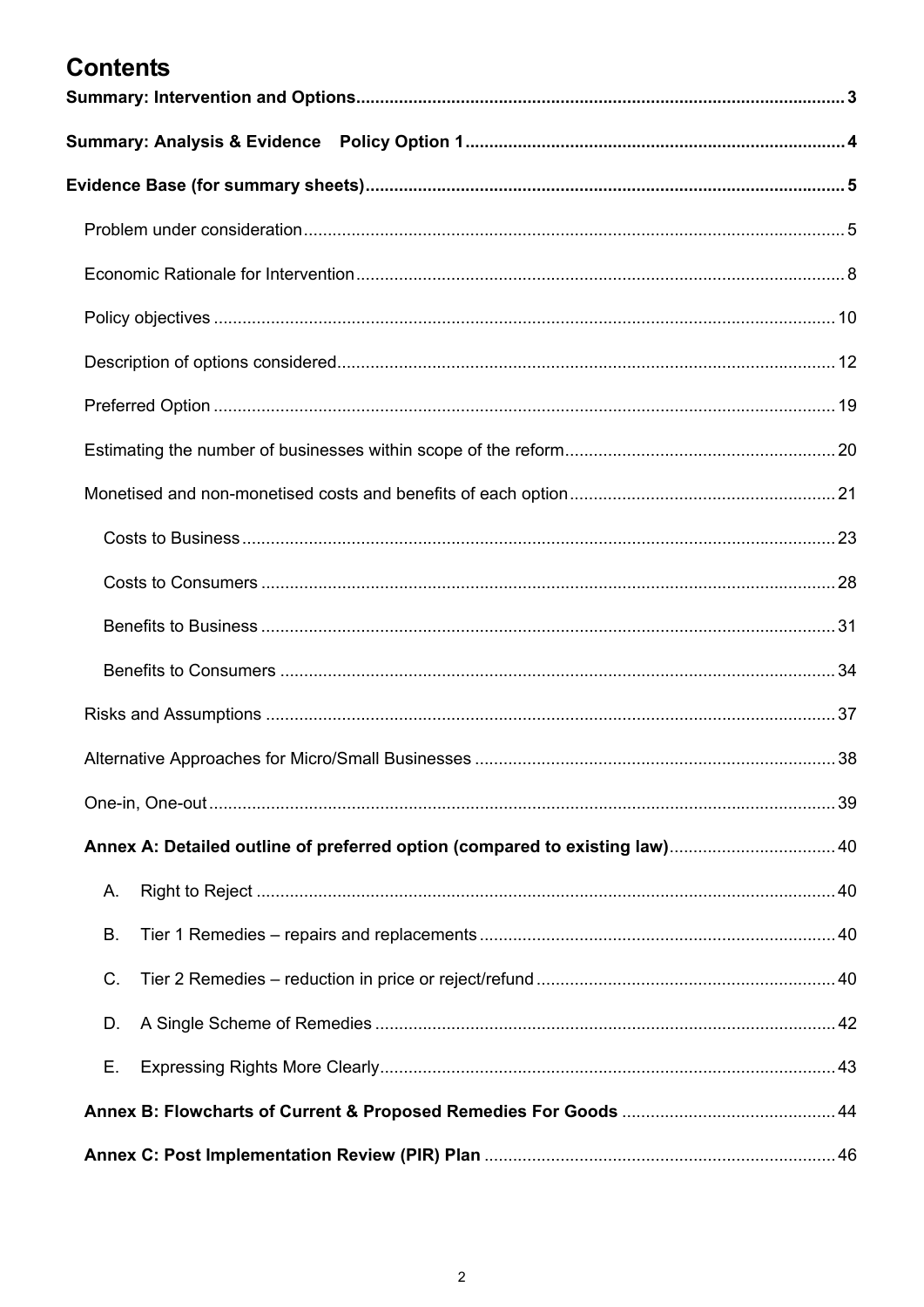| <b>Title: Consumer Rights Bill: Supply of Goods</b> | Impact Assessment (IA)                                       |  |  |  |  |  |
|-----------------------------------------------------|--------------------------------------------------------------|--|--|--|--|--|
| <b>IA No: BIS0391</b>                               | Date: 19/12/2013                                             |  |  |  |  |  |
| Lead department or agency:                          | <b>Stage: Final</b>                                          |  |  |  |  |  |
| Department for Business, Innovation and Skills      | <b>Source of intervention: Domestic</b>                      |  |  |  |  |  |
|                                                     | Type of measure: Primary legislation                         |  |  |  |  |  |
| Other departments or agencies:                      | <b>Contact for enquiries:</b><br>consumerbill@bis.gsi.gov.uk |  |  |  |  |  |
| <b>Summary: Intervention and Options</b>            | <b>RPC Opinion: GREEN</b>                                    |  |  |  |  |  |
| Cost of Preferred (or more likely) Option           |                                                              |  |  |  |  |  |

<span id="page-2-0"></span>

| Cost of Preferred (or more likely) Option |                                             |                                                                |                                                         |    |  |  |  |  |  |
|-------------------------------------------|---------------------------------------------|----------------------------------------------------------------|---------------------------------------------------------|----|--|--|--|--|--|
| <b>Total Net Present</b><br><b>Value</b>  | <b>Business Net</b><br><b>Present Value</b> | Net cost to business per<br><b>year</b> (EANCB on 2009 prices) | In scope of One-In,<br>Measure qualifies as<br>One-Out? |    |  |  |  |  |  |
| £238.34m                                  | £ $-23.95m$                                 | £2.78m                                                         | Yes                                                     | IN |  |  |  |  |  |

**What is the problem under consideration? Why is government intervention necessary?** 

UK consumer law governing the supply of goods is unnecessarily complex, there are overlaps between EU and preexisting UK legislation, and in places the law is unclear. For example it is not clear at what point the consumer loses the right to reject faulty goods and get a full refund, nor how many repairs or replacement of faulty goods they must accept before they can pursue other remedies. This uncertainty results in business time costs and can create costs arising from unnecessary and prolonged disputes with consumers, additional staff training and the need to seek legal advice. Changes to the legal framework are required to bring clarity and certainty to both consumers and business.

#### **What are the policy objectives and the intended effects?**

- 1. To set a time period in which consumers can reject substandard goods and receive a refund.
- 2. To provide clarity on the number of times when retailers can repair or replace substandard goods, before being obliged to offer some money back.
- 3. To provide clarity on the extent to which retailers may reduce the level of refund provided (where goods are not rejected initially) to account for the use of the goods the consumer has had up to that point.
- 4. To consolidate and align currently inconsistent remedies available for goods supplied under different contract types.
- 5. To set out more clearly the standards that the goods must meet.

#### **What policy options have been considered, including any alternatives to regulation? Please justify preferred option (further details in Evidence Base)**

- 1. A 30 day period for consumers to reject substandard goods and get a refund. An exemption was considered, to allow a longer period where there is a delay before inspection may take place but this was rejected as it would undermine certainty.
- 2. That consumers must only accept a single attempt to repair or replace faulty goods before being entitled to some money back. An alternative of 2 repairs/1 replacement and options based on time and value were considered but 1 repair/1 replacement offers greater simplicity without unduly burdening business.
- 3. Consumers will receive a full refund for the first 6 months unless there is independent evidence of an active business-to-consumer second-hand market in the goods, in which case the sum to be refunded may be reduced. A number of prescriptive approaches to calculating the refund were considered but deemed to be confusing.
- 4. Align remedies for different contract types
- 5. State consumers rights and remedies in a clearer way than at present on the face of the legislation.

#### **Will the policy be reviewed?** It will be reviewed. **If applicable, set review date:** 01/2019

| Does implementation go beyond minimum EU requirements?<br>Yes                                                   |                                                                           |  |             |  |  |  |  |
|-----------------------------------------------------------------------------------------------------------------|---------------------------------------------------------------------------|--|-------------|--|--|--|--|
| Are any of these organisations in scope? If Micros not<br>exempted set out reason in Evidence Base.             | <b>Small</b><br><b>Medium</b><br>Large<br><b>Yes</b><br><b>Yes</b><br>Yes |  |             |  |  |  |  |
| What is the $CO2$ equivalent change in greenhouse gas emissions?<br>(Million tonnes CO <sub>2</sub> equivalent) | Traded:                                                                   |  | Non-traded: |  |  |  |  |

*I have read the Impact Assessment and I am satisfied that (a) it represents a fair and reasonable view of the expected costs, benefits and impact of the policy, and (b) that the benefits justify the costs.* 

| Signed by the responsible Minister: |
|-------------------------------------|
|-------------------------------------|

Jo Swinson Date: 19 December 2013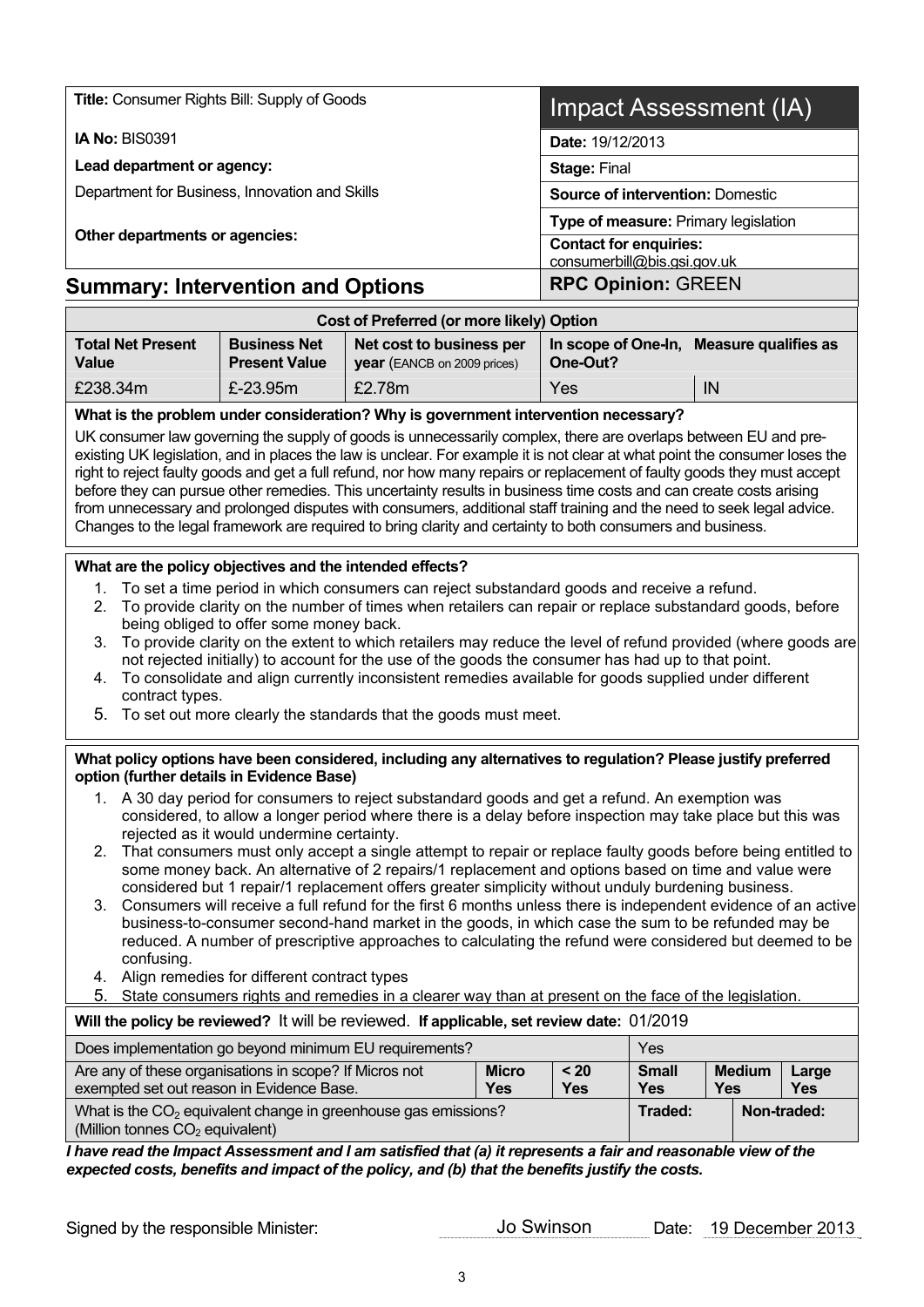# <span id="page-3-0"></span>**Summary: Analysis & Evidence Policy Option 1**

#### **Description:**

#### **FULL ECONOMIC ASSESSMENT**

| <b>Price Base</b>                                                                                                                                                                                                                                                                                                                                                                                                                                                                                                                                                                                   | <b>Time Period</b><br><b>PV Base</b><br>Net Benefit (Present Value (PV)) (£m) |                  |                                                                                                                                         |                  |  |                                                                                                           |                       |                                                                                                                                                                                                                                                                                                                                                                 |
|-----------------------------------------------------------------------------------------------------------------------------------------------------------------------------------------------------------------------------------------------------------------------------------------------------------------------------------------------------------------------------------------------------------------------------------------------------------------------------------------------------------------------------------------------------------------------------------------------------|-------------------------------------------------------------------------------|------------------|-----------------------------------------------------------------------------------------------------------------------------------------|------------------|--|-----------------------------------------------------------------------------------------------------------|-----------------------|-----------------------------------------------------------------------------------------------------------------------------------------------------------------------------------------------------------------------------------------------------------------------------------------------------------------------------------------------------------------|
| <b>Year 2013</b>                                                                                                                                                                                                                                                                                                                                                                                                                                                                                                                                                                                    | <b>Year 2013</b>                                                              |                  | Years 10                                                                                                                                | Low: 148.97      |  | High: 352.39                                                                                              | Best Estimate: 250.99 |                                                                                                                                                                                                                                                                                                                                                                 |
| COSTS (£m)                                                                                                                                                                                                                                                                                                                                                                                                                                                                                                                                                                                          |                                                                               |                  | <b>Total Transition</b><br>(Constant Price)                                                                                             | Years            |  | <b>Average Annual</b><br>(excl. Transition) (Constant Price)                                              |                       | <b>Total Cost</b><br>(Present Value)                                                                                                                                                                                                                                                                                                                            |
| Low                                                                                                                                                                                                                                                                                                                                                                                                                                                                                                                                                                                                 |                                                                               |                  | 4.6                                                                                                                                     |                  |  | 9.5                                                                                                       |                       | 86.0                                                                                                                                                                                                                                                                                                                                                            |
| High                                                                                                                                                                                                                                                                                                                                                                                                                                                                                                                                                                                                |                                                                               |                  | 11.6                                                                                                                                    |                  |  | 12.1                                                                                                      |                       | 115.6                                                                                                                                                                                                                                                                                                                                                           |
| <b>Best Estimate</b>                                                                                                                                                                                                                                                                                                                                                                                                                                                                                                                                                                                |                                                                               |                  | 8.1                                                                                                                                     |                  |  | 10.8                                                                                                      |                       | 100.8                                                                                                                                                                                                                                                                                                                                                           |
| Description and scale of key monetised costs by 'main affected groups'<br>Business: Transition costs: Familiarisation costs £2.4m; Initial increase legal costs £5.7m.<br>Ongoing costs to business: Increase in cost of limiting mandatory Tier 1 remedies to 1 repair or replacement £2.17m; Cost<br>of amending deduction for use £0.96m; Increase in the number of complaints to business at £0.46m; Increase costs of<br>redress £5.7m<br>Consumers: Net cost to consumers of amending the right-to-reject period to 30 days £1.47m<br>Other key non-monetised costs by 'main affected groups' |                                                                               |                  |                                                                                                                                         |                  |  |                                                                                                           |                       |                                                                                                                                                                                                                                                                                                                                                                 |
|                                                                                                                                                                                                                                                                                                                                                                                                                                                                                                                                                                                                     |                                                                               |                  | other than straight sales. This has not been quantified or monetised.                                                                   |                  |  |                                                                                                           |                       | Consumers: there may be some costs to consumers where the long-term right to reject is removed for contract types                                                                                                                                                                                                                                               |
| <b>BENEFITS (£m)</b>                                                                                                                                                                                                                                                                                                                                                                                                                                                                                                                                                                                |                                                                               |                  | <b>Total Transition</b><br>(Constant Price)                                                                                             | Years            |  | <b>Average Annual</b><br>(excl. Transition) (Constant Price)                                              |                       | <b>Total Benefit</b><br>(Present Value)                                                                                                                                                                                                                                                                                                                         |
| Low                                                                                                                                                                                                                                                                                                                                                                                                                                                                                                                                                                                                 |                                                                               |                  | 0.0                                                                                                                                     |                  |  | 28.6                                                                                                      |                       | 245.6                                                                                                                                                                                                                                                                                                                                                           |
| High                                                                                                                                                                                                                                                                                                                                                                                                                                                                                                                                                                                                |                                                                               |                  | 0.0                                                                                                                                     |                  |  | 50.3                                                                                                      | 432.1                 |                                                                                                                                                                                                                                                                                                                                                                 |
| <b>Best Estimate</b>                                                                                                                                                                                                                                                                                                                                                                                                                                                                                                                                                                                |                                                                               |                  | 0.0                                                                                                                                     |                  |  | 39.5                                                                                                      |                       | 339.1                                                                                                                                                                                                                                                                                                                                                           |
| period to 30 days £1.47m.<br>Not applicable.                                                                                                                                                                                                                                                                                                                                                                                                                                                                                                                                                        |                                                                               |                  | Description and scale of key monetised benefits by 'main affected groups'<br>Other key non-monetised benefits by 'main affected groups' |                  |  | Business: Ongoing benefits: Simpler complaint handling £1.48m; Reduced legal advice costs £2.45m; Reduced |                       | number of court cases £1.2m; Reduced training costs £0.79m; Net saving to business of amending the right-to-reject<br>Consumers: Ongoing benefits: Reduced risk of consumer detriment increasing from £8.32m in the first year to £9.1m<br>by the tenth year. Reduced transaction costs increasing from £22.30m in the first year to £24.39m in the tenth year. |
| Key assumptions/sensitivities/risks                                                                                                                                                                                                                                                                                                                                                                                                                                                                                                                                                                 |                                                                               |                  |                                                                                                                                         |                  |  |                                                                                                           |                       | Discount rate (%)<br>3.5                                                                                                                                                                                                                                                                                                                                        |
| We identified two key risks associated with providing a clearer legal framework for the supply of goods. Firstly, the risk that<br>the revised framework shifts burdens onto business from consumers, or conversely undermines consumer protection.<br>Secondly a risk that a more certain legal framework removes flexibility in the current law which is relevant to the supply of<br>goods and could therefore disproportionately impact on some traders.                                                                                                                                        |                                                                               |                  |                                                                                                                                         |                  |  |                                                                                                           |                       |                                                                                                                                                                                                                                                                                                                                                                 |
| In developing these proposals we have sought to mitigate these risks by consulting widely with businesses and consumer<br>groups to identify potential impacts (the Law Commissions consulted in 2008 and BIS consulted in summer 2012), holding<br>workshops with stakeholders on emerging options (September 2012) and informally discussing options with a wide range<br>of goods suppliers and consumer groups. We also commissioned the two stage IFF survey of retailers which informed our<br>evidence of current provision of redress by traders.                                           |                                                                               |                  |                                                                                                                                         |                  |  |                                                                                                           |                       |                                                                                                                                                                                                                                                                                                                                                                 |
| <b>BUSINESS ASSESSMENT (Option 1)</b>                                                                                                                                                                                                                                                                                                                                                                                                                                                                                                                                                               |                                                                               |                  |                                                                                                                                         |                  |  |                                                                                                           |                       |                                                                                                                                                                                                                                                                                                                                                                 |
| <b>Costs: 10.2</b>                                                                                                                                                                                                                                                                                                                                                                                                                                                                                                                                                                                  |                                                                               | <b>Benefits:</b> | Direct impact on business (Equivalent Annual) £m:<br>7.5                                                                                | <b>Net: -2.8</b> |  | In scope of OIOO?<br>Yes                                                                                  |                       | <b>Measure qualifies as</b><br>IN                                                                                                                                                                                                                                                                                                                               |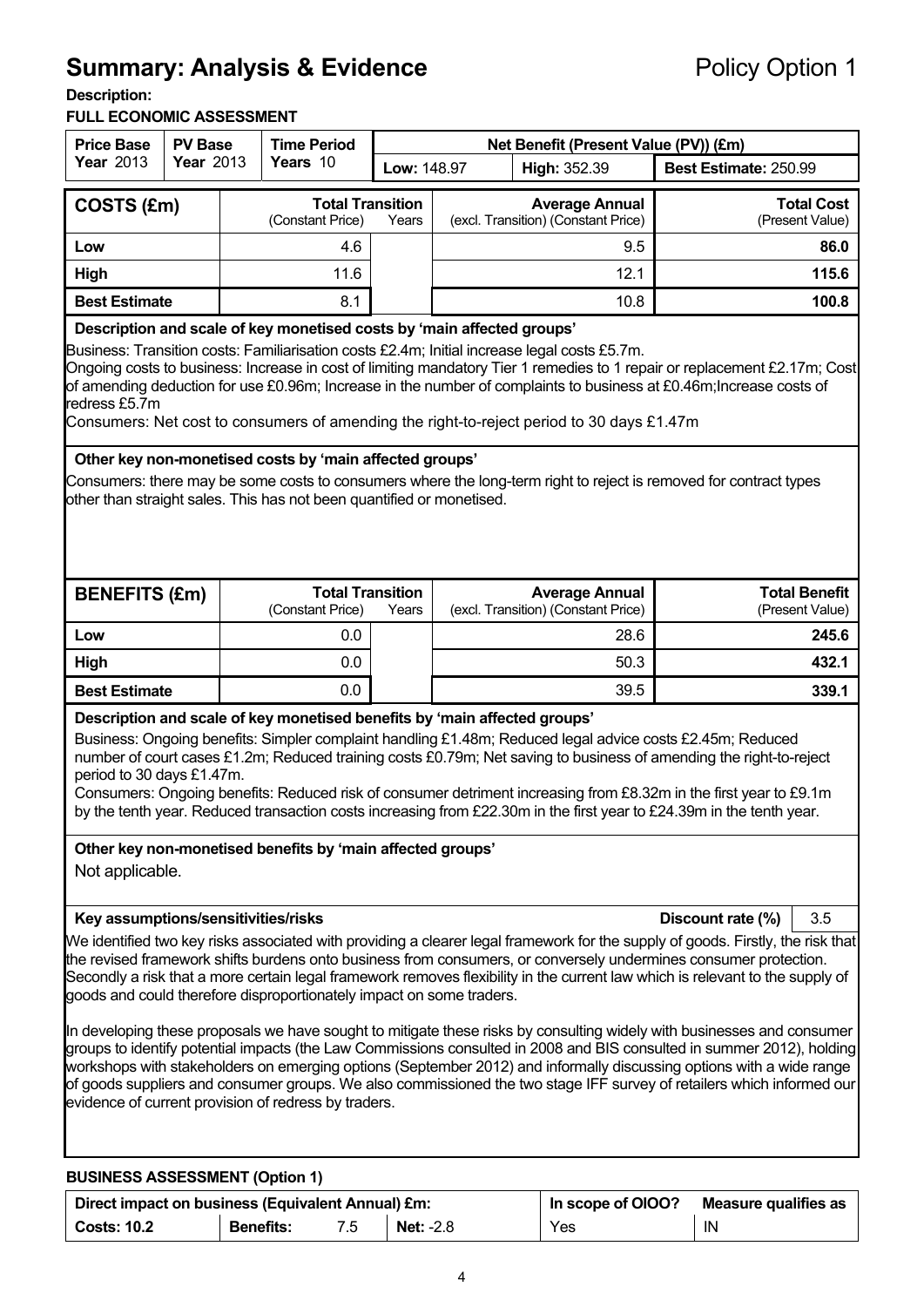# <span id="page-4-0"></span>**Evidence Base (for summary sheets)**

# <span id="page-4-1"></span>Problem under consideration

1. This Impact Assessment relates to proposals to reform consumer law on supply of goods. The proposals form part of a wider programme of work to reform consumer law (the 'Consumer Law Reform Programme'). This section outlines the overall motivation for clarification and consolidation of consumer law, before explaining the specific proposals covered by this IA.

#### **Background context:**

- 2. The scale of the domestic trade for good is enormous, in 2011 consumers spent £40[1](#page-1-0),[2](#page-4-2)45m<sup>1</sup> on goods and there are an estimated 356,160<sup>2</sup> goods retail businesses in the UK.
- 3. **UK consumer law is unnecessarily complex.** A bench-marking study by the University of East Anglia in 2008, found that the current system of consumer law offers a high degree of protection but is confusing, because it has grown piecemeal over the years<sup>[3](#page-4-3)</sup>. Consumer law is fragmented and in places unclear, for example where the law has not kept up with technological change or lacks precision. There are also overlaps and inconsistencies between EU<sup>[4](#page-4-4)</sup> and pre-existing UK legislation and the law is couched in legalistic language.
- 4. It is widely understood that consumers who understand their rights can play a strong part in driving growth because they force businesses to innovate and pursue efficiency<sup>[5](#page-4-5)</sup>. For this they need both competitive markets and a strong but simple framework of consumer law that can be effectively enforced.
- 5. For traders, poorly understood law **wastes business time and can create costs** arising from unnecessary and prolonged disputes with consumers, additional staff training and the need to seek legal advice. Unscrupulous traders can exploit the law's complexity and undermine competition from legitimate businesses. Consumers who lack confidence in their rights are less likely to try new market entrants and innovative products, which in turn weakens competitive pressure on incumbent firms.
- 6. The proposals within this Impact Assessment form part of a proposed wider reform of Consumer Law (the "Consumer Law Reform Programme"). The reform will require primary legislation (the proposed Consumer Rights Bill), amendment of the Consumer Protection from Unfair Trading Regulations as well as the implementation of the new Consumer Rights Directive through regulations. The package of reform intends to:
	- **Consolidate** the law to reduce fragmentation;

<sup>1</sup> Consumer Trends Q3 2012, ONS: http://www.ons.gov.uk/ons/rel/consumer-trends/consumer-trends/q3-2012/rft-web-excels---cvm-sa--q3- 2012.xls

<span id="page-4-2"></span> $2$  See para 67 for more detail on how this estimate is derived.

<span id="page-4-3"></span> $^3$  University of East Anglia 'Benchmarking the performance of the UK framework supporting consumer empowerment through comparison against relevant international comparator countries' for BERR 2008<br>4 Disactive 4000/44/EC was transposed into UK law with affect from

<span id="page-4-4"></span>Directive 1999/44/EC was transposed into UK law with effect from 2003, as discussed further below.

<span id="page-4-5"></span><sup>&</sup>lt;sup>5</sup> ICF GHK 'Consumer Rights and Economic Growth"' for the Department for Business Innovation and Skills (to be published 2013).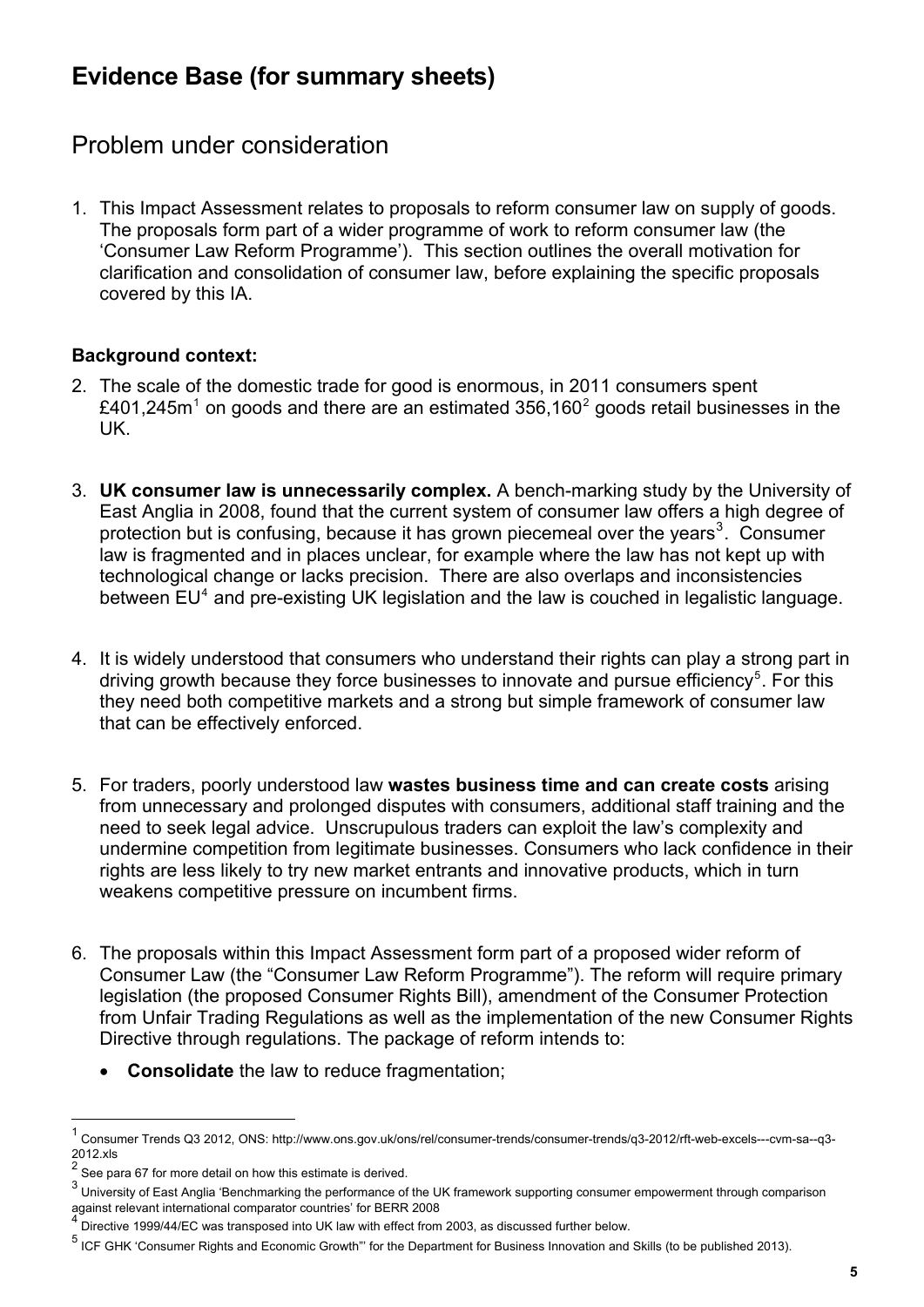- **Clarify** the law to reduce the scope for costly disputes;
- **Update** the framework to ensure that consumer rights keep pace with technological advances;
- **Deregulate** to introduce key business-friendly provisions; and
- **Enhance** consumer rights where it is appropriate to do so.

The proposals on goods are primarily intended to provide clarity and consolidate the existing law. In doing so, in some respects, the proposals deregulate for business or enhance consumer rights; these areas are explored further below.

#### **Problems with the law covering the supply of goods**

- 7. Currently, the law on consumer rights for faulty goods is unclear and unnecessarily complicated in some instances. The Davidson Review (2006), which examined how EU Directives have been implemented in the UK as part of the then Government's regulatory reform agenda, highlighted consumer sales law as an area where the implementation had caused additional complexity, by overlaying EU law on top of the existing domestic regime<sup>[6](#page-4-4)</sup>. A key finding was that, 'Following the implementation of the Consumer Sales and Guarantee Directive, the remedies available to consumers when they have been sold faulty goods are too complicated. It is unclear how best to choose between the various remedies available'. As a result, the review concluded that the law on consumer remedies was too complex, causing unnecessary burdens on business.
- 8. On the recommendation of the Davidson Review, BIS (as the former Department for Business, Enterprise & Regulatory Reform) asked the Law Commission and Scottish Law Commission to produce a joint report on the reform and simplification of remedies available to consumers relating to the sale or supply of goods. This report followed a consultation, which was published in November 2008<sup>[7](#page-5-0)</sup>. Our proposals for a 30 day right to reject faulty goods, the application of this to all contract types for the supply of goods, and a limit of a single failed repair or replacement of faulty goods before being entitled to pursue further remedies, are based on recommendations of the Law Commissions.
- 9. The result of the complexity is that the law is burdensome for business to follow and consumers are often poorly informed about their rights. In some cases, consumers do not pursue remedies as they are not aware that a remedy is available to them; whereas, in other instances, consumers overestimate their rights. This in turn, can lead to costly disputes between consumers and retailers – exacerbated by the fact that in some key areas, the law is unclear as well as complex.
- 10. For example, the short-term right to reject faulty goods which have been purchased is a key form of redress for consumers. However, the right is currently lost after the lapse of a 'reasonable time', which must allow a buyer reasonable opportunity to examine the goods. This is a common source of dispute, as what is reasonable to one party, is often not reasonable to the other. It is difficult to determine a general 'rule of thumb' with which to advise consumers, as courts have come to very different conclusions depending on the facts of the individual cases under consideration.

 $^6$  Lord Davison 'Davidson Review: Implementation of EU Legislation' for BRE 2006 40, Chapter 3, Para 3.20

<span id="page-5-0"></span><sup>7&</sup>lt;br>Available at http://lawcommission.justice.gov.uk/docs/lc317\_Consumer\_Remedies\_Faulty\_Goods.pdf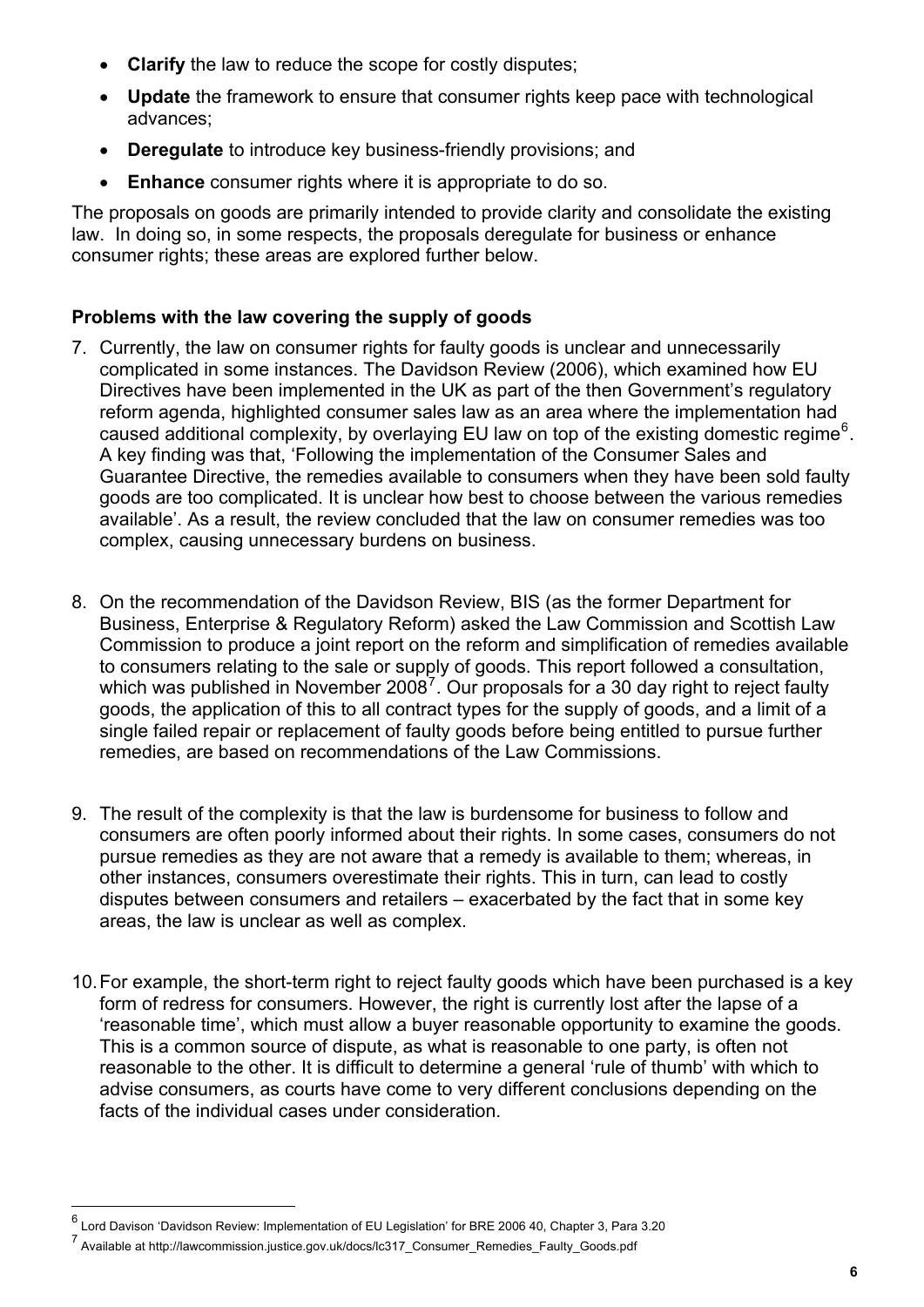- 11. Business groups, including the British Retail Consortium, consider that this results in many traders erring on the side of caution and allowing a much longer period than would be necessary, beyond one or two months in some cases, thereby increasing any potential costs caused by the depreciation in value of the goods. There is a feeling among retailers (relayed to BIS by retail trade bodies during consultation) that the courts tend to be proconsumer and favour a longer period when judging what is 'reasonable'. Whether or not this is the case, many traders provide refunds for significant periods, taking a view as to what a court may rule.
- 12. Prompting reform of this area, the Government's Red Tape Challenge on Retail concluded in July 2011, that there would be significant gains to be made by rationalising and clarifying consumer law<sup>[8](#page-5-0)</sup>.
- 13. The complexity of consumer rights in the supply of goods causes unnecessary detriment to consumers and costs to business, as outlined above. Furthermore, an ineffective scheme of consumer rights stifles competition between firms to produce the best quality products, for the best price, to consumers. This area of law requires legislative reform to make it simpler, clearer and more effective.
- 14. The proposals set out in this Impact Assessment are for reform of existing UK legislation, some of which derives from the EU Consumer Sales and Guarantee Directive (1999/44/EC, implemented in UK law by UK SI 2002/3045) which was a minimum harmonisation Directive. In some respects, the proposals would alter the way the provisions of this Directive have effect in UK legislation. These areas are explored below and are included in the direct costs to business set out in this Impact Assessment.

<span id="page-6-0"></span><sup>&</sup>lt;sup>8</sup> See http://news.bis.gov.uk/content/detail.aspx?NewsAreaId=2&ReleaseID=420597&SubjectId=2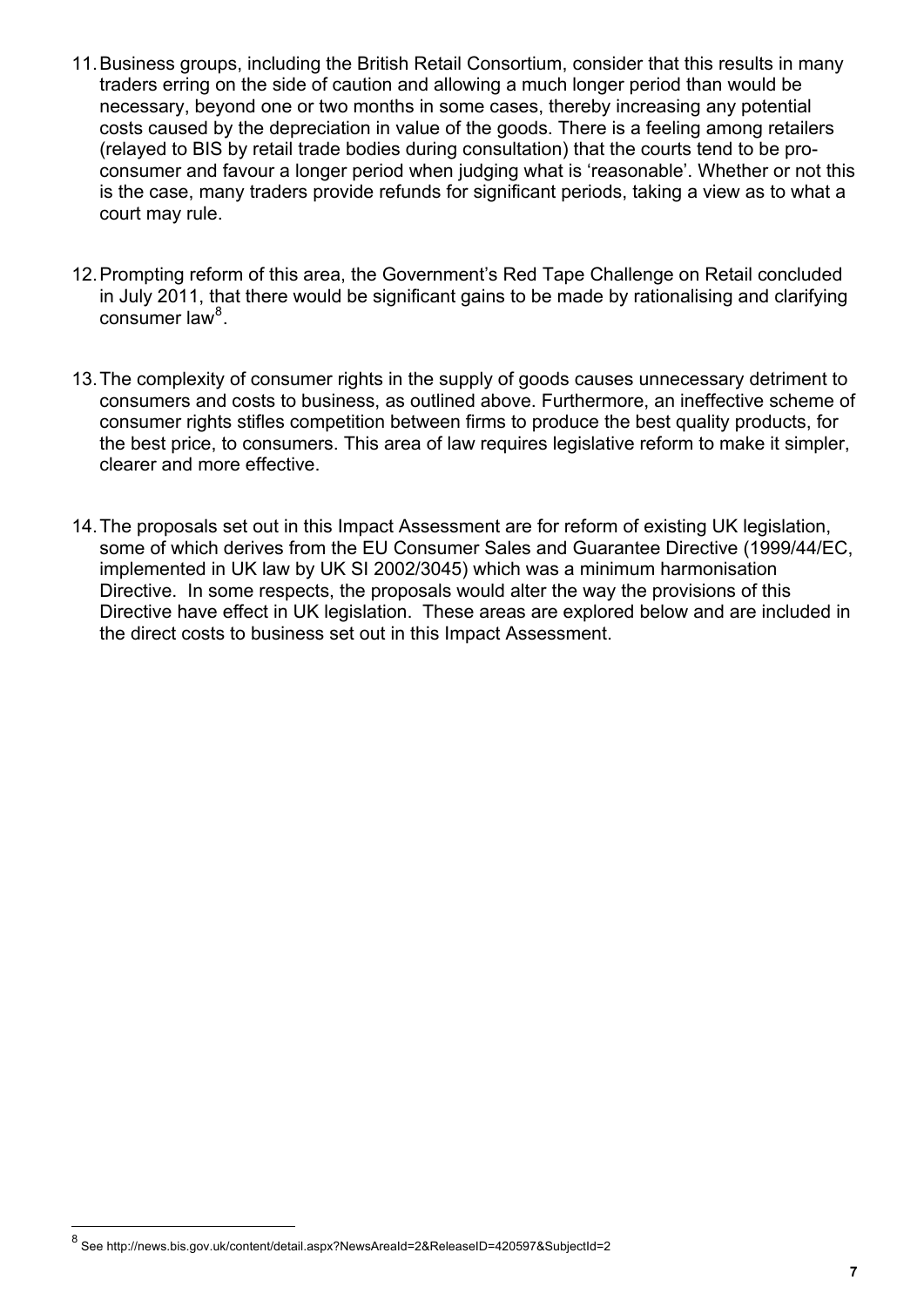# <span id="page-7-0"></span>Economic Rationale for Intervention

- 15. The key motivation for simplifying and reforming consumer law is to make markets work more effectively and to drive economic growth.
- 16. Well-functioning competitive markets encourage growth by creating incentives for firms to become more efficient and innovative<sup>[9](#page-6-0)</sup> Markets can only be fully competitive if consumers are active and confident, meaning that they are willing to challenge firms to provide a better deal, switch between suppliers, and take up new products<sup>[10](#page-7-1)</sup>. Consumer law reform can play a central role in empowering consumers and hence supporting more effective competition.
- 17. First, by simplifying and clarifying consumer law, the reforms aim to raise consumers' awareness and understanding of their existing rights. The proposed consumer law reforms will reduce and streamline the number of pieces of consumer legislation. They will also provide clarity where the law is currently not specific – for example, specifying the number of days within which consumers have a right to reject faulty goods, rather than the current provision that consumers lose the right to reject faulty goods after a 'reasonable time.'
- 18. Greater awareness of consumer rights should make markets work more effectively because consumers will have greater confidence to switch to alternative suppliers or take up new products. Where consumers are unclear what will happen if things go wrong with a new product or service, they will take account of this risk either by engaging in costly search to find out more about the product, or by requiring a 'risk premium' on the new product. Clarifying consumer rights can thus reduce transaction costs of switching suppliers or taking up a new product. It can also help to overcome behavioural inertia, where customers prefer to stick with what they know rather than the slightly less certain (but potentially better) alternative.
- 19. This is particularly important in allowing new entrants to compete and win customers from established firms. For example, in online markets the strength of established brands comes in part from a perceived lack of consumer confidence in the protections afforded by consumer law for consumers purchasing from smaller suppliers.
- 20. Second, and related to these simplification benefits, consumer law reform can also ensure that substantive consumer protections are focused on addressing key market failures – particularly information asymmetries between consumers and firms.
- 21. There is strong academic support for the position that some minimum degree of consumer protection is required in order for markets to function effectively<sup>[11](#page-7-2)</sup>. For example, in the absence of consumer law, consumers would typically not know how a firm would respond if something went wrong with a product or service. Having to find out this information in each case, and potentially negotiate an insurance agreement with each firm, would be extremely costly. Having a minimum level of consumer protection in place is an efficient way of reducing search and transaction costs.

<sup>&</sup>lt;sup>9</sup> For references to literature on the links between competition and growth, see OFT 'Competition and growth' 2011

<span id="page-7-2"></span><span id="page-7-1"></span> $10$  Mark Armstrong 'Interactions between competition and consumer policy' 2008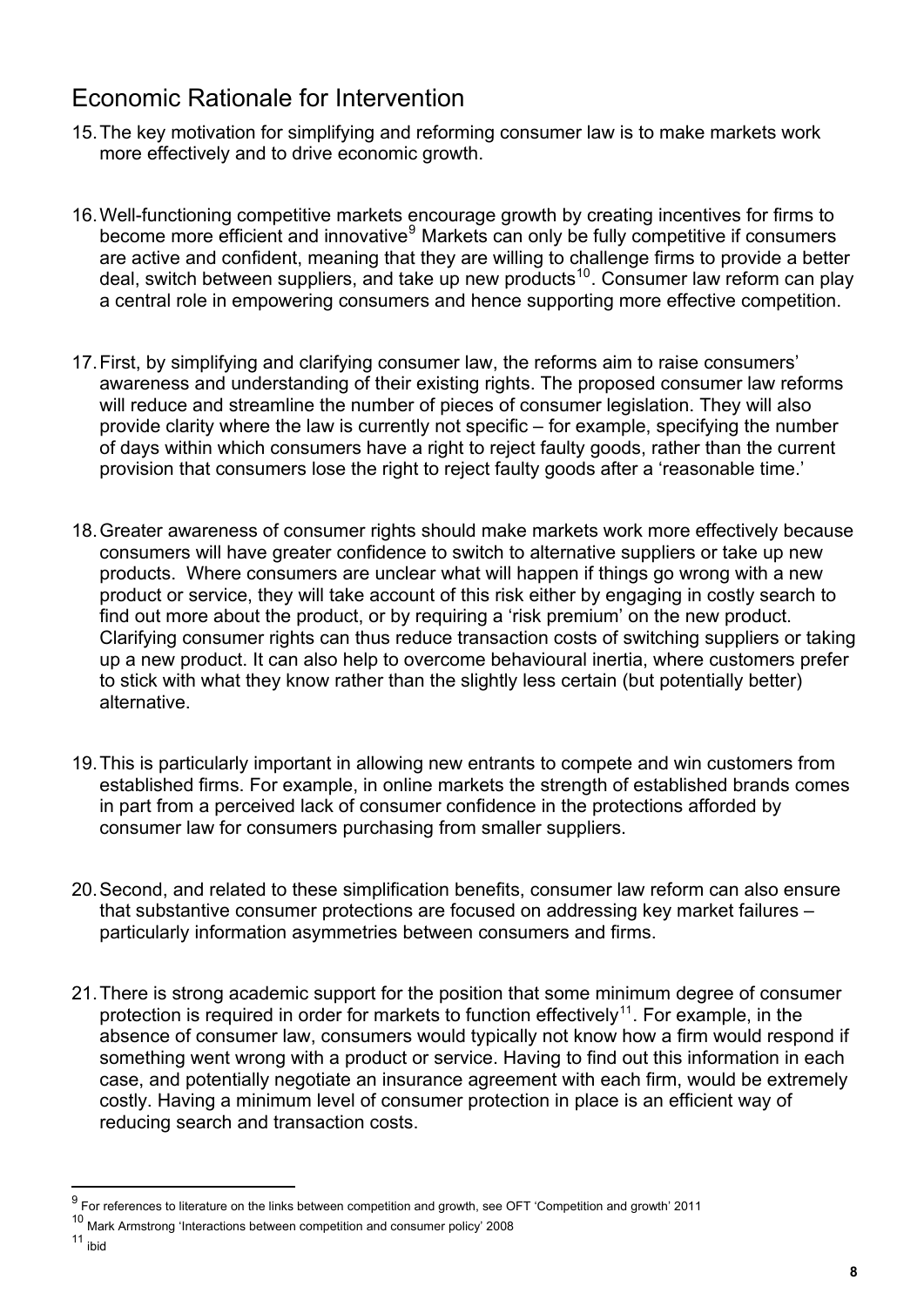- 22. The overall impact on growth of consumer law simplification could be significant. For example, in Australia the Productivity Commission estimated that simplifying national consumer law could increase productivity by 0.13 per cent, and in turn lead to higher GDP<sup>[12](#page-7-1)</sup>. In the longer term, these productivity gains were estimated at A\$6 billion over forty years.
- 23. Figure 1 summarises the way simplified consumer rights can have an impact on economic growth.



Figure 1: Logic model linking simplified consumer rights and economic growth<sup>13</sup>

<sup>&</sup>lt;sup>12</sup> ICF GHK 'Consumer Rights and Economic Growth' (to be published 2013).

<sup>13</sup> Model taken from ICF GHK 'Consumer Rights and Economic Growth' (to be published 2013) pg18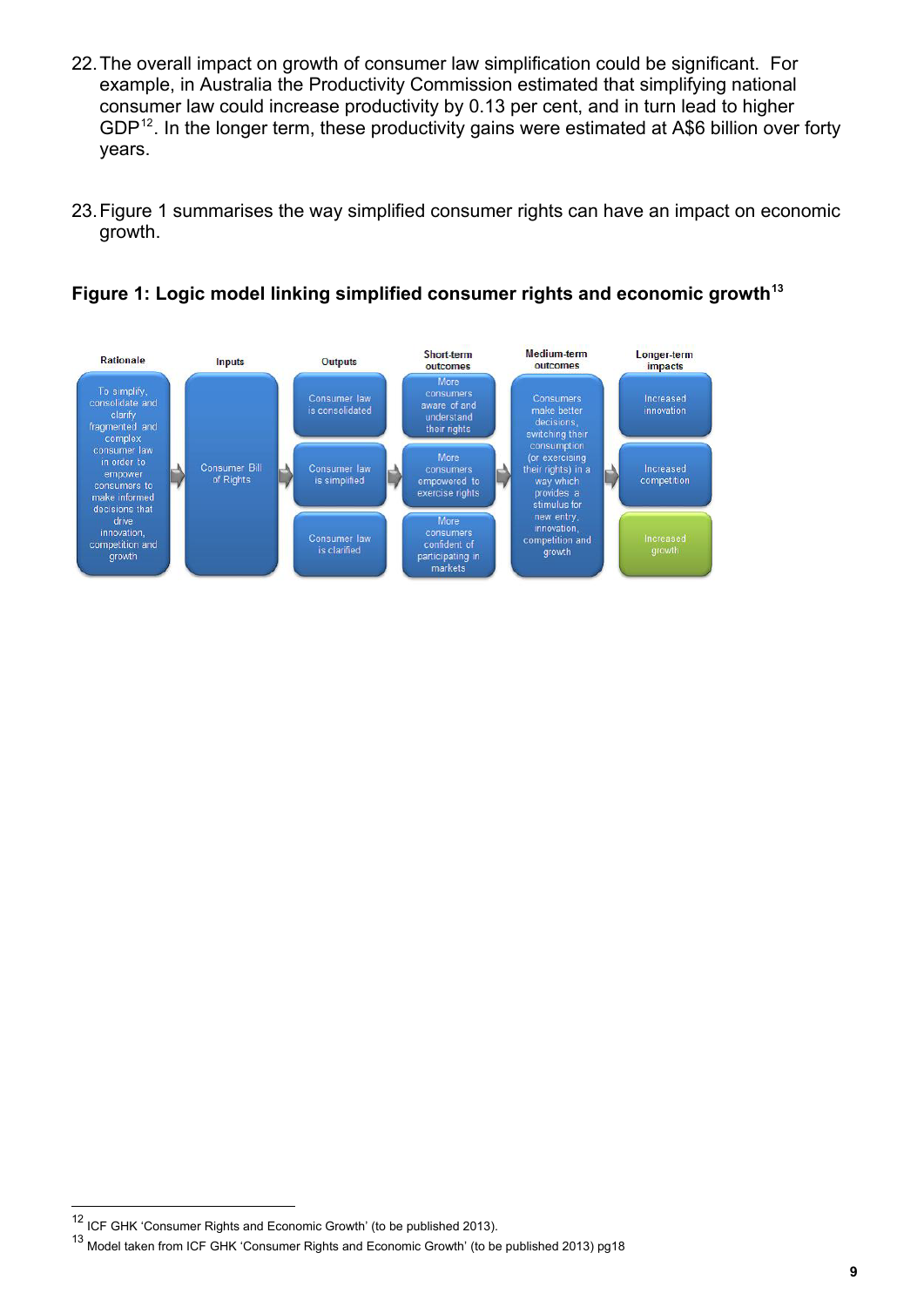# <span id="page-9-0"></span>Policy objectives

- 24. This Impact Assessment is concerned with proposals addressing consumer rights when contracting for the supply of goods. These proposals sit within a wider package of reforms to consumer law, as mentioned above.
- 25. We have five objectives in consolidating and providing clarity to the law on the supply of goods specifically:
	- To set a clear time period in which consumers can reject substandard goods and receive a full refund, providing clarity to both the consumer and business.
	- Where the right to reject is lost or where the consumer does not choose to reject faulty goods, to provide clarity on the number of times that retailers can repair or replace substandard goods, before being obliged to offer some money back.
	- To provide clarity on the extent to which retailers may reduce the level of refund provided (where goods are not rejected initially) to account for the use of the goods the consumer has had up to that point.
	- To consolidate and align the currently inconsistent remedies available for goods supplied under different contract types, such as sale, work and materials, conditional sale or hire purchase.
	- To set out more clearly the standards that the goods must meet.

26. Clarifying and consolidating the law in this area should:

- Benefit the market as a whole by increasing consumer confidence, empowering consumers and driving stronger competition between firms.
- Make it easier for consumers to secure redress when their rights in relation to the supply of goods are breached.
- Reduce business costs, by allowing traders to resolve disputes more quickly and easily, and reduce expense in staff training over consumer rights.
- 27. Increasing consumer confidence will empower consumers to challenge incumbent firms, switch between competitors, and take up new products. In turn, this should force businesses to compete on price and quality, stimulating innovation and growth – along with greater investment in the long term.
- 28. Actions such as issuing guidance and providing education on the current law would be insufficient to achieve these policy objectives.
	- For example, whilst it did have some success, the OFT's 2009 'Know Your Consumer Rights Campaign' was only able to address a limited amount of the confusion experienced. The 'Consumer Detriment 2012 Survey' by Consumer Focus shows that consumers continue to suffer unacceptable levels of detriment, and responses to the BIS consultation strongly suggest that a high level of confusion continues to exist.
	- Whilst it is vital that consumers are educated about their rights, the success of such education may be dependent on the clarity of its content. In a report for BIS on how consumer contract law could be simplified, streamlined and rationalised, Professor Howells and Professor Twigg-Flesner noted that where the content of the law is clear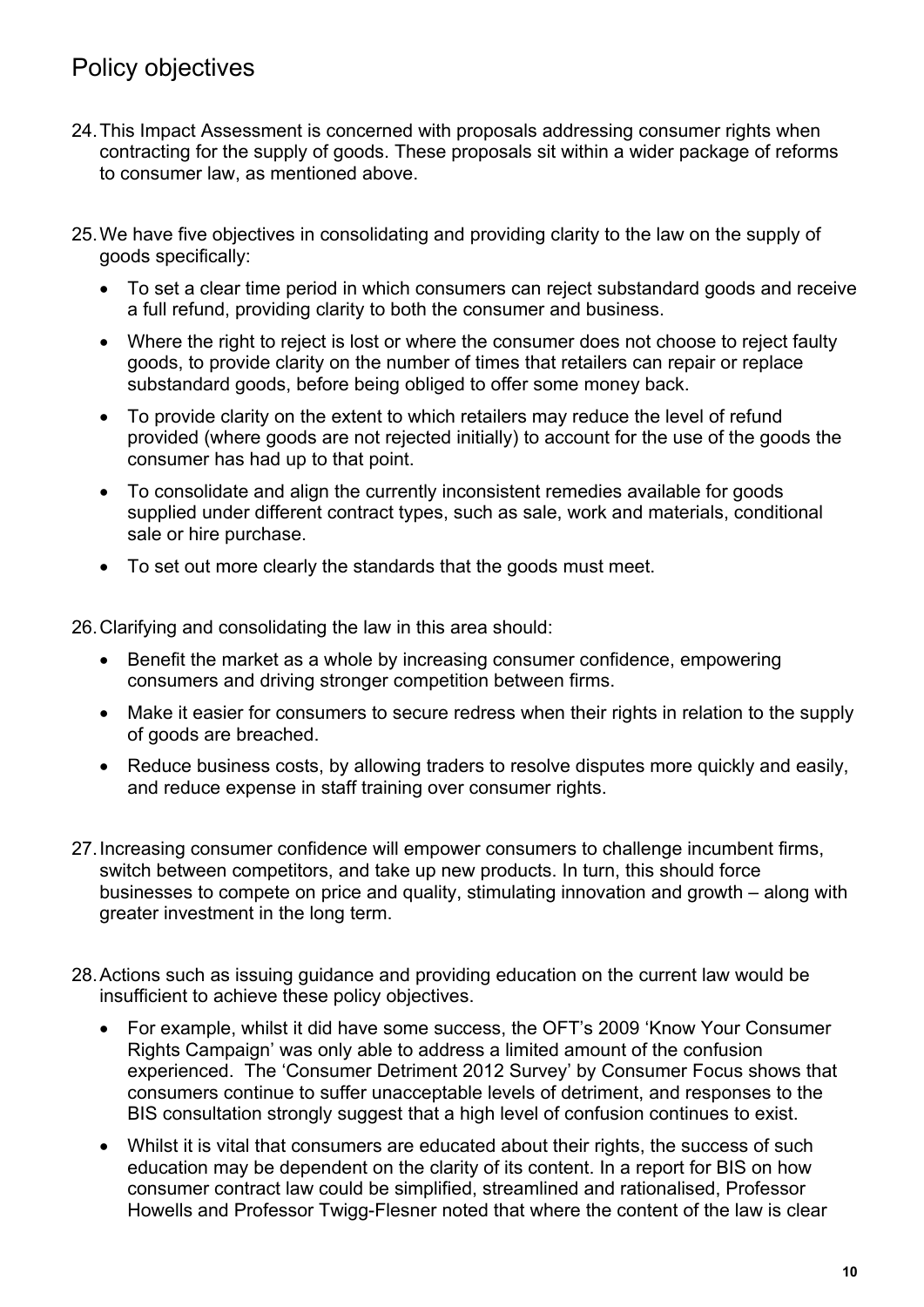and accessible this makes it easier to provide effective consumer education<sup>14</sup>. If consumers and businesses cannot understand the education they are given because the content is too complex, they are likely to become more, rather than less, confused.

- Behavioural economics further suggests that consumers are unlikely to be able to understand complex law. The way information is presented to them, and the ease with which it can be understood, is likely to be crucial in consumers' awareness<sup>[15](#page-10-0)</sup>.
- 29. Therefore, the consolidation, clarification and, where appropriate, enhancement of the law is needed. This should be delivered along with consumer and business education campaigns, in order to ensure that all involved in the goods market are aware of the rights and obligations that affect them.

BIS is already working with a variety of consumer and business organisations to ensure effective education campaigns are provided alongside the changes to the law outlined below.

<span id="page-10-1"></span><sup>14</sup> Department for Business, Innovation and Skills, 'Consolidation and Simplification of UK Consumer law' 2010. Para 4.42 (Edited by Professor Howells and Professor Twigg-Flesner)

<span id="page-10-0"></span><sup>15</sup> For example see discussion at<http://web.iese.edu/jestrada/PDF/Research/Others/L&BE.pdf> (J. Estrada 2001)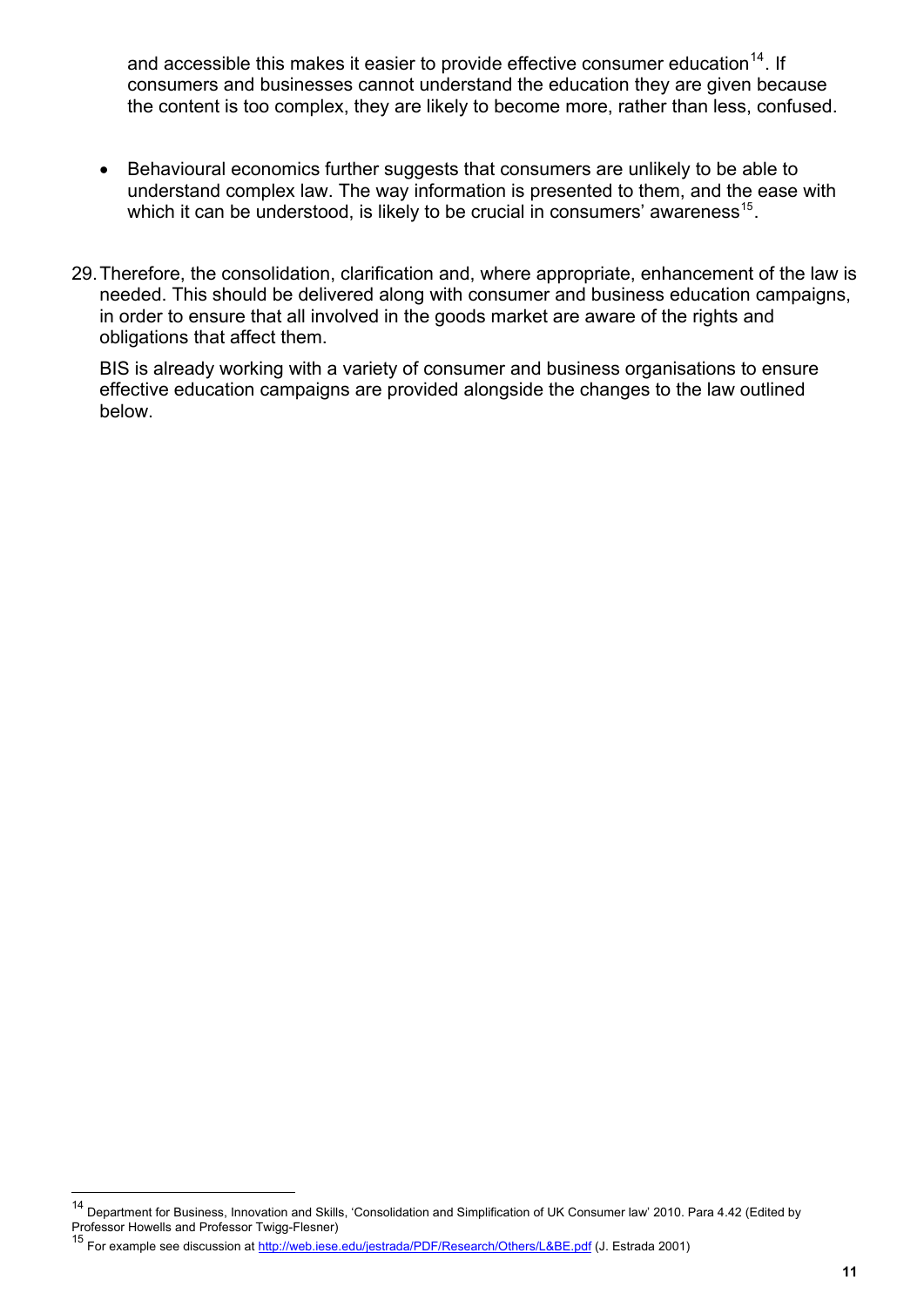# <span id="page-11-0"></span>Description of options considered

30. For a fuller explanation of the options see Annex A.

#### **0. Do Nothing –**

#### *Why rejected*

31. Not reforming the law in this area would leave consumers and businesses uncertain of their rights and obligations in the sale of goods.

## **A. Right To Reject**

#### **Preferred Option**

32. A fixed period of 30 days in which a consumer may reject goods which do not conform with statutory standards, except where the goods are perishable and would not reasonably be expected to last 30 days (when a shorter period may apply).

#### *Why Preferred*

- 33. It is important to maintain a right to reject to ensure consumer confidence to take up new products and suppliers<sup>[16](#page-10-1)</sup> . 94% of consumers surveyed for the Law Commissions thought that the right to reject was important even though other remedies (such as repair and replacement) are available, particularly if the product is not fit for purpose, if the product is dangerous or because they do not want to wait for a repair or replacement. Businesses in their consultation responses and engagement with the Department have indicated their support for this clarification.
- 34. We considered that a fixed time period gave the most certainty over the length of a right to reject, for consumers and businesses alike. A period of 30 days was recommended by the Law Commissions<sup>[17](#page-11-1)</sup> as giving sufficient time for a consumer to inspect goods<sup>18</sup>, as well as meeting the average expectation of consumers over this right<sup>[19](#page-11-3)</sup>. Furthermore, the overwhelming majority of business respondents to our consultations agreed with a 28 or 30 day limit on the right-to-reject. We preferred an exception where goods are perishable and would not reasonably be expected to retain their quality up to 30 days, on the basis that consumers should return goods in a state where the presence of the fault can still be  $detected<sup>20</sup>$  $detected<sup>20</sup>$  $detected<sup>20</sup>$

## **Rejected Options**

35. The Law Commissions proposed a further exception to the fixed period of 30 days in which a consumer may reject goods, where it was reasonably foreseeable to both the business

<sup>16</sup> Explored in The Law Commission & The Scottish Law Commission (Law Com No. 317) (Scot Law Com 216) 'Consumer Remedies for Faulty Goods'. In a 2009 survey of 1021 consumers (undertaken for the Law Commission) 37% said the right to reject made them more confident about buying an unfamiliar brand.

<span id="page-11-1"></span><sup>17</sup> Ibid pg34. The Law Commissions consulted on a 'normal' period of 30 days for the right to reject and the majority of respondents agreed with this proposal for 30 days The Law Commissions recommended that the law should do more to clarify how long the right to reject lasts. They recommended a 'normal' (rather than a fixed) period of 30 days in which the right to reject should be exercised, with some circumstances in which this could be extended or reduced.

Ibid pg31 Para 3.51

<span id="page-11-3"></span><span id="page-11-2"></span><sup>19</sup> Ibid para 3.52 and Law Commission Consultation 188 Annex A, p150-152.

<span id="page-11-4"></span> $^{20}$  This was recommended by the Law Commissions. Ibid pg31, Para 3.69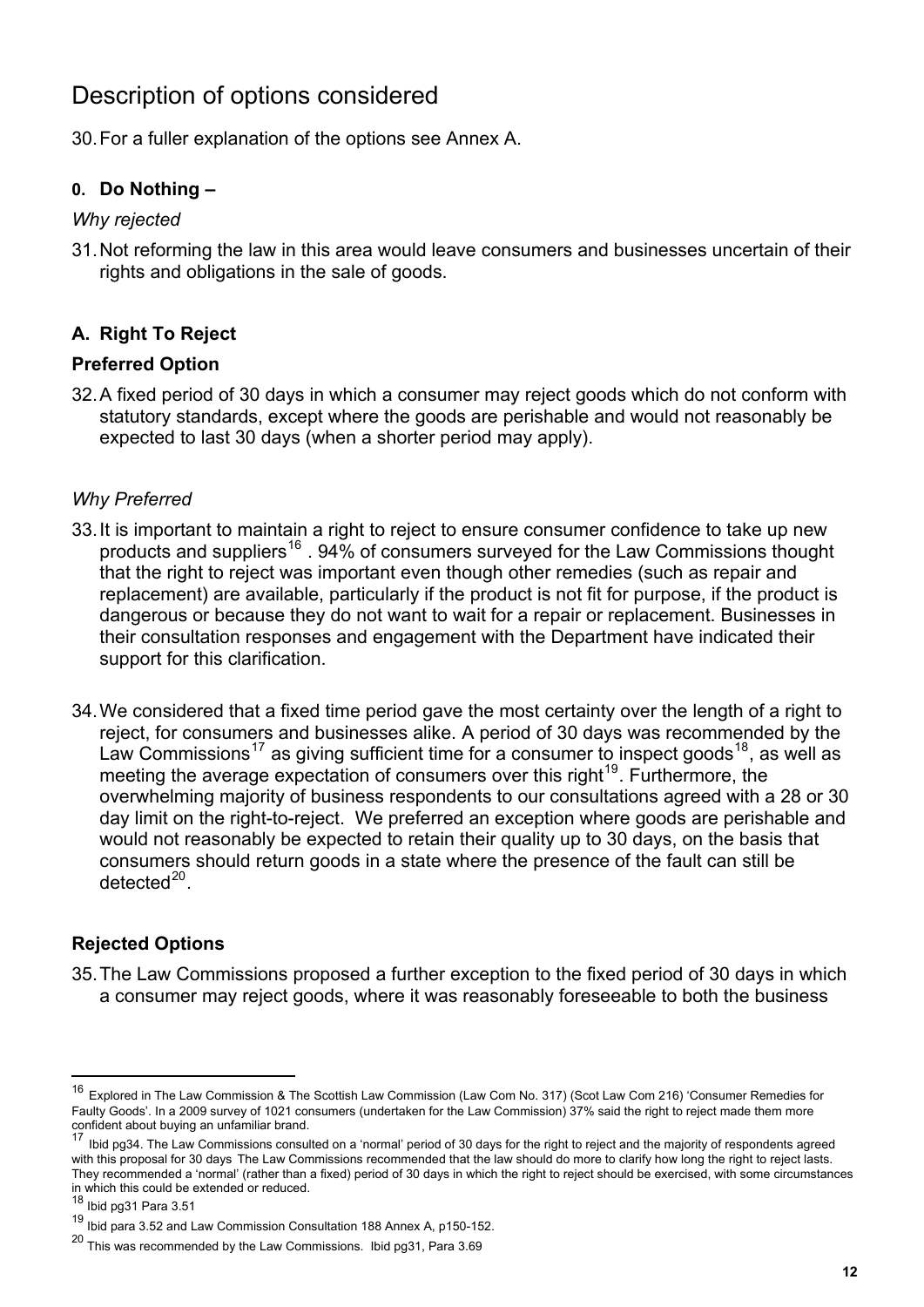and the consumer that a longer period would be needed to inspect the goods. For example, in relation to 'seasonal goods' bought out of season $^{21}$ .

## *Why Rejected*

36. Consultation responses were mixed in whether they agreed with this exception and highly varied in how they envisioned that it might be implemented. We were concerned that this would detract from the intended clarity to this area of law. While there would be obvious cases of a consumer being unable to inspect goods functionally within 30 days (e.g. buying skis in May), there could be cases open to disagreement (such as buying a toy in September intended as a Christmas present), which introduce greater complexity to the law. The option would have added additional costs for business due to having to potentially provide more full refunds. While we have excluded this provision, a consumer will still have redress after 30 days in the form of Tier 1 and, potentially, Tier 2 remedies – described below and in more detail in Annex A.

#### **B. Tier 1 Remedies – repairs and replacements**

#### **Preferred Option**

37. Limiting the number of repairs or replacements (Tier 1 Remedies) to a *single repair or replacement* before consumers can insist on a 'Tier 2' remedy of either keeping the goods and receiving a price reduction, or rejecting the goods and getting a refund subject to a deduction to reflect the consumer's use (Tier 2 Remedies). In effect the retailer will be able to offer a single repair or replacement. If this repair/replacement is not provided within a reasonable time and without significant inconvenience to the consumer, the consumer can access Tier 2 remedies (this is currently the case and is required by the Directive). In addition, if a repair or replacement is provided but does not bring the goods to the standard required – either because the initial fault is still present following the repair or replacement or a further fault appears in due course – Tier 2 remedies are available; the scope for dispute will be reduced as a clear test will have been met. As such this proposal goes beyond the minimum requirement of the Directive (and its current transposition), in order to provide clarity for consumers and businesses as to the extent of their respective rights and obligations - the Law Commissions' consultation and our consultation both found these give rise to uncertainty currently. The Law Commissions' consultation also identified a particular concern of consumers that they could be locked into a cycle of failed repairs under the current provision.

## *Why Preferred*

<span id="page-12-1"></span> $\overline{a}$ 

38. The intention behind the reform of this area is to provide a clear cut-off point, beyond which consumers can insist on a Tier 2 remedy. Following consultation on various options, including limiting the time businesses could take to repair or replace goods, we recommend that a fixed limit of one repair or replacement will offer the greatest simplicity to consumers and businesses. The Law Commissions suggested a limit of a single repair or replacement on the basis that it would introduce much-needed clarity for consumers and traders and that an equal number of either repairs or replacements would be easiest to understand<sup>[22](#page-12-0)</sup>.

See the Law Commission Report p36 Para 3.83.

<span id="page-12-0"></span> $22$  Ibid, pg61 Para 6.21 and above (the recommendation was made in relation to an expected new European Directive).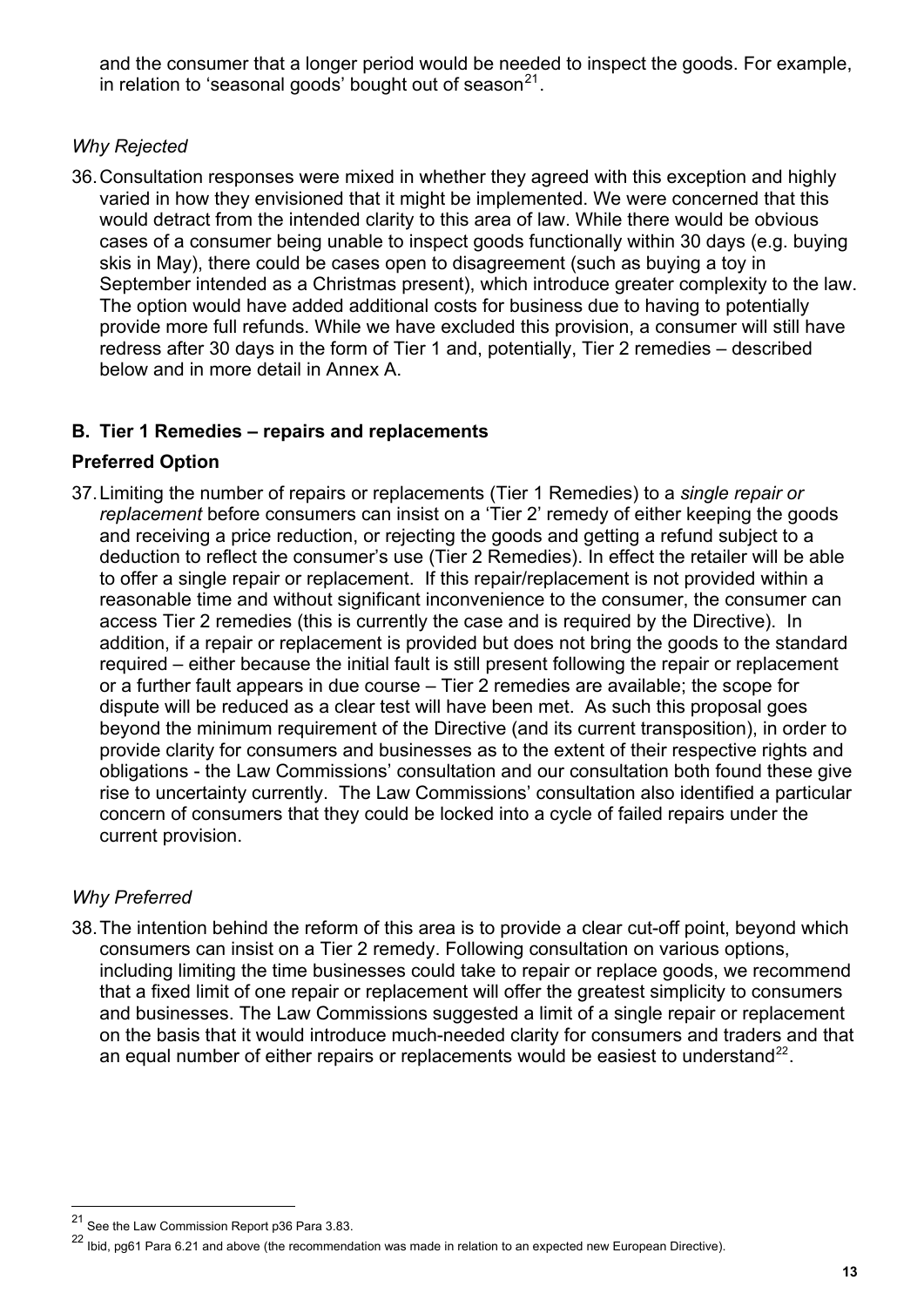#### **Rejected Options**

39. We also considered:

- a. Where a business failed to remedy the fault in a good after two *repairs or a single replacement*, consumers would have an automatic right to a price reduction or a rejection and refund with a deduction to reflect the consumer's use.
- b. Providing a fixed time limit in which a business could make repair or replacements (with no limit on the numbers of repairs or replacements which could be made in that time).
- c. A dis-application of the limit on repairs for any repairs which are minor in relation to the value of the product.
- d. An additional right for the consumer to access a tier 2 remedy directly if goods proved to be dangerous.

#### *Why Not Preferred*

- 40. Consultation respondents were approximately equal in favouring the option of a single repair/replacement and the option of two repairs or a single replacement. More businesses specifically opposed a single repair/replacement scheme, but consumer groups and enforcers were generally in favour.
- 41. Survey evidence commissioned by  $BIS^{23}$  $BIS^{23}$  $BIS^{23}$  suggested that providing a replacement was the most common response to a faulty good for  $\widetilde{66}$ % businesses<sup>[24](#page-13-0)</sup>. The second most common response was full refund at 25%. Only 7% businesses said repair was their most common response to a faulty good.
- 42. The IFF stage 1 survey responses found that repairs were generally successful in solving problems<sup>[25](#page-13-1)</sup>. Of the 31% of businesses that ever offer repairs to faulty goods, over two-thirds (68%) reported that, of the repairs carried out in the previous year, none had failed. A weighted average of the responses shows that only 6.2% of repairs fail to solve the problem<sup>[26](#page-13-2)</sup>. Therefore, a single repair will resolve the majority of problems.
- 43. Where a repair does fail, the faults inherent in the goods are by definition more intractable and it would appear unfair to force the consumer to accept another repair (which might also fail) in such circumstances, rather than enabling them to access the Tier 2 remedies (money back or a full or partial refund).
- 44. As a result, it was decided that on balance one repair or a single replacement would be fair to consumers without unduly burdening business and equalising the number of mandatory repairs or replacements would have the benefit of simplicity.
- 45. A set time period was felt to introduce unnecessary complexity, including difficult recordkeeping requirements, compared to a fixed number of repair/replacement performances. Similarly, the option where more repairs would be allowed if each was of low value in

<span id="page-13-3"></span><sup>&</sup>lt;sup>23</sup> Survev carried out for BIS by IFF Research, 2012-2013 (to be published 2013). 410 goods retailers were questioned about their current practices in complying with consumer law.<br><sup>24</sup> IFF Survey, E2, Table 2

<span id="page-13-0"></span>

<span id="page-13-1"></span><sup>&</sup>lt;sup>25</sup> IFF Research. 2012-2013 (to be published 2013). 410 goods retailers were questioned about their current practices in complying with consumer law.

<span id="page-13-2"></span><sup>&</sup>lt;sup>26</sup> IFF Survey E19Ran, Table 20/1.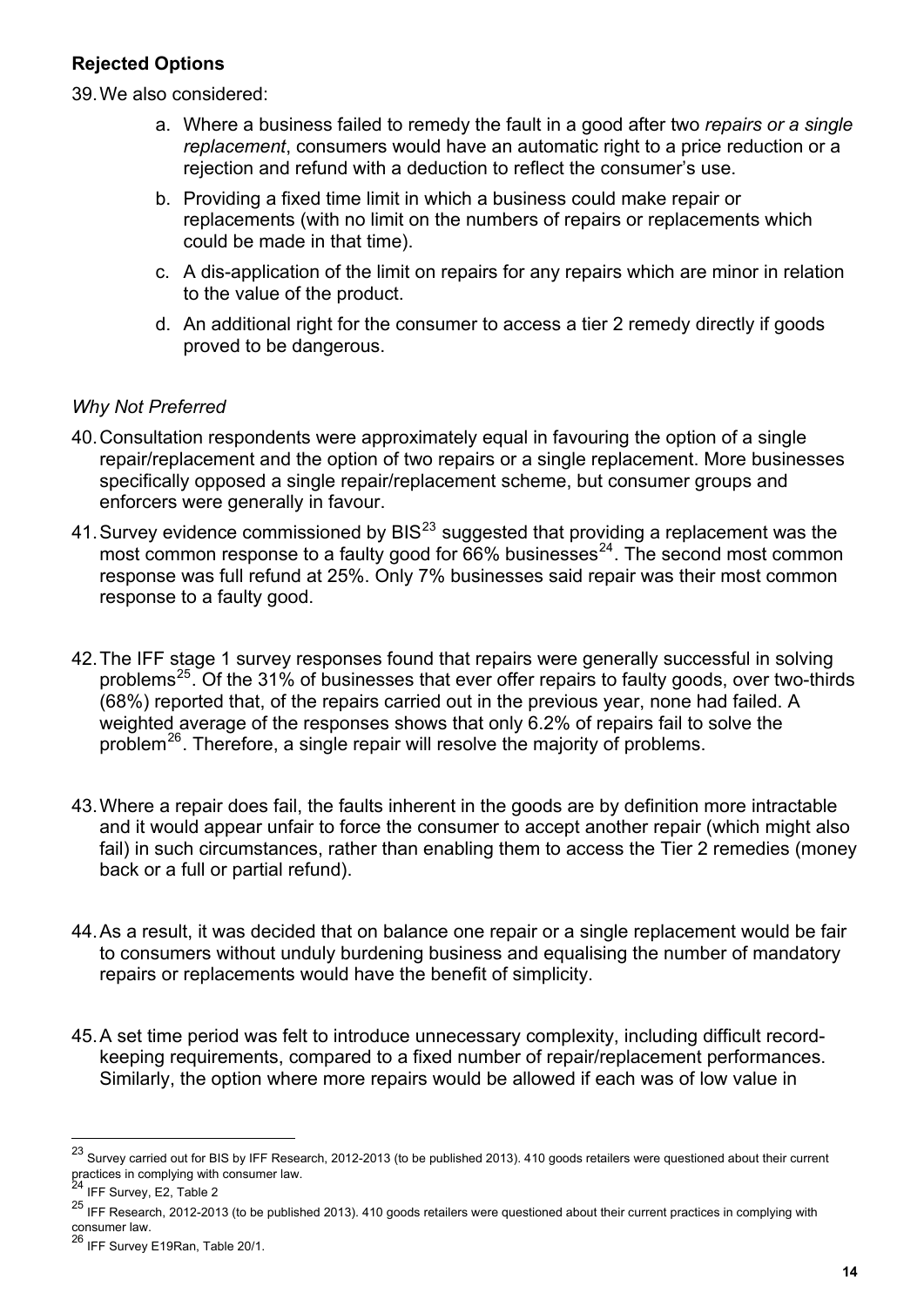proportion to that of the produce was rejected because it would be overly complex and record keeping would be difficult.

46. The option regarding dangerous goods was rejected following arguments raised by some consultees, that in many cases a cheap and simple fix will correct the problem.

#### **C. Deduction for Use when issuing refunds under Tier 2 remedy of rescission**

#### **Preferred Option**

47. As explained above, we propose that following one failed repair or failed replacement of a faulty good (Tier 1), the consumer would have the choice of whether to keep the good and get a reduction in price, or reject the good and get a refund (Tier 2). Currently the refund may be reduced to take account of the use a consumer has had of the good. Our proposal is that where the business provides a refund within six months of a purchase, the business may not make a deduction for use (i.e. must refund the full price paid); except where independent evidence exists demonstrating an active business-to-consumer second-hand market in those particular goods, in which case the refund may be reduced to take account of the use that the consumer has had.

#### *Why Preferred*

- 48. Consumer groups viewed a period in which business cannot deduct for use when issuing refunds as an important counterbalance for the proposed time limit on the short-term right to reject faulty goods. Consumer groups argued that if a good fails beyond 30 days, and still remains faulty after an attempted repair or a replacement, the consumer should be entitled to a full refund because of the extent of difficulties caused to them<sup>[27](#page-13-3)</sup>. The Law Commissions recommended removing the deduction for use altogether, partly for such reasons.<sup>[28](#page-14-0)</sup>
- 49. However, allowing a full refund up to the maximum possible legal time limit (six years in England, Wales and Northern Ireland; five years in Scotland) was seen by business respondents as potentially very costly<sup>[29](#page-14-1)</sup>.
- 50. We considered that an appropriate compromise was to offer a six month period after purchase during which the consumer would receive the full price following a failure of repair or replacement. Our preference for a 6-month period without deduction, rather than 3, is based on the arguments raised by consultees as to the importance of a period with no deduction and consultees favouring the option within the BIS consultation which included a 6-month period with no deduction. Additionally, there is a legal presumption, in relation to the 1st and  $2<sup>nd</sup>$  tier remedies, that a fault in goods which manifests within six months from purchase was present at the time of purchase. After that point, the law requires that the consumer prove that the fault was present at purchase in order to pursue the tier 1 or 2 remedies (see para 57).
- 51. However, consultation responses revealed that it was particularly important for businesses that sell high value products with rapidly diminishing value, such as automotive retailers, to

<sup>27</sup> 27 Response to BIS consultation - Which? Response Q17

<span id="page-14-0"></span><sup>28</sup> The Law Commission & the Scottish Law Commission (Law Com No. 317) (Scot Law Com 216) pg66 Paras 6.40-50. The Law Commissions' recommendation was also based on findings that the deduction for use was rarely used, which seems to have changed since 2009.

<span id="page-14-1"></span><sup>29</sup> Department for Business, Innovation and Skills Consultation on Clarifying Consumer Law 2012 - British Retail Consortium Response 8, Q17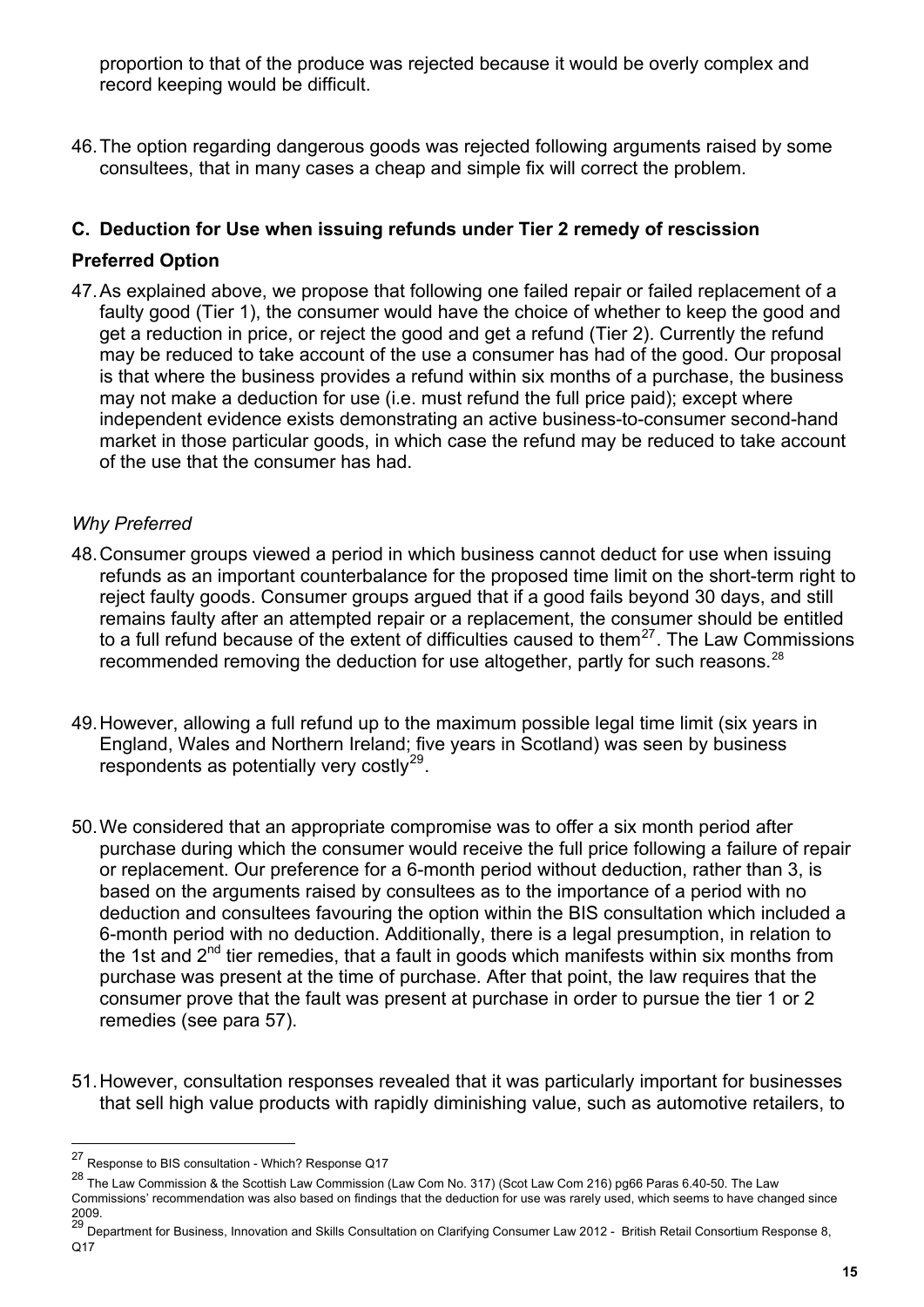be able to deduct for use when issuing refunds, even relatively soon after purchase $30$ . This is because for complex products such as cars, repairs for a number of small faults in 6 months are not unheard of, although they are rare, so it would be disproportionately costly for the retailer to offer a full refund in such cases rather than rectifying the fault. To mitigate against undue costs to these businesses, we propose that where independent evidence exists of an active second-hand market between business and consumers for the specific goods in question, the business may make a deduction from a refund to reflect the use that the consumer has had of the goods, even within six months of purchase.

- 52. Our proposal would limit the use made of the derogation under the Consumer Sales and Guarantees Directive, which enables traders to make deductions for use from a tier 2 refund. In this way our proposal goes beyond the minimum requirements of the Directive (and its current transposition). The proposal is intended to ensure that the derogation continues to be used, so that UK business is not unduly burdened, since the UK is and would continue to be among the Member States to have applied the derogation (we understand that some but not all Member States adopted measures following the derogation).<sup>[31](#page-15-0)</sup> The proposal seeks to provide both businesses and consumers with greater clarity as to how the derogation may be applied and to balance their respective interests, in response to concerns of both businesses and consumers in our consultation and to how deduction for use is currently used.
- 53. It is important to note that whether a good is substandard in law reflects reasonable quality expectations. That is to say, if a cheap product would not reasonably be expected to last long and becomes faulty after the duration it would be expected to last, the law would not be breached so the good would not attract any type of redress.

## **Rejected Options**

54. Providing a prescribed scheme of maximum deductions businesses could make to refunds following a failed repair/replacement wherein the deduction would increase with time from purchase; including one option of a minimum threshold price, under which consumers could always insist on a full refund. A 3-month period for a full refund was considered. The removal of the right to make a 'deduction for use' was also considered. The Draft Consumer Rights Bill published in June 2013 contained an approach based the on evidence of a proven second-hand value for the goods and of an active second hand market. The updated approach, which removes the need for a proven value but adds the requirement for the active market to be business-to-consumer, is a response to comments from stakeholders that the June 2013 draft did not meet the policy objectives. The intended effect of the new draft is the same as that for the June 2013 draft.

#### *Why Not Preferred*

- 55. Ultimately, we rejected all of the options that included a prescribed scheme for the calculation of a deduction following feedback from respondents.
- 56. Although the schemes prescribing maximum deductions were popular among consultation respondents, we were persuaded by particular stakeholder arguments opposing this type of scheme. Firstly, many goods would not be expected to retain significant value during the

<sup>30</sup> Ibid - Retail Motor Industry Federation, 8, Q17

<span id="page-15-0"></span><sup>&</sup>lt;sup>31</sup> The deduction for use derogation has been transposed in a number of member states, including Germany, Italy and the United Kingdom -EC Consumer Law Compendium - Comparative Analysis, Edited by Prof. Dr. Hans Schulte-Nölke in co-operation with Dr. Christian Twigg-Flesner and Dr. Martin Ebers, February 2008, pages 647 and 686.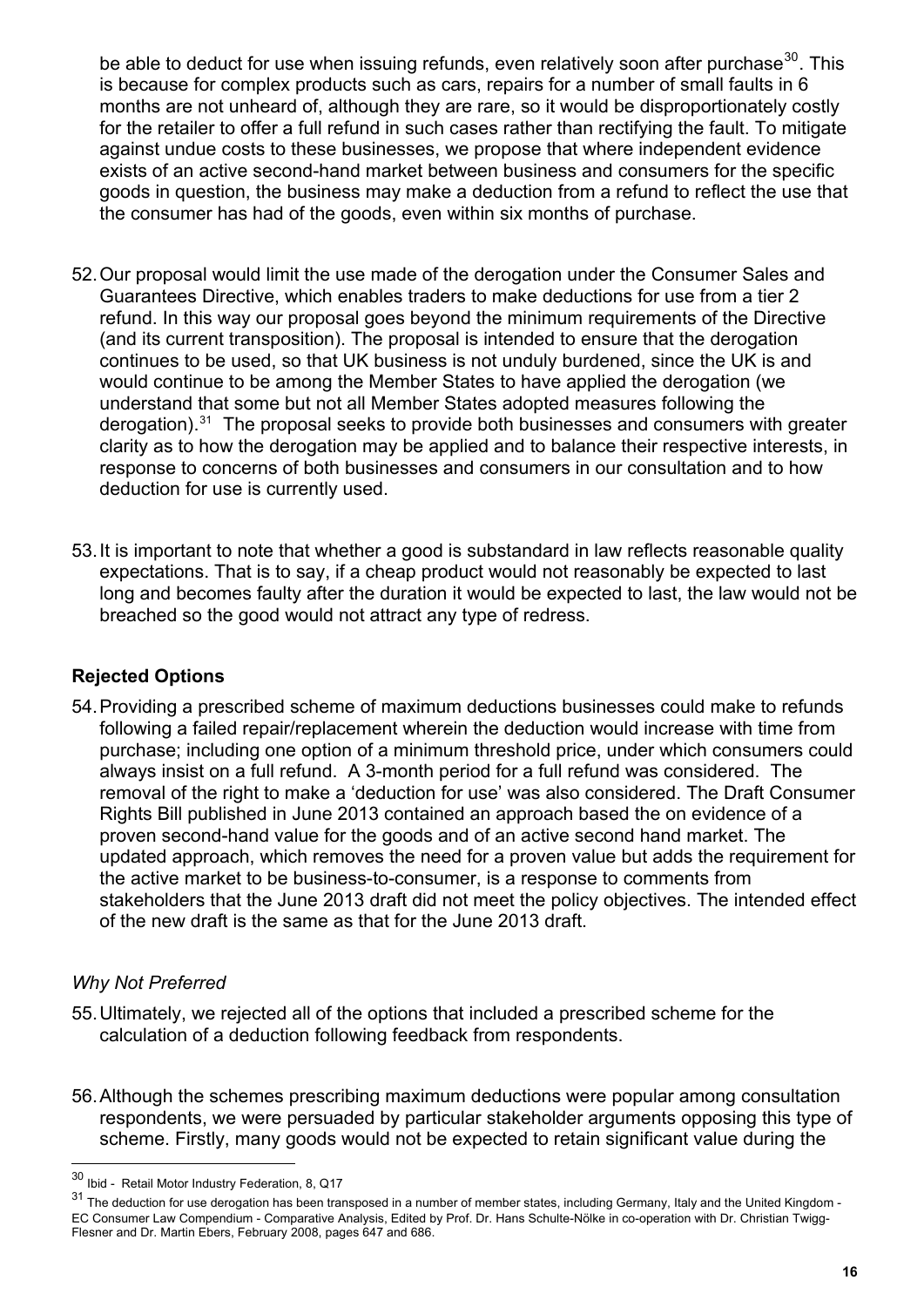entire six-year period through which a claim could be made. So providing minimum refunds for consumers would be unfair on and costly to businesses in some cases. Secondly, such a scheme could be confusing, by giving consumers the impression they were entitled to a minimum refund after a particular period, when the good in question might be expected to be worn out anyway and there would not in fact be a legal entitlement to any redress if it went wrong. If a threshold was introduced, it might incentivise retailers to raise costs of goods above the threshold in order to avoid the exemption<sup>32</sup>. Any scheme involving percentage deductions for use against time of purchase proved very complicated to explain and undermined the policy objective of achieving a simple set of rights. Finally, discussion with stakeholders indicated that any prescribed model would be overly complex and lack the required flexibility to address the full breadth of goods types and the amount of use a consumer may in fact have made of the goods.

- 57. A three month period without a deduction for use was rejected because , in the interest of minimising the number of different timescales in operation within the new legislation (e.g. the 6 month burden of proof discussed in para 50), and given the consultation responses, it seems logical to set the period at 6 months rather than 3.
- 58. The option to remove the right to make a deduction entirely was also rejected as only a very small minority of respondents to the consultation favoured that option, and feedback from business was that such a move would cause burden on businesses.

## **D. A Single Scheme of Remedies**

#### **Preferred Option**

59. Traders may supply goods to consumers under a variety of contract types such as sale, work and materials, conditional sale or hire purchase. An explanation of the different contract types and the remedies that currently apply to them can be found in Annex A. Currently, there is a lack of consistency around the forms of redress available to consumers if their goods are faulty, depending on the type of contract involved. Our proposal is to apply the same scheme of redress for all types of contracts where a business supplies a good to a consumer. The 30-day short-term right to reject would apply to all transaction types (although for hire contracts, because the consumer pays for use of the goods without any transfer of ownership, there would not be a refund of the fees for past hire) – this was recommended by the Law Commissions<sup>[33](#page-16-0)</sup>. The Tier 2 remedies would also apply to all contract types.

#### *Why Preferred*

<span id="page-16-2"></span> $\overline{a}$ 

60. This was preferred to doing nothing. It will eliminate differences in consumer remedies between transaction types and therefore facilitate better consumer and business awareness of their rights and obligations in each situation. With a small minority of exceptions, this was considered by consultation respondents to contribute to consumer confidence by providing a clearer, consolidated and more accessible framework of remedies for faulty goods. It was also included in the recommendations by the Law Commissions $34$ .

## E. Expressing Rights More Clearly

<sup>32</sup> Majority of business consultation respondents argued this point.

<span id="page-16-1"></span><span id="page-16-0"></span><sup>33</sup> The Law Commission & the Scottish Law Commission (Law Com No. 317) (Scot Law Com 216) p55 para 5.29-5.33. However the Law Commissions' recommendation differed in that they envisaged a 30 day 'normal' period for the right to reject which could be extended in some circumstances (see para 33 above).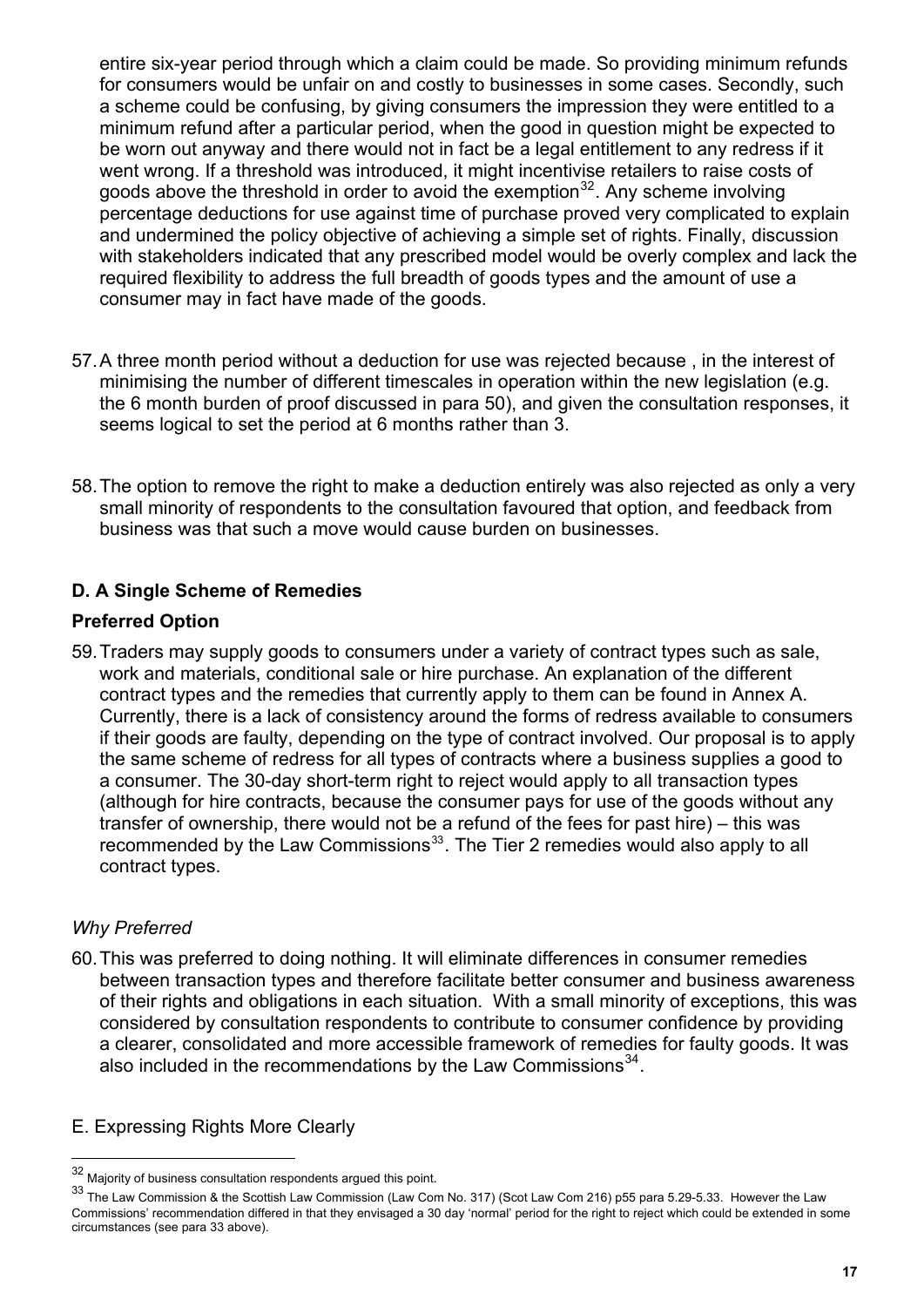#### **Preferred Option**

61. Moving from a legalistic description of what consumers are entitled to (under 'conditions' and 'warranties' implied into their contract with a business), to a clearer description of the consumer rights within the legislation (see Annex A). The rights themselves will be unchanged.

#### *Why preferred*

62.This re-statement of rights does not at all change the underlying law and protections available to consumers. However, it is intended to improve consumer and business awareness of their rights and obligations. Virtually all consultation respondents agreed in principle.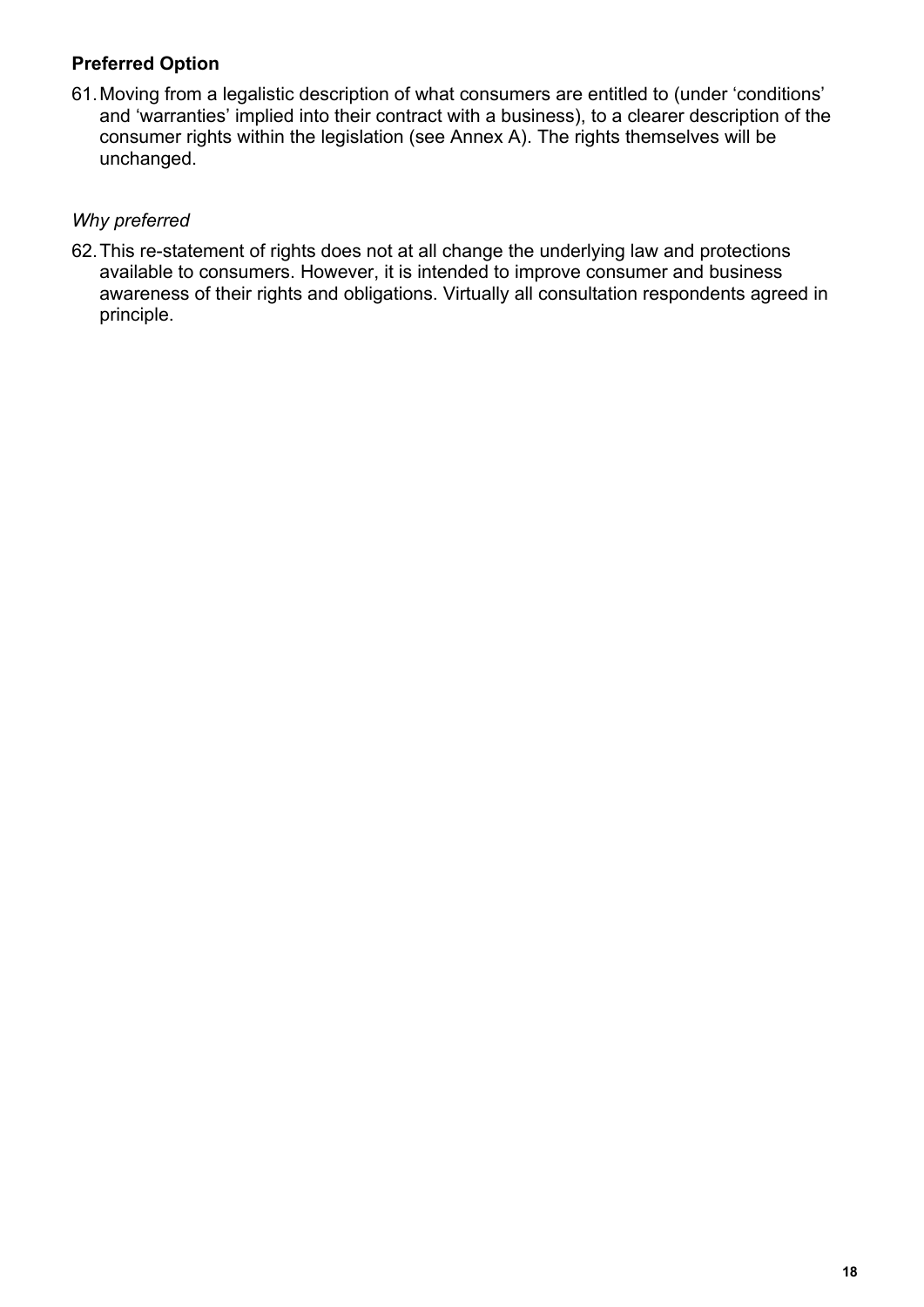# <span id="page-18-0"></span>Preferred Option

63. The combination of preferred policy options provides what we consider as the best balance between consumer and business interests, while ensuring better clarity and its associated benefits for both parties.

| Table 1: Overview of preferred policy options and impacts |  |  |  |  |  |  |  |  |  |
|-----------------------------------------------------------|--|--|--|--|--|--|--|--|--|
|-----------------------------------------------------------|--|--|--|--|--|--|--|--|--|

| <b>Title</b>                                                  | <b>Starting position</b>                                                                                                                                                                                                                                                                                                                                                                                                                                                                                                                                          | <b>Regulatory Change (+)</b>                                                                                                                                                                                                                                                                                                                                                                                                                                                                |
|---------------------------------------------------------------|-------------------------------------------------------------------------------------------------------------------------------------------------------------------------------------------------------------------------------------------------------------------------------------------------------------------------------------------------------------------------------------------------------------------------------------------------------------------------------------------------------------------------------------------------------------------|---------------------------------------------------------------------------------------------------------------------------------------------------------------------------------------------------------------------------------------------------------------------------------------------------------------------------------------------------------------------------------------------------------------------------------------------------------------------------------------------|
| <b>Right to Reject</b>                                        | Consumer can reject faulty goods that they have<br>bought within a 'reasonable time'. It is unclear<br>what is 'reasonable' in practice, as it depends on<br>the circumstances of each case.                                                                                                                                                                                                                                                                                                                                                                      | Introducing a fixed period of 30 days (less for<br>perishable goods) in which a consumer may<br>reject a faulty good.                                                                                                                                                                                                                                                                                                                                                                       |
| Tier 1<br><b>Remedies-</b><br>repairs and<br>replacements     | Consumer may compel a repair or replacement<br>for a faulty good. Further redress (Tier 2) is<br>available if the repair or replacement is not done<br>without 'significant inconvenience' for the<br>consumer or within a 'reasonable time'.<br>Unclear what amounts to 'significant<br>inconvenience' or 'reasonable time' in practice.<br>Currently businesses could potentially carry out<br>more than 1 repair or replacement before having<br>to offer this further redress.                                                                                | Imposing a limit of 1 repair or 1 replacement<br>before the consumer can insist on further redress<br>(Tier 2).                                                                                                                                                                                                                                                                                                                                                                             |
| <b>Deduction for</b><br>use when<br>issuing Tier 2<br>refunds | Consumers may, after failed<br>repair(s)/replacement(s) (i.e. under the above<br>criteria), insist the business offers either<br>reduction in price (if the consumer keeps the<br>goods) or refund (if the consumer gives back the<br>goods). If a refund is required, the business may<br>make a deduction for the consumer's use of the<br>good.<br>There is no statutory limit on the deduction that<br>can be made.                                                                                                                                           | Creating a six month period within which<br>business cannot deduct from the refund, where<br>they may currently; although there will be an<br>exception where the business can supply<br>independent evidence of an active business-to-<br>consumer market for goods in question. After the<br>initial six months of the contract, the general rule<br>will remain as currently.                                                                                                            |
| <b>A Single</b><br>Scheme of<br><b>Remedies</b>               | Various types of supply of goods contracts exist<br>and at present a variety of remedies relate to<br>each, with little logical reason for the differences.<br>For example, a normal 'sale' contract attracts a<br>short-term right to reject and Tier 1 and 2<br>remedies. Consumers buying goods and<br>services together (e.g. a repair service which<br>includes parts), or goods under conditional sales<br>or hire or hire-purchase have a long-term right to<br>reject. Consumers hiring goods or buying on<br>hire-purchase have no Tier 1 or 2 remedies. | Changing consumer entitlements across contract<br>types to normalise remedies.<br>The long-term right to reject will be replaced with<br>a short-term right to reject so that the 30 day<br>right to reject will apply to the supply of goods<br>under all contract types (albeit the refund<br>payable will differ for hire - see Annex A).<br>Tier 1 and Tier 2 remedies will be introduced for<br>hire and hire-purchase so that they apply to all<br>contracts for the supply of goods. |
| <b>Expressing</b><br><b>Rights More</b><br><b>Clearly</b>     | Consumers have rights described as 'conditions'<br>and 'warranties' which are 'implied' into the<br>contract for the goods they are buying. This<br>means that the goods must meet quality<br>standards<br>This is too legalistic for most consumers.                                                                                                                                                                                                                                                                                                             | Taking the same rights which exist but stating<br>them more clearly on the face of the law.<br>No change to the consumer rights themselves.                                                                                                                                                                                                                                                                                                                                                 |

64. Please see Annex A for further detail and Annex B for diagrams of the relationship between the remedies for goods in the current law and in our proposals.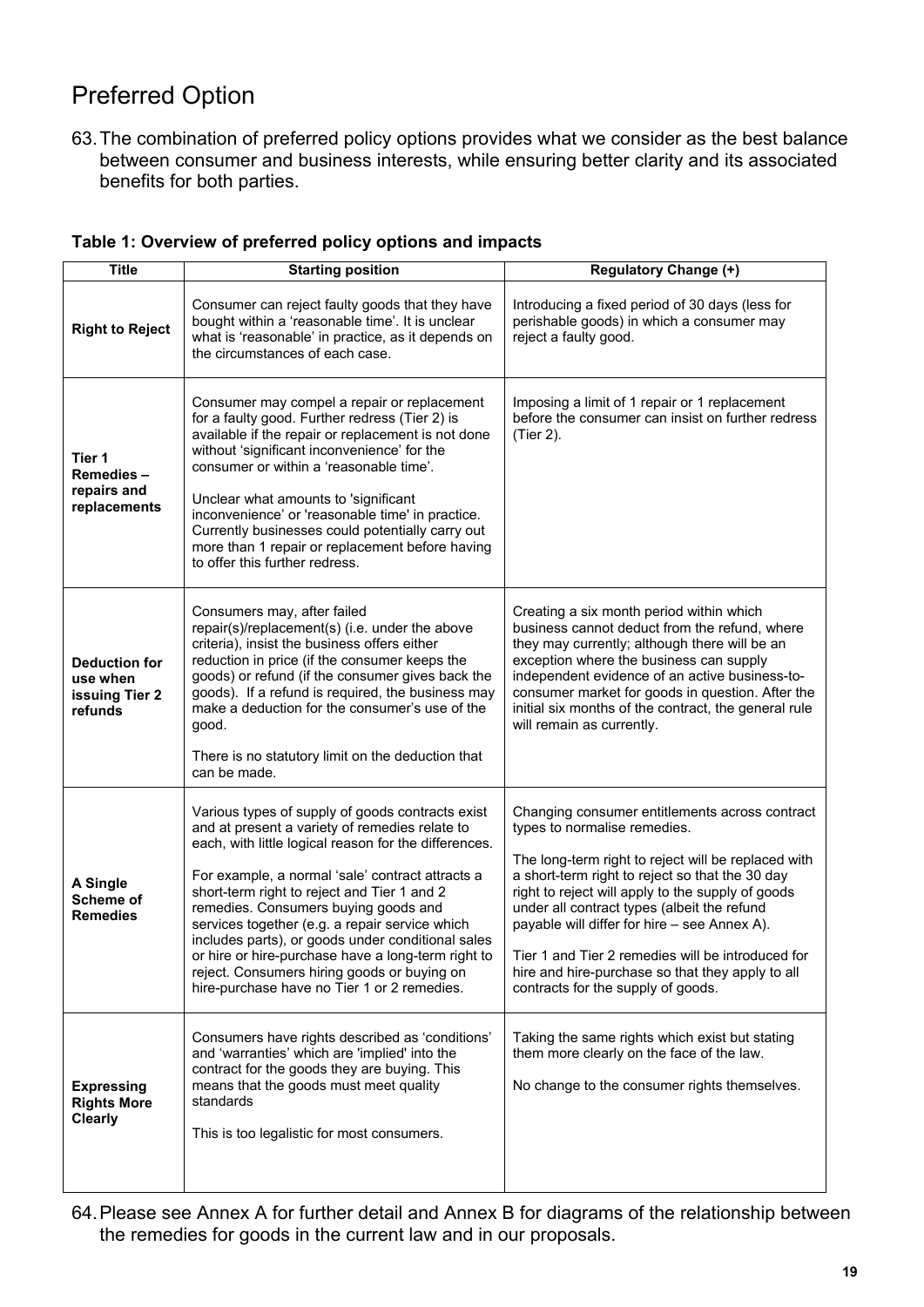# <span id="page-19-0"></span>Estimating the number of businesses within scope of the reform

- 65. The majority of businesses that sell goods to consumers will be within scope of the changes covered by this Impact Assessment. As businesses can provide both goods and services to consumers, trying to estimate the number of businesses within scope of the changes to the supply of goods is difficult. Previously, the scope of businesses selling either goods or services to consumers has been defined as all retail, accommodation, automotive and personal service enterprises. [35](#page-16-2) Using this definition and the 2012 Business Population Estimates for the UK, this was estimated to be  $742,000$  businesses.  $36$
- 66. Many of these businesses will be providing only goods or services to consumers. Therefore a figure of 742,000 is likely to be an over-estimate of businesses affected by the reforms to supply of goods consumer law.
- 67. To account for this we have used the proportion of household expenditure on goods and services (48% goods, 52% services)<sup>[37](#page-19-2)</sup> to estimate the number of businesses providing goods, yielding an estimate of 356,160 (48% of 742,000). Of this population, 93% are micro employers with less than 9 employees $^{38}$  $^{38}$  $^{38}$ .

<sup>35</sup> Department for Business, Enterprise and Regulatory Reform: 'Impact Assessment: The Consumer Protection from Unfair Trading Regulations' 2008

<span id="page-19-1"></span><https://www.gov.uk/government/organisations/department-for-business-innovation-skills/series/business-population-estimates>

<span id="page-19-2"></span><sup>37</sup> Office for National Statistics: Consumer Trends, Household final consumption expenditure, Total Expenditure, table 0GSKS

<span id="page-19-3"></span><sup>&</sup>lt;sup>38</sup> The IFF survey used a different methodology for estimating the affected business population. They used the Business Population Estimates and assigned different types of businesses to be either service or goods providers.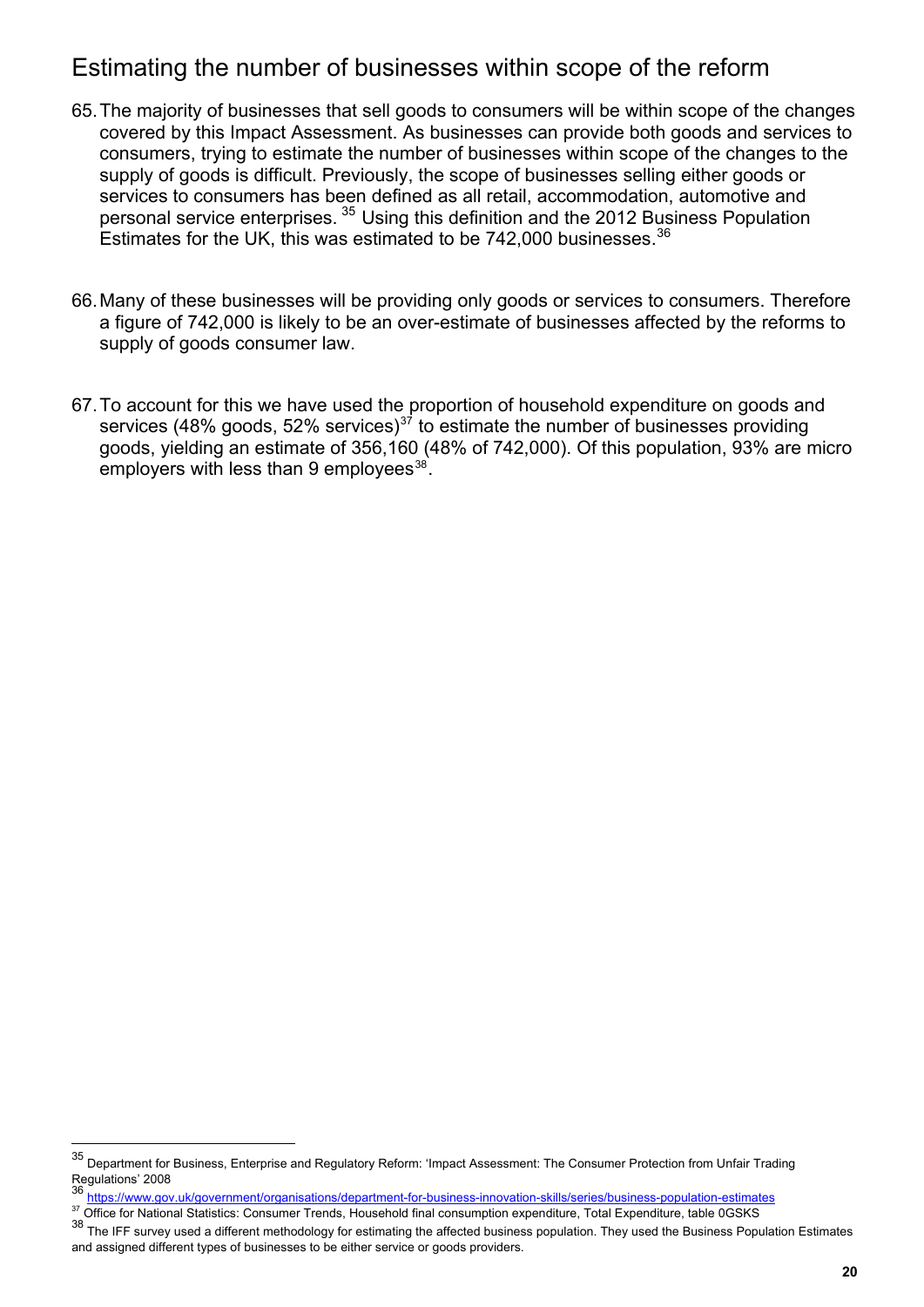# <span id="page-20-0"></span>Monetised and non-monetised costs and benefits of each option

- 68. Reforms to consumer law on the sale of goods are part of a suite of proposed improvements to consumer law to be introduced through the Consumer Law Reform Programme.
- 69. Many of the impacts are common across all the proposed changes to consumer rights law. In these cases, we have apportioned an appropriate share of the impact to the changes relating to goods, as explained in the text. The following analysis also outlines specific impacts of reform of the law in relation to faulty goods.
- 70. In order to get a better understanding of the potential impacts of the proposed reforms, we consulted stakeholders and commissioned an independent survey of businesses. The survey was conducted by IFF Research Ltd. (an independent research company), on behalf of the Department of Business, Innovation and Skills during the autumn of 2012. This project comprised two stages: the first stage gathered data on current business practices in relation to treatment of complaints and redress given to consumers of faulty goods. The second stage of the survey involved the return by a smaller sample of businesses of a cost sheet of estimates for expenditure and resources allocated to consumer rights issues, coupled with an interview to ensure cost sheets were filled in consistently  $39$ .
- 71. Table 2 summarises the established costs and benefits of the different proposed measures. More detail of the estimates is given in the following paragraphs.

<span id="page-20-1"></span> $39$  Stage 1 of the survey was conducted on 1,000 businesses engaged in business-to-consumer trading (for goods, digital and services). Stage 2 involved a selected sample of 60 Stage 1 participants who provided additional detail on their Stage 1 responses.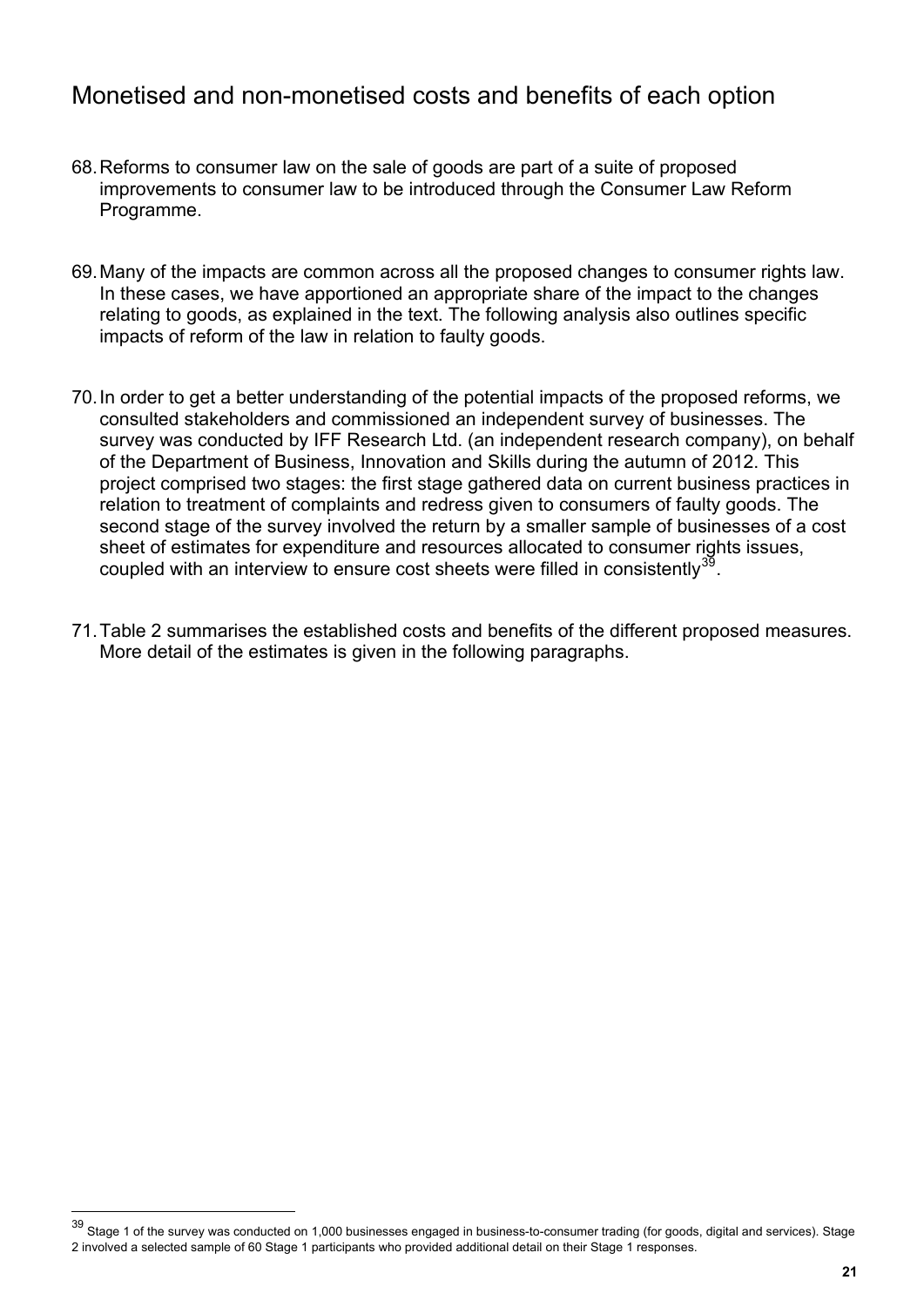| Type of<br><b>Cost/Benefit</b>                   | Impact                                                                                                        | High (£ million) | Low (£ million) | <b>Best Estimate (£</b><br>million) |
|--------------------------------------------------|---------------------------------------------------------------------------------------------------------------|------------------|-----------------|-------------------------------------|
| <b>Transition</b><br>costs to<br><b>business</b> | <b>Familiarisation costs</b>                                                                                  | 3.47             | 1.33            | 2.40                                |
|                                                  | One-off transitional legal costs                                                                              | 8.16             | 3.27            | 5.71                                |
| <b>Ongoing costs</b><br>to business              | Increase in cost of limiting Tier 1<br>remedies to 1 repair or<br>replacement                                 | 4.35             | 0.00            | 2.17                                |
|                                                  | Cost of amending deduction for use                                                                            | 0.99             | 0.93            | 0.96                                |
|                                                  | Increase in the number of<br>complaints to business                                                           | 0.73             | 0.18            | 0.46                                |
|                                                  | Increase in redress for consumers<br>resulting from complaints                                                | 7.61             | 3.80            | 5.71                                |
| <b>Ongoing costs</b><br>to consumers             | Net cost from amending the right-<br>to-reject period to 30 days                                              | 2.20             | 0.74            | 1.47                                |
| Total Cost (PV)                                  |                                                                                                               | 115.6            | 86.0            | 100.8                               |
| Ongoing<br>benefits to<br>business               | Less time spent on each complain<br>and more junior staff able to handle<br>a larger proportion of complaints | 2.01             | 0.96            | 1.48                                |
|                                                  | Reduction in legal advice costs                                                                               | 3.27             | 1.63            | 2.45                                |
|                                                  | Reduction in number of cases<br>escalating to court                                                           | 1.63             | 0.82            | 1.22                                |
|                                                  | Reduction in ongoing training costs                                                                           | 1.22             | 0.37            | 0.79                                |
|                                                  | Net Benefit from amending the<br>Right-to-reject period to 30 days                                            | 2.20             | 0.74            | 1.47                                |
| Ongoing<br>benefits to<br>consumer               | Reduction in transaction and<br>search costs <sup>40</sup>                                                    | 29.7             | 14.9            | 22.3                                |
|                                                  | Reduction in risk of consumer<br>detriment <sup>41</sup>                                                      | 8.48             | 8.16            | 8.32                                |
| <b>Total Benefit (PV)</b>                        |                                                                                                               | 432.1            | 245.6           | 339.1                               |
|                                                  | <b>Equivalent Annual Net Cost to Business</b>                                                                 |                  |                 | 2.78                                |

## **Table 2: Summary of costs and benefits of preferred options**

 $^{40}$  These benefits will increase annually by 1%, in line with the forecasted increase in household expenditure.

<span id="page-21-0"></span><sup>41</sup> These benefits will increase annually by 1%, in line with the forecasted increase in household expenditure.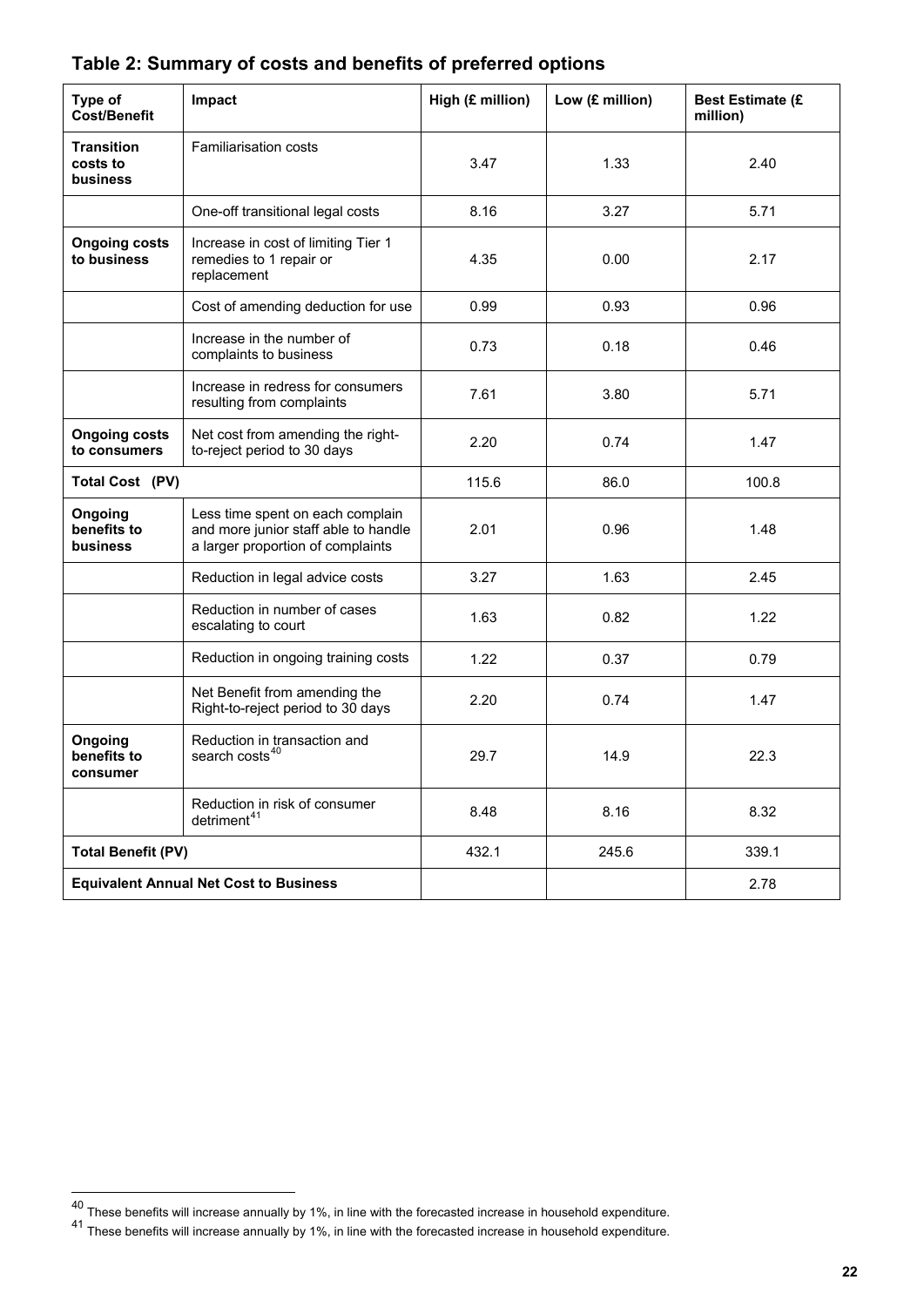## <span id="page-22-0"></span>**Costs to Business**

72. The costs arising from the change in legislation will be incurred by business and include:

- Familiarisation costs
- Initial increase in legal costs
- Cost of handling increased number of complaints to business
- Cost of increase in redress for consumers resulting from complaints
- Impact from reducing number of Tier 1 remedies a business is obliged to offer
- Impact from changes to deduction for use arrangements

#### **Transition Costs**

 $\overline{a}$ 

#### *Familiarisation Costs*

- 73. We anticipate that all goods retailers will incur familiarisation costs from the proposed reforms to the sale of goods law, but these costs will be relatively small because the changes are intended to simplify existing law, making it easier to understand and apply. Moreover, as the proposals on goods will be introduced in parallel with other reforms within the Consumer Rights Bill we believe that the cost incurred may be lower than if these changes were introduced in isolation (synergy in familiarisation and training provision).
- 74. As the proposed reforms are predominantly intended to provide clarity in relation to the existing legal position, we do not think it will take more than 10-20 minutes for a staff member to become familiar with the changes. This is based on the assumption that the training for all consumer rights reform will be delivered in one session, of which 10-20 mins would be spent on the goods changes. This is underpinned by the plan to include an awareness campaign as part of the reforms and the reality that most businesses are informed of changes by their trade associations and businesses groups, and are likely to read purpose-drafted literature about the changes. Cumulatively, for all the changes to consumer rights addressed in the various Impact Assessments within the Consumer Rights Bill package, training is estimated to take around two hours in total.
- 75. As stated above, most goods firms are micro businesses with 9 or fewer staff members. For these, we assume that consumer complaints are typically handled by a senior staff member (often the owner or proprietor). Therefore we have based our familiarisation cost on the wages costs for Customer Service Managers and Supervisors, at £15.55 per hour<sup>[42](#page-21-0)</sup>. Assuming the time taken for familiarisation is 10-20 mins as noted above, the average cost per business would be £2.59 to £5.18. Extrapolated across the business population, the overall cost is in the range £0.9m to £1.85m, with a best estimate of £1.38m.
- 76. For larger firms with 10 or more employees, we have assumed that staff at management level would be familiarised with the reforms (included above at the same wage cost noted above for customer service managers and supervisors). We estimate that in addition, there would also be familiarisation costs in training 10-20 frontline staff members on the reforms

<sup>&</sup>lt;sup>42</sup> This is based on ASHE 2012 hourly wage of £13.58 for Customer Service Mangers and Supervisors, with non-wage labour costs at 14.5%, giving an hourly cost of £15.55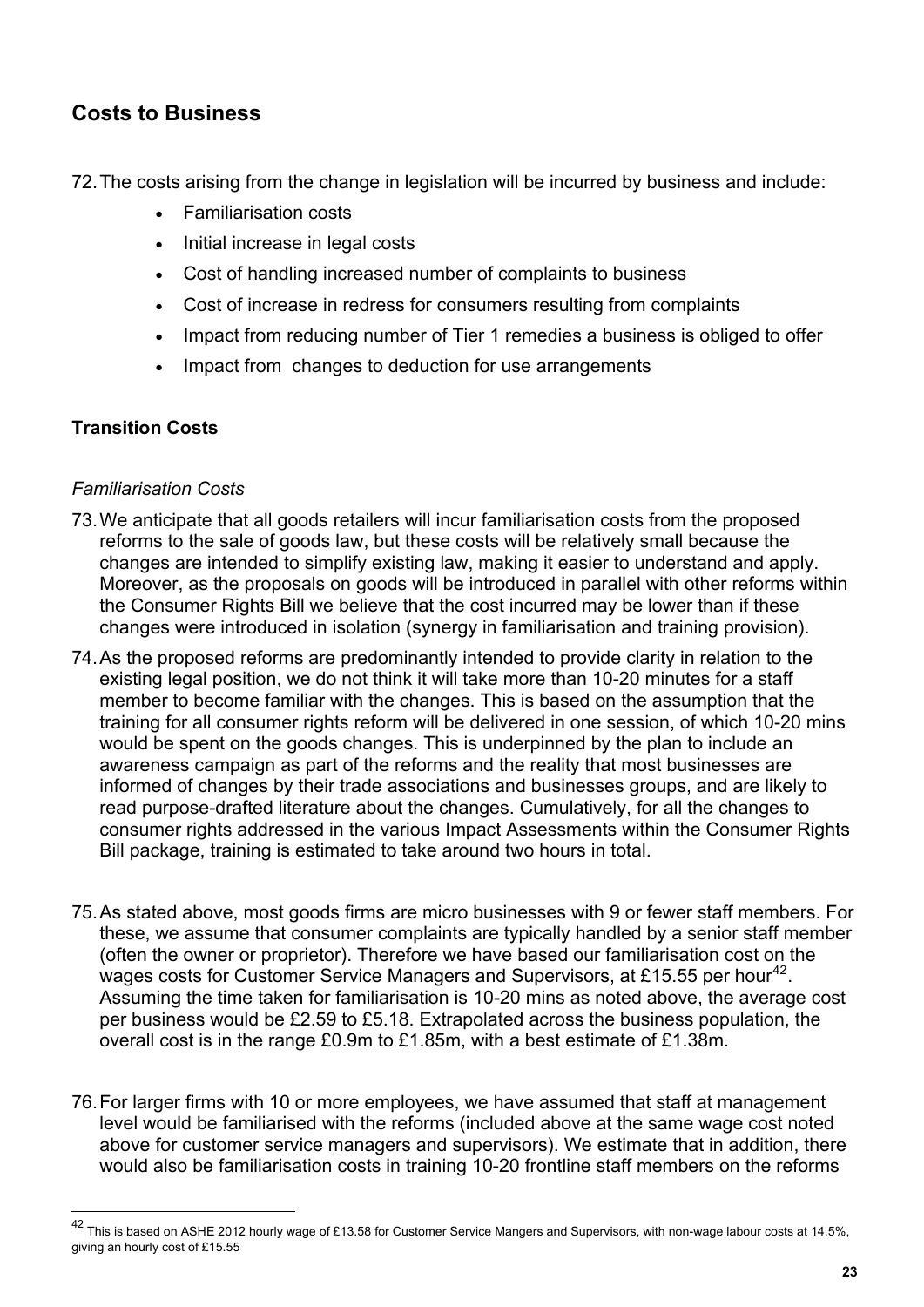at an hourly cost of £9.78<sup>43</sup>. This is a cost across the business population of 356,128. This will result in an overall cost for larger firms in the range £0.41m to £1.63m, with a central estimate of £1.02m

77. In total we estimate businesses will incur familiarisation costs of £1.33m to £3.47m, with a mid point best estimate of £2.4m.

#### *One-off transitional legal costs*

78. We anticipate that the reforms under the Consumer Rights Bill, together with the Consumer Rights Directive, may initially lead some businesses to seek additional external legal advice. This is likely to be a one-off transition cost to help business apply the reforms.<sup>[44](#page-23-0)</sup> Based on the responses to the IFF survey, only a small proportion of businesses (20%) sought external legal advice in the last year<sup>[45](#page-23-1)</sup>. As the reforms do not represent significant legal change such as entirely new concepts, we believe that there will only be a small increase in legal advice costs. We used the data from the IFF survey on annual legal costs<sup>[46](#page-23-2)</sup> to estimate the impact of an increase of 2-5%. This was done by firm size to reflect the variation in legal advice costs faced. We have estimated a cost range of £3.27m to £8.16m, with a central estimate of £5.71m

## **Ongoing Costs**

*Increase in the number of complaints from consumers and subsequent increase in costs to business of giving redress to consumers* 

- 79. We expect that the clarification of rights will increase slightly the number of complaints to business in relation to Goods. There may be consumers who are currently eligible to complain and receive redress who are unaware of their rights. We expect that under the proposed legislation a proportion of these consumers will exercise their rights, resulting in increased costs for business.
- 80. It is difficult to estimate how many more consumers will seek redress as a result of the changes to statutory remedies, because this will depend on consumers' behavioural response to the new regime which cannot be observed from current market data. According to the Consumer Detriment 2012 survey, 25% of problems experienced by consumers had not been pursued and consumers have no intention of doing  $\text{so}^{47}$  $\text{so}^{47}$  $\text{so}^{47}$ . For 66% of problems, consumers had complained or taken action to try to resolve the problem, of which around a half were considered resolved by the consumer.
- 81. To estimate the scale of the impact, we have assumed that the number of complaints to business might increase by 5-10%, (i.e. the 66% of problems where consumers took action, as cited above, would increase to around 69.3%-72.6% of problems under the new regime). Based on a baseline estimate of 704,650 complaints<sup>[48](#page-23-4)</sup>, this suggests that the new policy

<sup>43</sup> Based on ASHE 2012 hourly wage for frontline customer service occupations at £8.54, uprated to include 14.5% non-wage labour cost is £9.78 per hour.

In the longer term we expect firms to have less need for legal advice, as set out in the benefits section below.

<span id="page-23-1"></span><span id="page-23-0"></span><sup>45</sup> IFF survey D3, Table31

<span id="page-23-2"></span><sup>46</sup> Average annual legal advice costs were £684 for micros (population 332,311), £23,654 for small, medium and large firms (pop 23,817)

<span id="page-23-3"></span><sup>47</sup> http://www.consumerfocus.org.uk/files/2012/10/TNS-for-Consumer-Focus-Consumer-Detriments-20121.pdf Section 7.4

<span id="page-23-5"></span><span id="page-23-4"></span><sup>48</sup>Total Number of complaints is 2,040,000 (This figure is a combination of the 2012 Consumer Detriment's cited number of problems (15.7 million) (page ii) and the Consumer Conditions 2011 percent of complaints directed to business in the UK (13%) (page 42)). The proportion of complaints to goods firms has been estimated using the number of goods, services and digital content firms in the business population estimates (37% services, 35% goods and 28% digital content).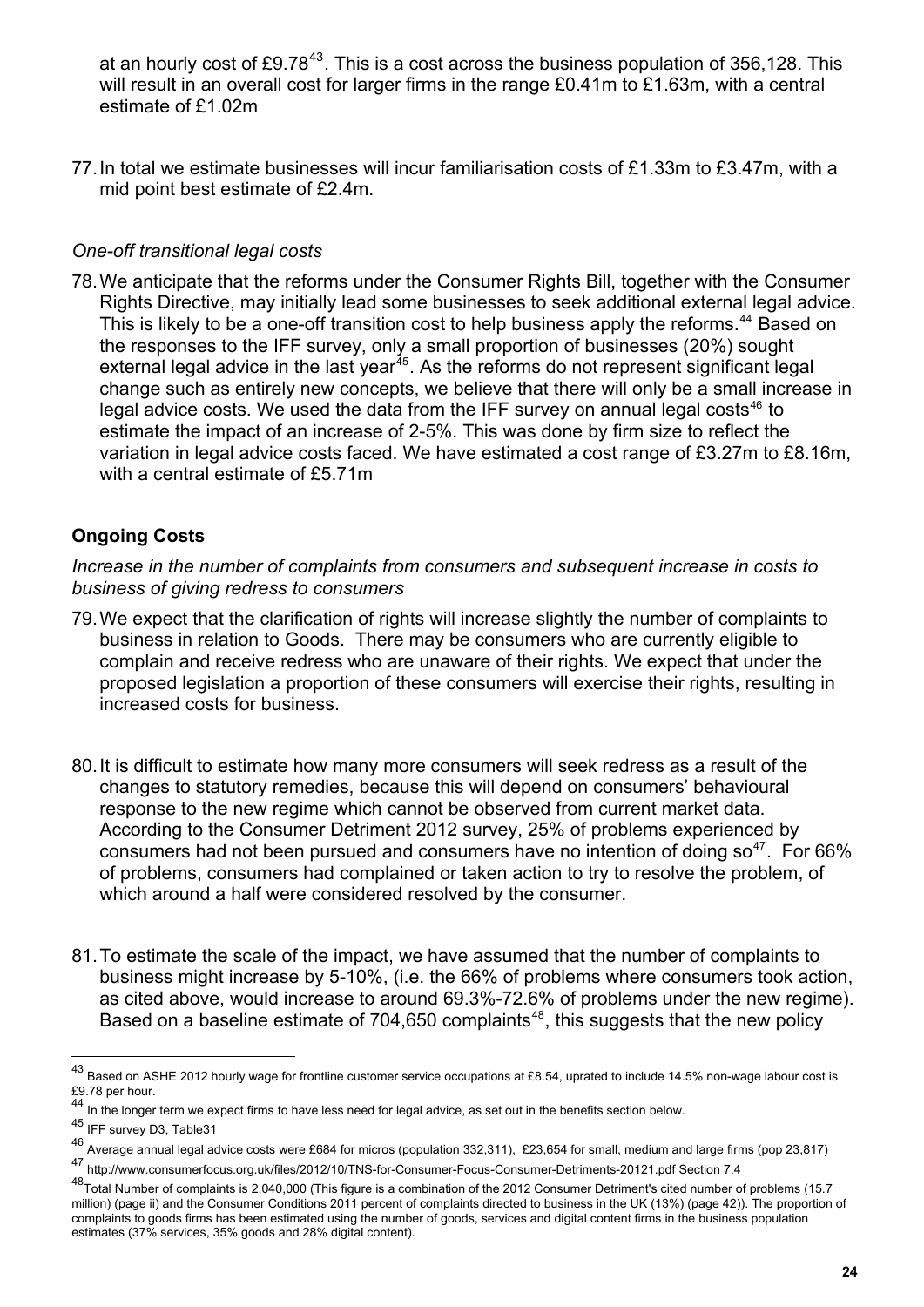might lead to between 35,200-70,500 additional complaints. We consider that this is a conservative estimate (i.e. errs on the side of over-estimating business costs) because there will only be a limited subset of consumers who will be influenced by changes in consumer law to complain more.

- 82. These additional complaints will impose costs on businesses in two ways.
	- First, businesses will face the time costs of complaints handling. We have assumed first that complaints handling takes 20-40 minutes per complaint on average, based on responses to the IFF survey. Taking this as our baseline, we have estimated an increase in complaints of 5-10% leading to a cost in the range £0.18m-£0.73m, with a best estimate of £0.46m. (Note that we expect this increase in volume of complaints will be offset by reduced costs of handling each complaint, which is discussed under benefits to business).
	- Second, in some cases, businesses will have to offer redress to consumers. The IFF survey suggests that, on average, 57% of Goods complaints are resolved without providing remedies (i.e. required only additional information to resolve) – so we assume that 43% of the additional complaints will lead to a requirement for redress. The weighted average cost of redress offered by business in the IFF survey is £251. Multiplying the additional number of additional unresolved complaints<sup>[49](#page-23-5)</sup> by the average cost of redress suggests additional business costs in the range £3.80m-£7.61m with a best estimate of £5.71m.
- 83. Adding these two costs together gives a net additional cost to business of £4.98m-£8.34m per year, with a mid point best estimate of £6.17m.

#### *Tier 1 Remedies- 1 repair or 1 replacement*

- 84. If a consumer discovers that goods that they have bought are faulty, they have a right to have the goods repaired or replaced. These are known as the Tier 1 remedies. A consumer cannot insist on one of these if it is disproportionately costly in comparison to the other (so, for example, a consumer cannot insist on having a toy repaired when it would be far cheaper for the retailer to offer a replacement).
- 85. If repair and replacement are impossible, or if one is not provided within a reasonable period or without causing significant inconvenience to the consumer, the consumer has the right to access Tier 2 remedies; a reduction in price or rejection of the good with a refund (rescission). Tier 2 remedies are explored in more detail below. A business may argue that a further repair or replacement can be provided if a first repair or replacement was provided in good time and without inconveniencing the consumer, if the fault recurs or a further fault occurs.
- 86. Under the proposed reforms, business will be required to provide one repair or replacement of faulty goods (subject to the same restrictions as currently) and where this fails they will then be obliged to provide a Tier 2 remedy (price reduction or refunding). Thus, businesses may incur costs in providing a more expensive form of redress earlier (Tier 2), where they may currently replace or repair more than once persistently faulty goods.

<span id="page-24-0"></span><sup>&</sup>lt;sup>49</sup> This is the new baseline of complaints (current with 5-10% increase) by the rate of unresolved complaints which require the provision of redress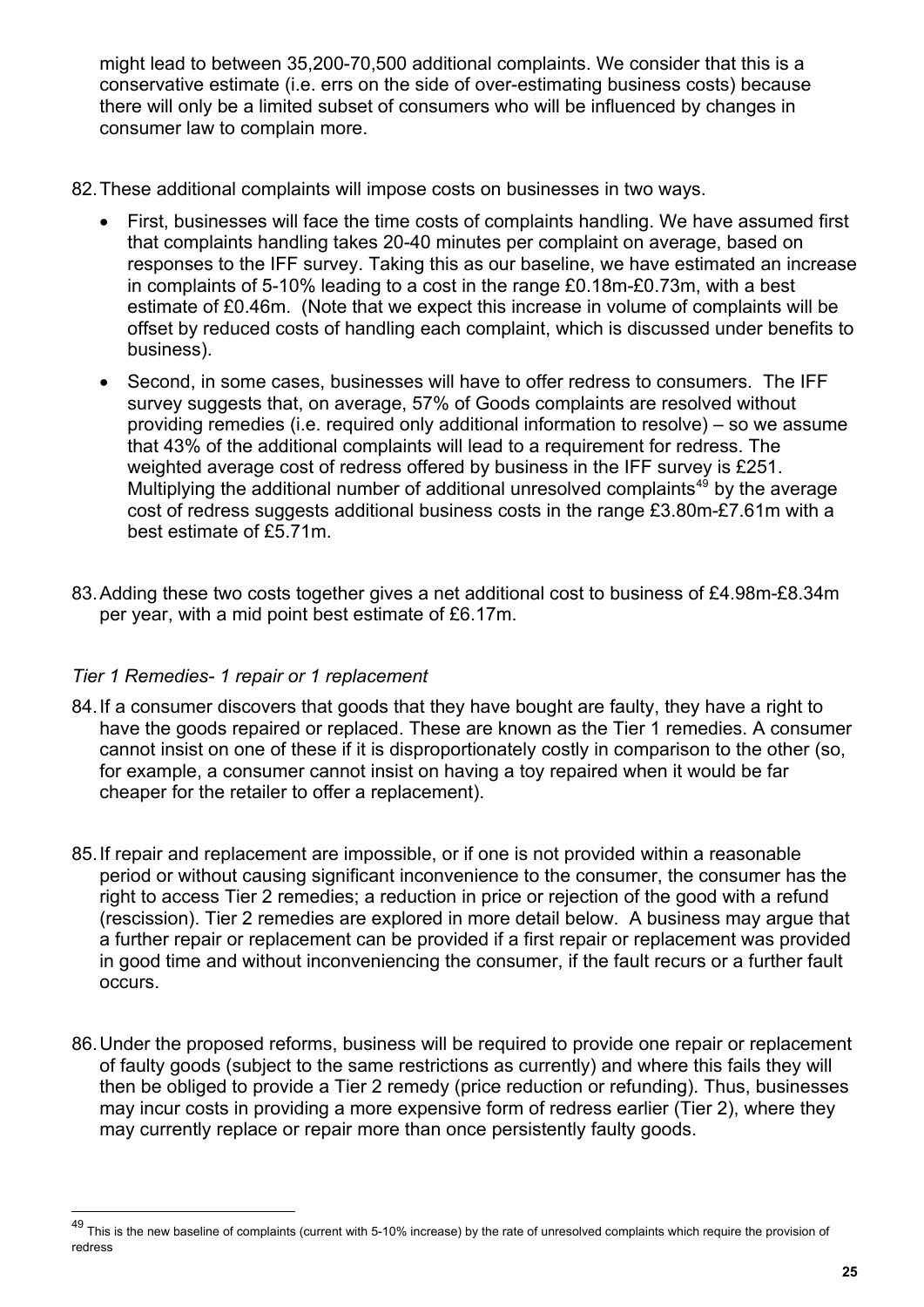- 87. The Law Commissions' research in 2009 concluded that consumer expectation is generally to only have to accept one replacement, and if that replacement proved unsatisfactory, they would expect to receive a refund. This is on the basis that consumers are likely to have lost faith in the product if the replacement also fails. The Law Commissions also noted that accepting only a single replacement is common practice among other member states. On the basis of this, the Law Commissions consulted on the limiting to a single replacement and received strong support for this proposal. Further to this, responses to the BIS consultation (which proposed the same), and feedback obtained through discussion with stakeholders, presented no express objection to a limit of a single replacement. We therefore agree with the Law Commissions' proposal on this issue.
- 88. However, the IFF survey demonstrated that 11% of goods retailers currently sometimes carry out more than one repair to a good, and this was consistent with information from some of our stakeholder discussions and consultation responses. We have used the IFF survey responses on businesses' average annual cost of repair and have therefore used the repair data as the basis for our costing calculations for changes to tier 1 remedies. From this we assumed that there will be costs of moving to the new regime i.e. moving sooner to Tier 2. As there is no available data on the cost of repair versus a reduction in price or refund, we have conservatively assumed that the cost would be up to double that of a repair. This is based on the assumption that the arrangement and logistics for carrying out repairs is already in place (so likely to be lower than providing a Tier 2 remedy). We have estimated the range at zero to £4.35m, with a best estimate of £2.17m.

#### *Deduction for Use*

- 89. Under existing EU-derived legislation, consumers have rights when Tier 1 remedies fail (pursuant to the criteria set out in paragraph 85 above); they can require a Tier 2 remedy of either a price reduction or refund. Currently businesses can deduct from the Tier 2 refund to take account of the use the consumer has had of the good. Under our proposed reforms, in most instances, business will not be able to deduct for use within the first six months from delivery. This will result in some costs as a refund of a six month old faulty item will cost more if the retailer has to refund the full purchase price, rather than taking account of the consumer's use of the goods. We expect that costs to goods retailers as a broad category will, however, be minimal, from the analysis set out below. This is helped in part by excluding from the 6-month restriction retailers of goods for which there is independent evidence of an active business-to-consumer second-hand market in the specific goods in question e.g. the motor vehicle industry – such retailers may reduce the refund to take account of the use that the consumer has had of the goods, even within the first 6 months.
- 90. Responses to the consultation and discussions with business groups indicate that many large retailers, including most of those represented by the BRC, for example, currently offer full refunds when Tier 2 remedies are required in the first 6 months, or even throughout the first year. Those companies will therefore be unaffected by any change.
- 91. For all other retailers we estimated the impact by using the IFF data to calculate the number of businesses who do not currently give refunds within 6 months, when Tier 1 fails. The IFF survey shows that 6.2% of Tier 1 remedies fail to correct the problem<sup>[50](#page-24-0)</sup>. This isolates the percentage of firms who move to tier 2 remedies. We excluded the motor vehicles from this population as they would be covered by the proposed exemption for sectors for which independent evidence of an active second-hand market exists<sup>[51](#page-25-0)</sup>. We analysed the data by

<sup>50</sup> IFF Survey E19Ran, Table 20/1

<span id="page-25-0"></span><sup>51</sup> In scope populations: micros 292,851, small firms 15,769, medium firms 1,566 and large firms 372.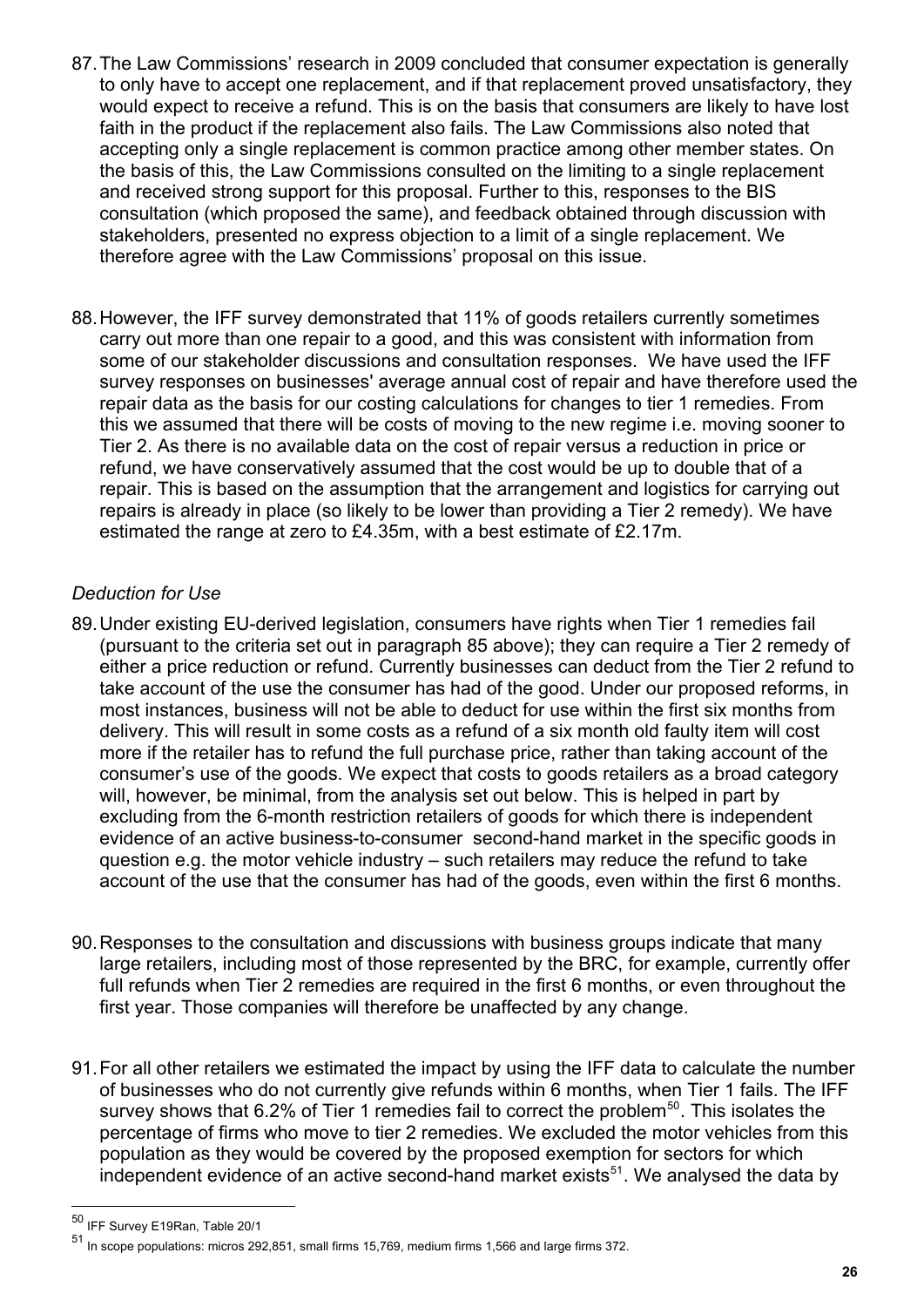business size as the evidence suggests variation in costs and approach depending on the size of the business $52$ . To calculate the cost of obliging these businesses to pay a full refund for the first six months, we estimated their current costs from replacements<sup>53</sup> or repairs<sup>54</sup> (this provides the range as not all business currently opt for the same remedy and so will face different costs in complying) and then estimated how much the provision of full refunds would cost them. The difference between the current remedies and the proposed is the additionality of this reform. Based on this methodology, we estimated the cost to business as being in the range £0.93m to £0.99m, with a best estimate of £0.96m.

- 92. Under the existing law, businesses in the motor vehicles trade can offer a repair/ replacement to a customer and subsequently, where they fail (as per paragraph 85 above)to correct the fault, a Tier 2 remedy (including refund from which they can deduct for use). In practice, under the current law refunds very rarely happen because retailers will offer repairs instead, and customers tend not to want to push for a refund.
- 93. The proposed reforms on repair/replacements aim to reduce the risk of consumers getting trapped in a cycle of repairs to their motor vehicle (where they are not aware that they are entitled to a refund). However, under our proposals, if they wish, they could request additional repairs before moving to a Tier 2 remedy. The trader would, as now, be obliged to provide these repairs free of charge. The only exceptions are if the repair is impossible or if it is disproportionately expensive in comparison to the other tier 1 remedy, replacement. In the motor industry, it is highly unlikely that a repair would be disproportionately more costly than replacing the vehicle, so in effect, the consumer can continue to ask for repairs for as long as repairs remain possible, if that is their preference.
- 94. This analysis is supported by industry participants. For example the Retail Motor Industry Federation (RMI), whose membership includes franchised car and commercial vehicle dealers, independent garages and motorcycle dealers, stated that the Option 4 (the only option which included reference to objective evidence of second-hand value) 'allows for continuation of business practice'. The RMI told us in response to the consultation that the deduction for use is a key ability for traders that must be maintained. The removal of such ability would cause significant cost increases in the purchase price of products. The RMI stated, 'Option 4 allows for the continuation of business practice, providing consistency across all motor retailers and providing a clear framework of expectation for consumers.' In respect of new vehicles, the Society of Motor Manufacturers and Traders Limited (SMMT) have told us that refunds are rare. Conciliation with the aim of agreeing on an appropriate remedy is usually done amicably direct with the dealer or with the manufacturer's customer services department, or through the conciliation/arbitration service offered by Motor Codes Ltd under the Motor Industry Code of Practice for New Cars<sup>[55](#page-26-0)</sup>.

#### *Single scheme of remedies for goods: eliminating long-term Right-to-Reject*

95. The main costs to business from the single scheme of remedies will come from applying Tier 1 and 2 EU-derived remedies to Hire and Hire-Purchase contracts. This means that in future, businesses could be faced with consumers insisting on repair or replacement of faulty goods under these contracts (followed by a price reduction or refund if the repair/replacement is unsuccessful), where they do not currently have to offer this type of redress. However, currently consumers can claim for damages under the long-term right to reject, and replacement is the most favoured remedy by business – with 31% of firms

<span id="page-26-0"></span>

<sup>&</sup>lt;sup>52</sup> Average annual cost of full refunds: micros £177, small firms £1,869, medium firms £37,320, no data was available for large firms.<br><sup>53</sup> Annual cost of providing replacements: micros £58, small firms £1891, medium fir Code. Citizens Advice also signposts Motor Codes for all consumers with new vehicle (and service and repair) complaints. [http://www.motorcodes.co.uk/images/stories/documents/code\\_document\\_web.pdf](http://www.motorcodes.co.uk/images/stories/documents/code_document_web.pdf)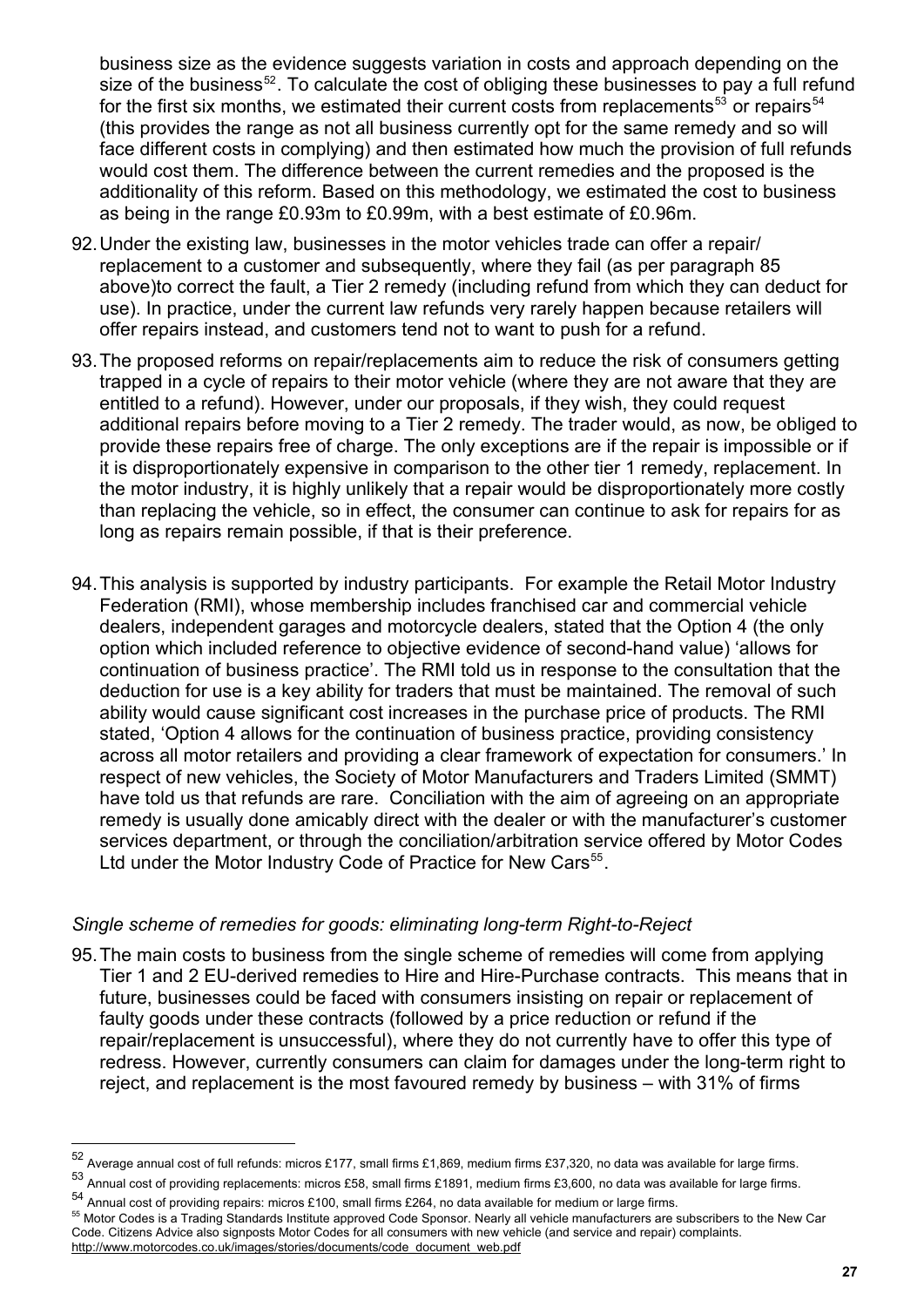sometimes opting to repair faulty goods as well<sup>56</sup>. We therefore estimate that this will have a negligible impact on business.

## <span id="page-27-0"></span>**Costs to Consumers**

#### *Impact of clarifying the right to reject at 30 days.*

96. Amending the right to reject to 30 days will have three main impacts on consumers:

- a. It will result in costs for any consumers of goods from businesses which currently provide refunds for more/less than 30 days if goods are faulty;
- b. It will result in benefits for consumers who currently receive refunds for faulty goods within a limit of less than 30 days
- c. It will provide clarity in the law, thus reducing the current scope for debate over entitlement to a refund.
- 97. The first two of these effects can be treated as transfers between businesses and consumers relative to the current position under existing law. As set out at paragraph 124, we estimate that the overall impact will be a net benefit to business in the range £0.74m to £2.20m with a best estimate of £1.47m. Therefore, the net transfer cost to consumers will be equal and opposite to the business impact. Overall this results in a small net cost to consumers of £1.47m (costs net of benefits).
- 98. The clarification benefits of moving to 30 days, along with wider clarifications to consumer law, are considered in the consumer benefits section below (paragraphs 126-137).

#### *Costs to consumers from changes to non-normal sales*

- 99. Currently consumers who have purchased faulty goods as part **of work and materials, conditional sale or barter/exchange** contracts have the right to reject the goods and terminate the contract. This right is not lost unless the consumer knows of the fault and does something (expressly or implicitly) to show he elects to continue the contract – otherwise it continues up to the legal limitation period (6 years, except for Scotland where it is 5 years). This right therefore potentially lasts longer than the right to reject following a normal 'sale<sup>'[57](#page-27-1)</sup>, which expires after a reasonable time. Consumers with these contracts also have rights based on the Consumer Sales Directive, i.e. they can require the trader to repair or replace the goods (Tier 1 remedies). In some circumstances the consumer could move onto Tier 2 remedies of a reduction in price or rejection with a refund.
- 100. The changes we propose would affect work and materials, conditional sale and barter/exchange contracts by replacing the long term right to reject with a short term right to reject (30 days), and by simplifying the Tier 1 remedies to one repair or one replacement before the consumer could demand a Tier 2 remedy. In effect it means if a fault arises in the goods after 30 days the consumer would have to, in most circumstances, accept a repair or a replacement to the goods, but if that failed to rectify the fault or a second fault arose, the consumer could then reject the goods and get a refund (or keep them and get a price reduction) under Tier 2. In effect this means that beyond 30 days the consumer would have one extra step (repair or replacement) to get through before reaching a right to get some money back. As explained below, we think this effect would be limited in practice because

<span id="page-27-2"></span><sup>56</sup> IFF Survey, E1, Table 1

<span id="page-27-1"></span><sup>57</sup> Please see Annex A paragraph 13 for the different types of supply of goods.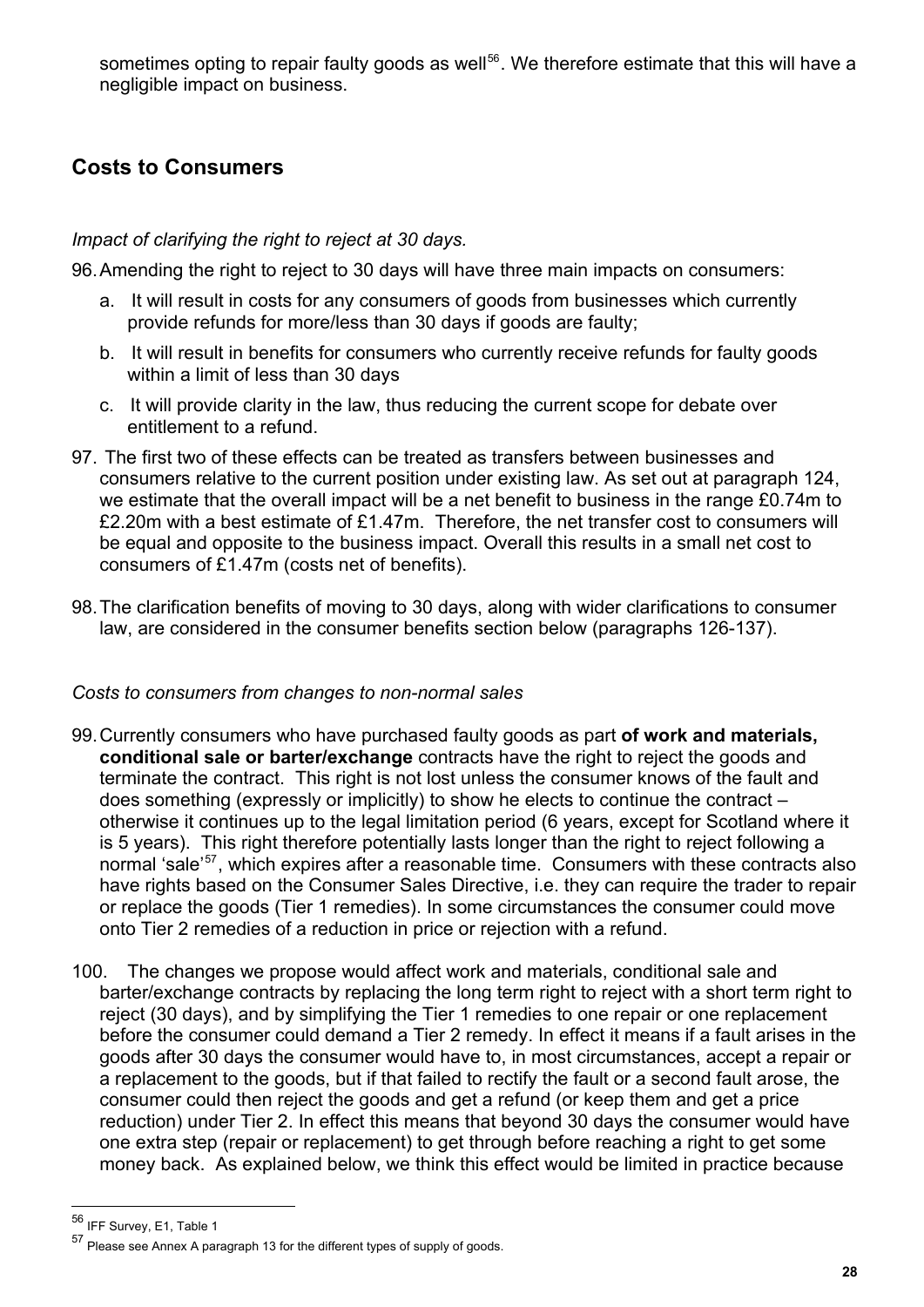we understand from consultation responses that the current rights are not widely known (see paragraph 104).

- 101. Currently consumers who contract for goods under **hire or hire purchase** have a long term right to reject (as explained above) should a fault arise. However, at common law they are not automatically entitled to recover all of the money paid under the contract, up to the point of termination.<sup>[58](#page-27-2)</sup> They do not have rights under the Consumer Sales Directive so would not be able to insist on a repair or replacement (see Annex A, paragraph 14).
- 102. Under our proposals the long term right to reject goods under hire and hire purchase contracts would be removed and instead the consumer would have a right to reject for the first 30 days of the contract. Under hire-purchase contracts, the consumer would get a full refund. Under hire contracts, because the contract is not for ownership but only temporary use, the consumer would only be refunded any proportion of the hire fees paid which related to hire time paid for but not received. For hire and hire-purchase contracts our proposals extend the Directive-derived rights in order to achieve alignment and simplicity of the law, so the consumer could insist on one repair or one replacement, and then if that failed, could insist on a price reduction or rejection for a refund, which would be a full refund for the first 6 months in most cases.

<span id="page-28-0"></span>This was established by the 1962 case of Yeoman Credit Ltd v Apps. But the damages awarded in such cases have tended to be generous – e.g. equivalent to the money paid or with a small deduction for use. There is therefore some uncertainty as to how damages may be calculated in this situation and thus how much may be recovered.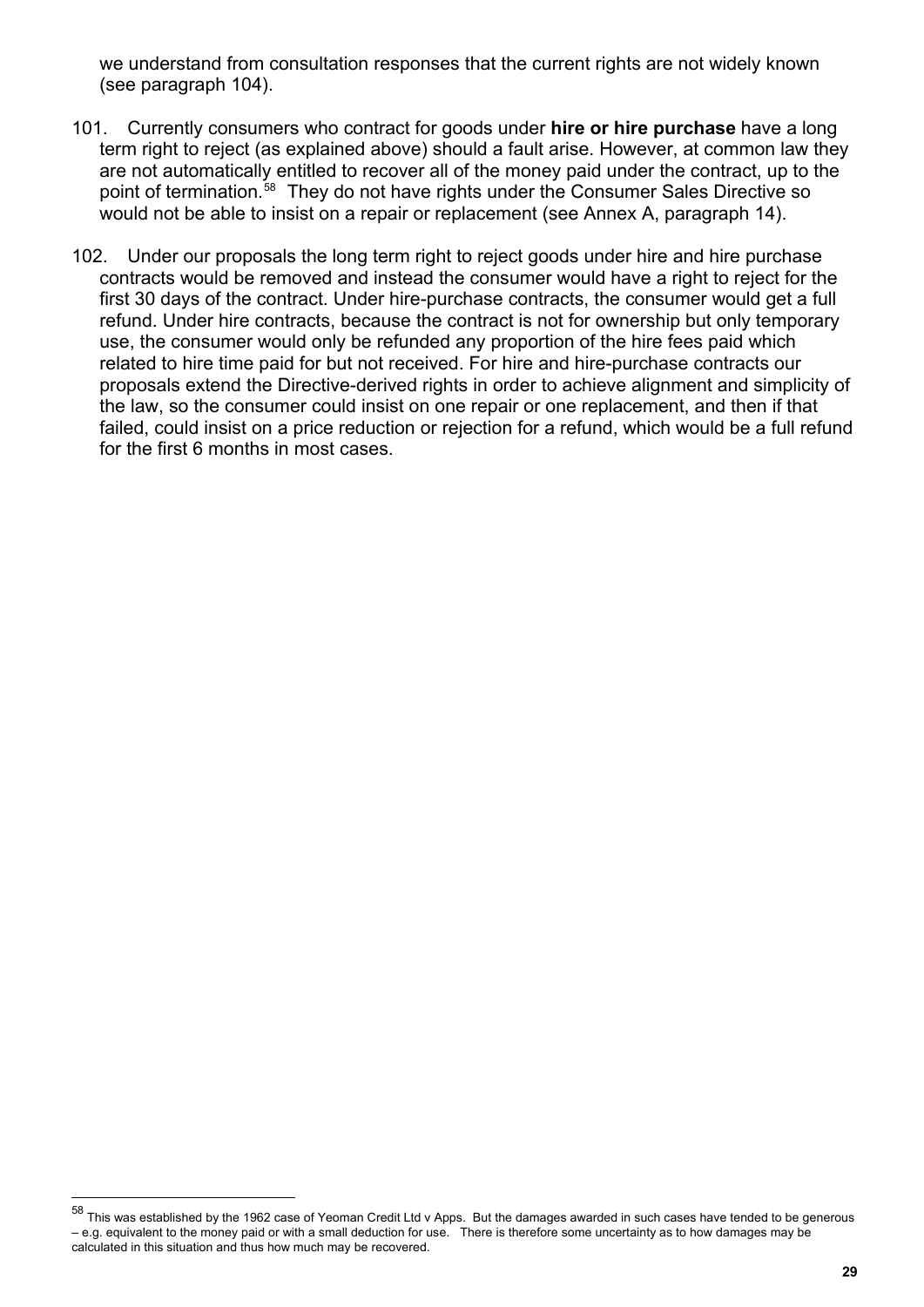*Example: a washing machine bought on HP develops a fault after 3 months' use.* 

- 103. Now: consumer could reject the washing machine. Law is not clear on how much the consumer will be refunded (e.g. payments already made may be forfeited). Under our proposals: trader is obliged to repair or replace the washing machine. If the same or a different fault arises in the repaired washing machine or its replacement the consumer can claim a price reduction or reject the machine and get a refund. This would be a full refund for the first 6 months, a partial refund thereafter, to reflect the consumer's use of the machine. Under our proposals the consumer with a faulty washing machine has the same rights and remedies regardless of whether it was bought on HP or as a straight sale.
- 104. While consumers will lose the long-term right to reject goods outright in a significant number of cases, we do not believe that they will be significantly disadvantaged by the proposed changes for two reasons:
	- Overwhelmingly, respondents to our consultation agreed that the proposed alignment of the goods remedies for the various different contract types under which goods can be acquired would be simpler, clearer and fairer. Those who agreed included Citizens Advice, Consumer Focus, British Retail Consortium, many other business respondents, the Office of Fair Trading, Trading Standards Institute and most local Trading Standards authorities;
	- From our engagement with consumer groups we understand that the take up rate for the existing long-term right to reject is low. Citizen's Advice told us in their consultation response that 'the advantages of the long-term rights (sic) to reject are not well-known and we believe that their complexity has meant that they are seldom used<sup>'[59](#page-28-0)</sup>. The Law Commissions in their report on faulty goods remedies referred to the courts having struggled with the different remedies according to contract types, and stated, 'If judges and lawyers are confused by the law in this area, it is unrealistic to expect consumers to understand it.
- 105. We know that consumers seldom obtain legal advice in consumer disputes. Moreover, some consumer advisers have told us that they find it difficult to advise consumers on this area. The majority of consultees expressed the view that it is paramount that the law should be simple enough for consumers to understand and use'.
- 106. Citizens Advice told us in their consultation response, 'We think that this [aligning remedies across goods contract types] is a sensible change because:
	- it aligns consumer rights and remedies so the they are easier to use and understand;
	- the advantages of long-term rights to reject are not well known and we believe that their complexity has meant that they are seldom used; and
	- hire and hire-purchase will gain from clear rights to repair, replacement and refund.
- 107. As discussed above the changes to the long-term right to reject will simplify the law for both consumers and retailers. Due to the lack of robust data on the scale of take up for the existing long-term right which Citizens Advice believes to be low, it has not been possible to provide a definitive figure for the impacts from the proposed changes. We have estimated that non-normal sales account for approximately  $2.5\%$ <sup>[60](#page-29-0)</sup> of total sales in the UK in 2011,

<span id="page-29-0"></span><sup>59</sup> Response to Department for Business, Skills and Innovation Consultation On Clarifying Consumer Law response - Citizens Advice 10, Q21 60 This figure is based on data from the ONS *Family Spending 2012 Edition* and includes 'conditional sale', 'barter or exchange', 'works and materials', 'hire purchase', and 'hires'. Barter or exchange makes up a negligible portion of consumer spending. Conditional sale and hire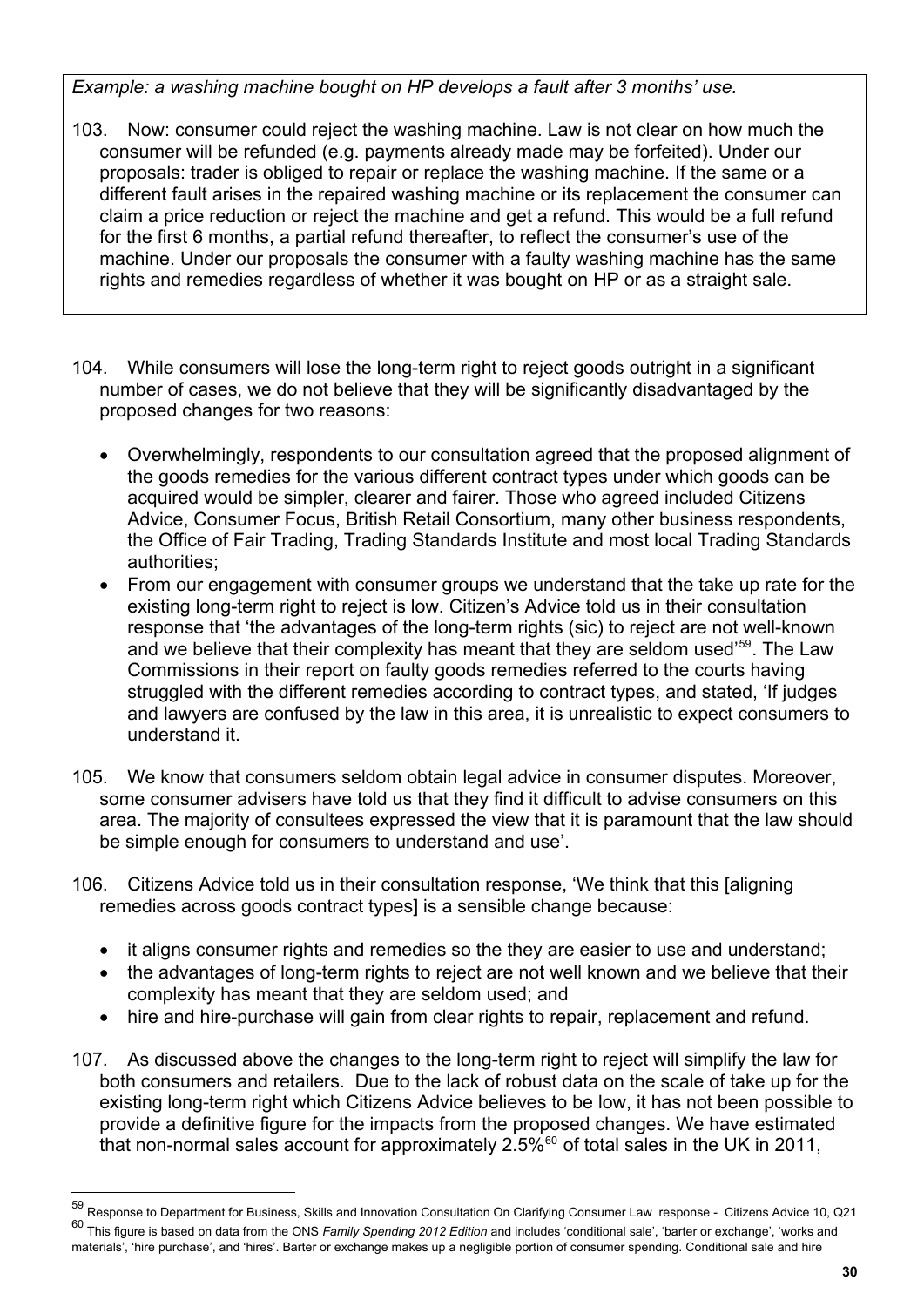(based on data from the ONS *Family Spending 2012 Edition61)* and so believe that the number of consumers affected by the changes will be low, taking into account that many do not currently take up the long-term right to reject option.

## <span id="page-30-0"></span>Benefits to Business

#### Ongoing benefits

#### *Simpler Complaint Handling*

- 108. A key objective of the Goods reforms is to provide clarity for consumers and businesses on their rights and obligations in the event goods are faulty. We envisage that the proposed changes will result in quicker and easier handling of complaints for business, where less time and staff resource will be required to resolve issues; including moving complaints handling to more junior staff because procedures and remedies can be simplified and easily applied.
- 109. The British Retail Consortium commented in their response to our consultation, 'Clarity means that both consumers and retailers start from a common understanding of actual legal rights which should reduce the potential for disputes arising from exaggerated claims by consumers or offers below the legal minimum by retailers'.
- 110. To estimate the impacts on business of simpler complaint handling we took the volume of complaints (including the increase in number of complaints as in paragraph 79-83) and assumed that there would be a slight decrease in time (handling) costs of 5-10 mins. We estimate that these reforms will make it easier for businesses to handle complaints and decide quickly which complaints have merit, which require a standard response/remedy and which need to be escalated for legal advice. As with the familiarisation costs, these savings are based on Customer Service Managers and Supervisors, at £15.55 per hour<sup>[62](#page-30-1)</sup> (as our research shows that currently in the majority of cases, complaints are handled by senior staff members<sup>[63](#page-30-2)</sup>). Based on the business population assumptions, this suggests estimated savings of £0.96m to £2m, with a best estimate of £1.48m. We believe that some businesses may wish to reduce the number or seniority of staff handling complaints but it was not possible to quantify and monetise this additional potential benefit.

#### *Reduction in legal costs because of clarification of the law*

111. Linked to simpler complaint handling and based on simplified legal requirements, we estimate that businesses will incur reduced legal costs as a result of the reforms. According to the responses to the IFF survey, approximately 20% of businesses sought external legal advice in the previous year<sup>[64](#page-30-3)</sup>. Based on the population of businesses that incur legal costs<sup>[65](#page-30-4)</sup>, we have conservatively assumed a reduction of 1-2% in legal advice costs. This suggests savings of £1.63 to £3.27m, with a best estimate of £2.45m.

purchase represent £9,705 million per year, while hire and 'work and materials' contracts sum to £6,939 million per year. This represents 2.53% of total consumer spending in 2011 (£658,864).

<sup>61</sup> http://www.ons.gov.uk/ons/rel/family-spending/family-spending/family-spending-2012-edition/index.html on 15 April 2013.

<span id="page-30-1"></span><sup>62</sup> This is based on ASHE 2012 hourly wage of £13.58 for Customer Service Mangers and Supervisors, with non-wage labour costs at 14.5%, giving an hourly cost of £15.55. IFF Survey F2, Table 1 shows that 83% of goods firms without dedicated customer service department have their senior managers deal with consumer complaints.

<span id="page-30-2"></span><sup>63</sup> IFF Survey F2, Table 23

<span id="page-30-3"></span><sup>&</sup>lt;sup>64</sup> IFF Survey D3 Table 31

<span id="page-30-4"></span> $65$  Average annual legal costs are £684 for micros (pop 332,311,) and £23,654 for small, medium and large firms (pop 23,817)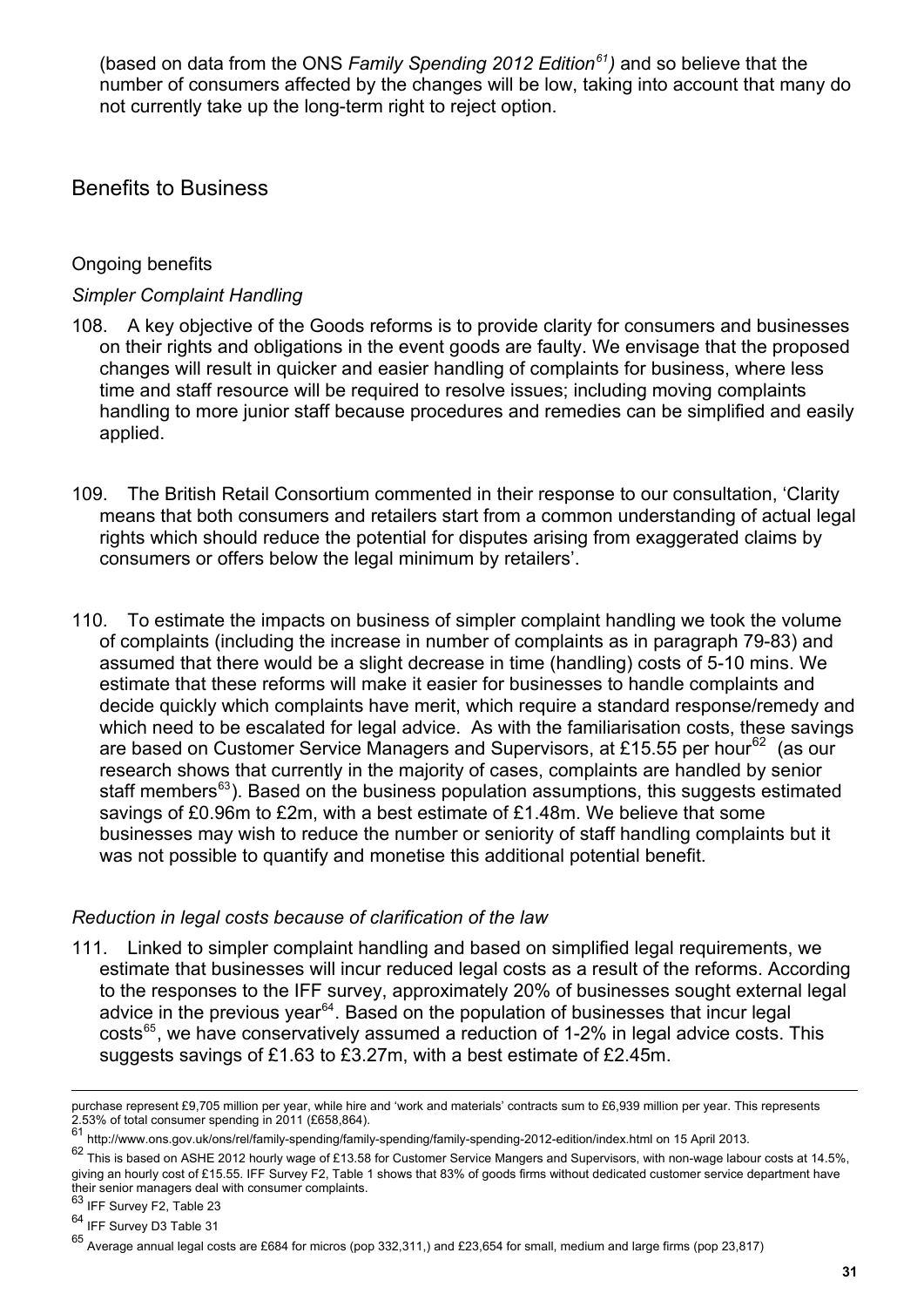#### *Reduced number of cases escalating to court*

- 112. The clarification through the proposed reforms is also expected to reduce the number of consumer complaints which escalate into court cases. This is based on raising the understanding of both consumers and businesses on rights and obligations, and clarifying the language of the legislation.
- 113. The IFF survey indicated that only a small percentage of businesses (2%) had incurred costs for court cases in the previous year, and so we assume that only a small proportion of the business population will experience savings. We calculated the impacts using IFF survey evidence, splitting business into two groups (micro/small and medium/large) as the estimated costs varied significantly based on business size<sup>[66](#page-30-4)</sup>. We have conservatively estimated a saving of 5-10%, due to the clarifications. As with the savings in legal advice costs, we have assumed that due to the simplified laws, complaints are less likely to end up in court because the rights and remedies will be clearly set out. We estimate that the annual savings to business will be between £0.82m and £1.63m, with a best estimate of £1.22m. This is also likely to be a conservative estimate as it is based on the cost of legal fees and not on the full cost of going to court to contest the case (e.g. time spent not on the shop floor).

#### *Reduction in ongoing training costs*

- 114. Although we have estimated an initial increase in training costs as businesses inform their staff about the reforms, we believe that after the initial period, training costs should decrease with business experiencing savings over time. This is primarily due to clarification of the law where businesses no longer have to interpret their obligations or prepare scenario responses and can reduce training times accordingly.
- 115. Based on the IFF data, only a proportion of businesses currently provide ongoing consumer rights training for staff (21%). We have estimated a range of savings based on 3 employees with a time saving of 10 mins to 5 employees with a time saving of 20 mins. The evidence from the IFF survey suggests that many businesses do not train staff on consumer rights on a regular basis and as the new laws will be easier to understand, we believe that savings are based mostly on streamlining the training for new staff, rather than up-skilling existing staff. We have estimated this saving at £0.37m to £1.22m, with a best estimate of £0.79m.

#### *Right to reject limited to 30 days*

- 116. Limiting the right to reject to 30 days will have three main impacts on business:
	- a. It will introduce costs for any firms that currently have a cut-off for refunds for faulty goods of less than 30 days;
	- b. It will create direct benefits for businesses that currently offer refunds for faulty goods beyond 30 days, and will no longer have to do so;
	- c. It will provide clarity in the law, thus reducing the current lack of certainty over whether a refund should be given.

<span id="page-31-0"></span><sup>66</sup> Average annual legal costs are £684 for micro firms (pop 332,311) and £23,654 for small, medium and large firms (pop 23,817)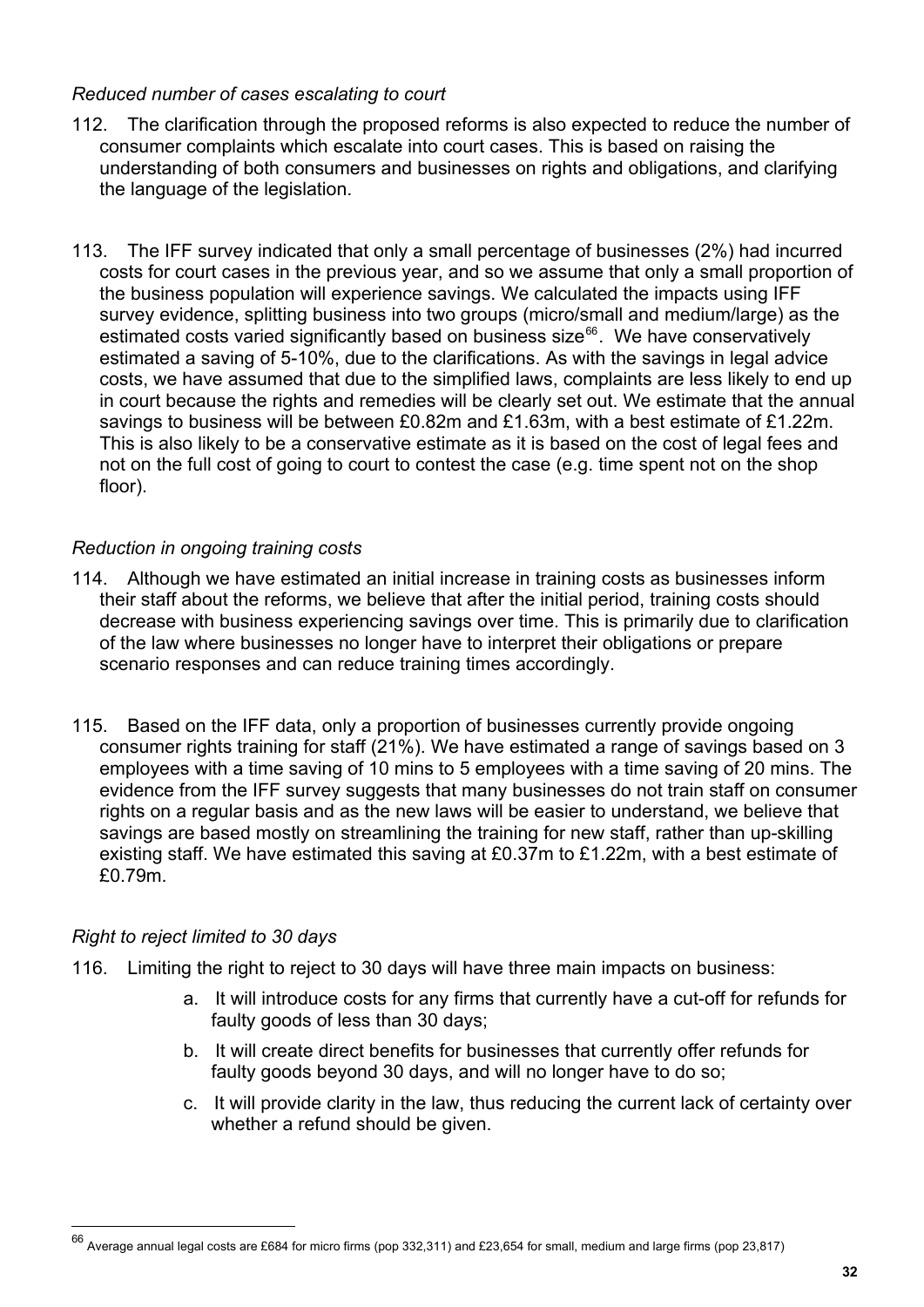- 117. Stakeholder engagement with the British Retail Consortium and individual retailers suggested that most retailers currently offer short-term refunds for faulty goods up to 28 or  $30$  days except in extreme cases<sup>[67](#page-31-0)</sup>. This suggests that there will be minimal impact on most business of clarifying the right to reject period at 30 days. According to the IFF survey responses, the median length of time given for rejection of faulty goods was 1 month $^{68}$  $^{68}$  $^{68}$ . while the mean length of time was 5.1 months.
- *a) Costs to business that currently offer less than 30 days*
- 118. Business will incur costs from the new policy if they currently offer returns for fewer than 30 days. The IFF survey suggests that around two thirds of businesses (approximately  $67\%$ <sup>[69](#page-32-1)</sup>) currently offer a right to reject for 30 days or fewer. Based on our overall business population estimate, this would apply to 331,199 micro firms and 24,929 for small, medium and large businesses.
- 119. Unfortunately the IFF survey does not provide more granular detail of the precise period over which these businesses currently offer a right to reject (i.e. how many days fewer than 30, on average). However, based on consultation responses and discussions with businesses, we consider that:
	- Most of these businesses already offer at least a 28-day right to reject period, to ensure compliance with the current law. This was confirmed by consultation responses.
	- Most rejections happen within 2 weeks, and virtually all firms offer a right to reject for this time period under the current law. In the majority of cases, a fault will become apparent within two weeks; after this point, it is less likely that a customer will exercise his or her right to reject.
- 120. For this reason, we consider that the move to a right to reject might lead to a 1 to 2% cost increase, on average, for those businesses currently offering a right to reject of up to 30 days. We consider that this increase takes account of the existing high rate of compliance and the time profile of current returns.
- 121. According to the IFF survey, the current average annual cost of refunds for businesses, grouped by business size, is £177 for micro and small businesses and £6349 for medium and large<sup>[70](#page-32-2)</sup>. Multiplying this amount by the expected cost increase (1-1.5%) across the population of businesses currently offering up to 30 days right to reject suggests a range of costs to business of £1.45m to £2.18m, with a best estimate of £1.82m per year.

## *b. Benefits to business that currently offer more than 30 days*

122. Alternatively, there are other businesses that will experience a saving because they currently offer a right to reject period of more than 30 days. The IFF survey suggests that 16% of firms currently offer a right to reject period of between 1 and 6 months, and 17% of firms currently offer a right to reject period of more than 6 months (of which 6% guarantee a

 $\overline{a}$  $67$  Most retailers try to keep the "extreme cases" to a minimum, but they are aware of court cases which found the right-to-reject to last longer than a month in certain circumstances, and if consumers press their cases to reject goods after a month, many retailers say they give way unless they think the claim is fraudulent.

<span id="page-32-0"></span><sup>68</sup> IFF Raw Data Set 2 Table 6/1

<span id="page-32-1"></span><sup>69</sup> IFF Draft Report paragraph 10.7

<span id="page-32-2"></span><sup>70</sup> IFF Stage 2 Cost Sheet Data, F1\_Total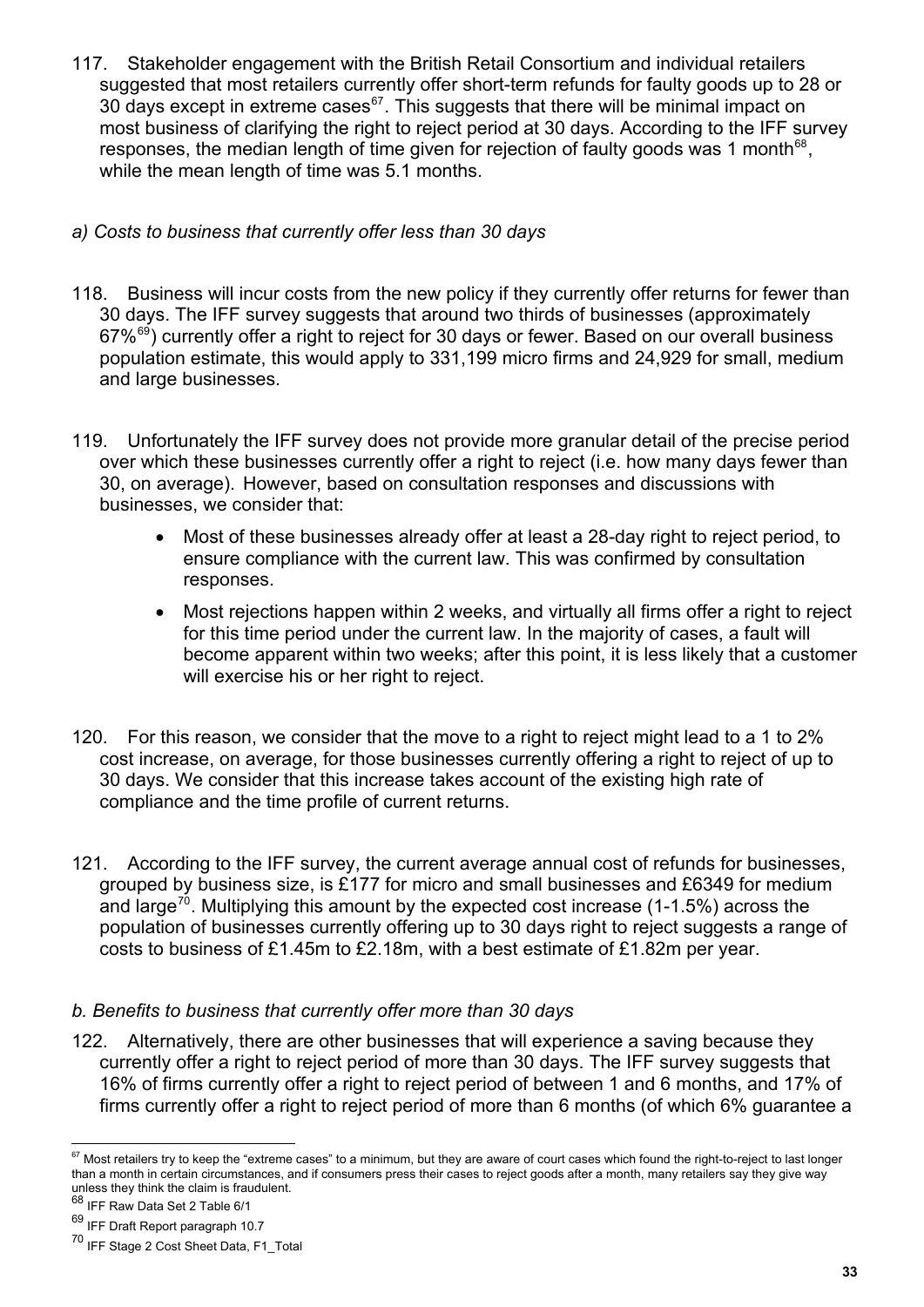full refund for faulty products for over 2 years)<sup>71</sup>. Based on the business population estimates<sup>72</sup>, this suggests that 56,980 businesses offer 1 to 6 months, and 60,542 businesses offer more than 6 months.

- 123. For the firms currently offering between 1 and 6 months right to reject, we have conservatively estimated a cost saving in the range 1-2% as a result of the change to a 30 day rule. For firms currently offering more than 6 months right to reject, we estimate a cost saving in the range 5-10%, since we would expect a more substantial reduction in the number of payments to consumers. Using the figures for average annual cost of refunds as noted above produces an overall estimate of the benefits to business in the range £2.19m to £4.38m, with a best estimate of £3.29m.
- 124. Netting the cost and benefits of limiting the right to reject period to 30 days suggests an overall net benefit of £0.74m to £2.20m, with a best estimate of £1.47m per year. This is consistent with consultation responses from business groups which supported fixing the right to reject at 30 days and considered that it would be very beneficial for business.

#### *c. Reducing the uncertainty over whether a refund should be given*

125. We believe that limiting the right-to-reject period to 30 days will produce a benefit to businesses and consumers alike by reducing the uncertainty over whether a refund should be given. We have not quantified or monetised this impact separately, as we consider that it is already captured under other impacts including simpler complaint handling and reduced training and legal advice costs for business and under reduced transaction costs for consumers.

## <span id="page-33-0"></span>**Benefits to Consumers**

- 126. We expect that consumers will benefit overall from the proposed reforms for Goods. While we have up-to-date information on consumer detriment, there is not sufficient detail provided to assess the impact of each individual legal change against current sources of detriment. In order to quantify and monetise the consumer impacts, we have assessed two main impacts:
	- Transaction and search costs; and
	- Risk of consumer detriment.
- 127. We think that together these two impacts offer a clear and realistic estimate of how the reforms will benefit consumers. The consumer benefit estimates in this section are based on independent research commissioned by BIS into the links between consumer law reform, consumer benefits and economic growth<sup>73</sup>. This research included adapting a model previously used in Australia by the Productivity Commission (APC) which sought to analyse the impact of the simplification of consumer law implemented in 2011. This approach to assess consumer impacts is common across the Consumer Rights Bill using figures appropriate to Goods, Services and Digital Content<sup>[74](#page-33-2)</sup>.

<sup>71</sup> IFF Survey E6, Table 6

<sup>72</sup> BIS Business Population Estimates, 2012: https://www.gov.uk/government/publications/bis-business-population-estimates.

<span id="page-33-1"></span><sup>73</sup> Source: ICF GHK 'Consumer rights and economic growth'

<span id="page-33-2"></span><sup>74</sup> Breakdown in business population is Goods 356,128, Service 386,000 and Digital Content 289,000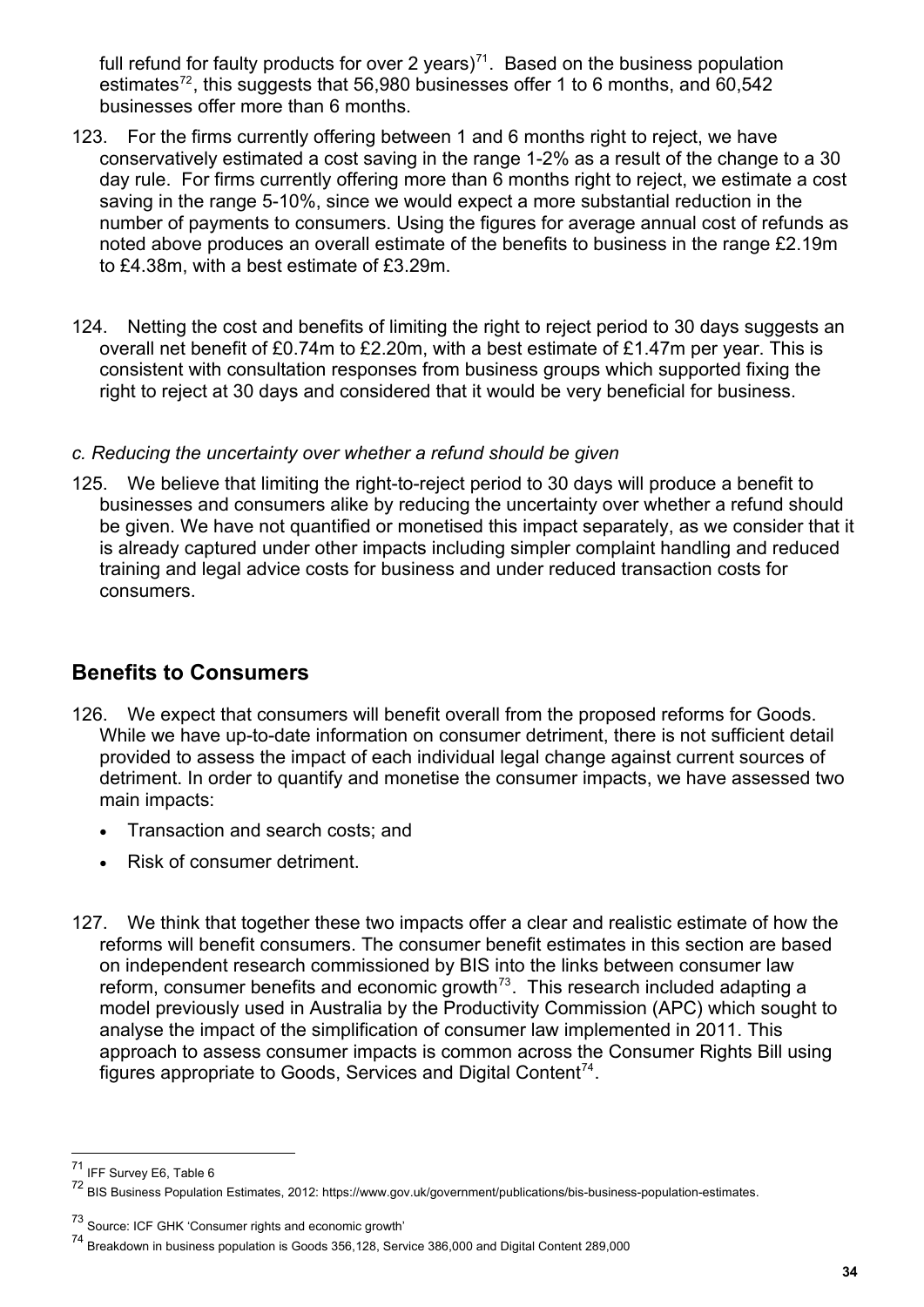#### *Reduced transaction and search costs*

- 128. Consumers with a greater understanding of their rights will have lower search and transaction costs. Transaction costs include those costs which consumers bear to prevent risks such as the cost to consumers of learning their consumer rights. Simplifying consumer law will enable consumers to make better decisions and reduce search time.
- 129. Transaction costs are difficult to measure accurately in monetary terms and in many cases the greater part of these costs do not cause consumers harm, such as a consumer's search for goods and services that match their preferences. Assuming a conservative estimate of  $1\%$ <sup>[75](#page-33-1)</sup> of household expenditure, this equates to transactions costs of £8.6 billion in 2011.
- 130. This high level estimate would include expenditure outside the scope of changes to consumer law on the supply of goods. Using the earlier methodology (see paragraph 127, footnote 74), it is possible to apportion a share of the transaction costs which would accrue to consumers purchasing goods and is estimated to be £3 billion (35% of £8.6 billion).
- 131. We estimate that the simplification of consumer law and enhanced consumer remedies will not lead to a large reduction in harmful consumer transaction costs. If we assume a reduction in costs of between 0.5% and 1% the benefit to consumers of goods will be between £14.8 and £29.7 million. In absence of evidence to inform which is the best estimate, the mid point of £22.3 million is chosen as the best estimate. These estimates will increase with the forecast growth in consumption spending which has been estimated using the average long run growth rate in real household expenditure, at 1%.

#### **Figure 3: Ongoing benefit to consumers from reduced transaction costs: Goods (£ millions)**

| Year        |       |       |       |       |       |       |       |       |       |       |
|-------------|-------|-------|-------|-------|-------|-------|-------|-------|-------|-------|
|             |       |       | າ     |       | 4     |       |       |       |       | 9     |
| <b>Best</b> | 22.30 | 22.52 | 22.75 | 22.97 | 23.20 | 23.43 | 23.67 | 23.91 | 24.14 | 24.39 |
| LOW         | 14.86 | 15.01 | 15.16 | 15.32 | 15.47 | 15.62 | 15.78 | 15.94 | 16.10 | 16.26 |
| High        | 29.73 | 30.03 | 30.33 | 30.63 | 30.94 | 31.25 | 31.56 | 31.87 | 32.19 | 32.51 |

#### *Reduced risk of consumer detriment*

- 132. Consumer detriment exists in the form of the financial cost of problems with goods as well as the lost personal time and emotional distress suffered by consumers. The consolidation and clarification of consumer law and enhancements to consumer remedies will reduce the risk of consumers encountering detriment.
- 133. The 2012 Consumer Focus Consumer Detriment survey<sup>[76](#page-34-0)</sup> estimated that the annual financial cost to consumers resulting from problems with goods and services was £3.08 billion. This includes the costs incurred by consumers from trying to resolve problems themselves such as seeking legal advice, or replacing the goods affected at the consumer's own expense. Many consumers use their personal time trying to solve consumer problems and using the 2012 Consumer Detriment survey it is estimated that consumers spent 59 million hours dealing with problems. The median hourly wage rate in the UK in 2011 was

<sup>&</sup>lt;sup>75</sup> Source: ICF GHK "Consumer Rights and Economic Growth, page 20 (2013)

<span id="page-34-0"></span><sup>76</sup> Available at: http://www.consumerfocus.org.uk/publications/consumer-detriment-2012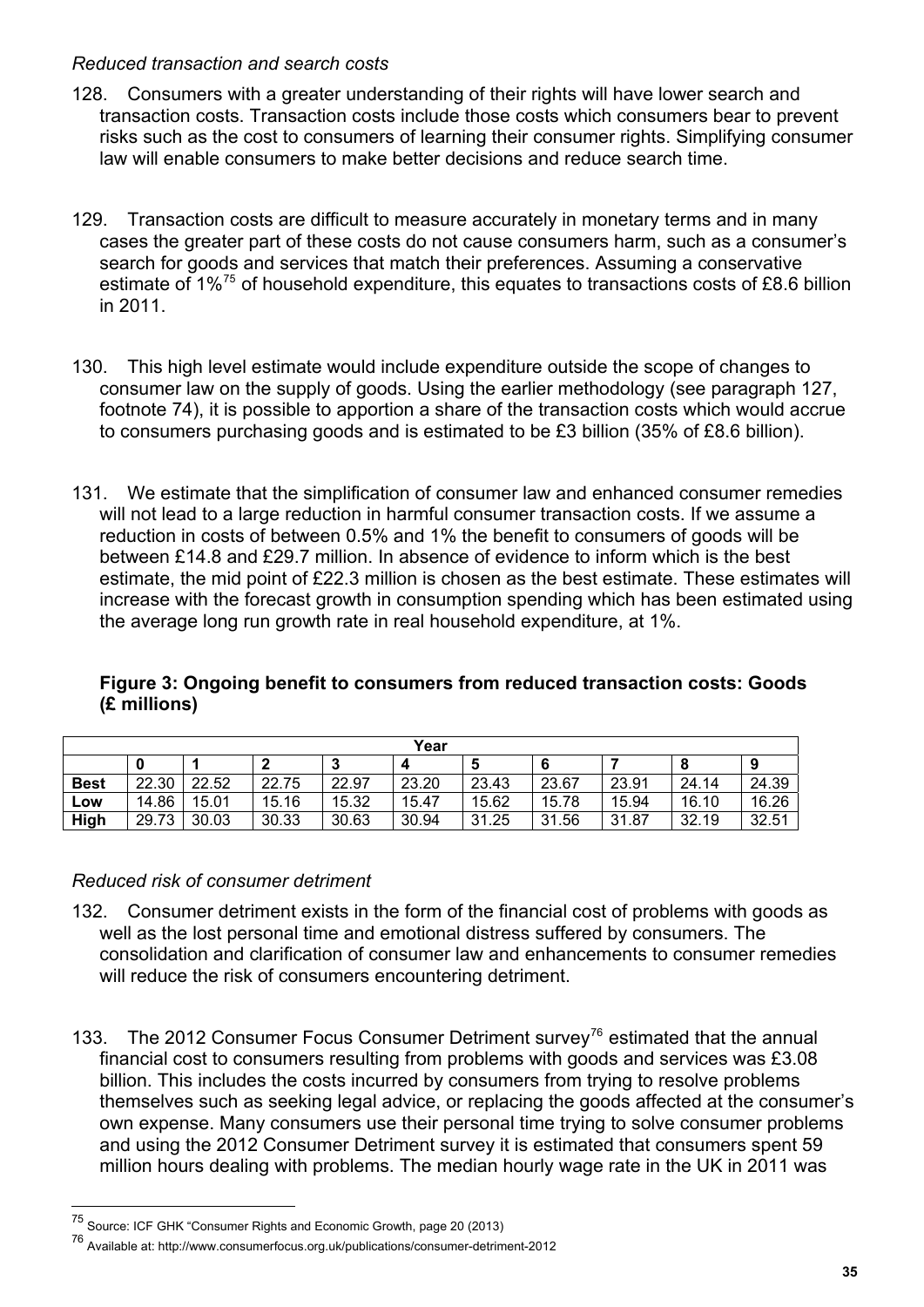£11.14 $^{77}$  giving an estimated cost to the consumer of lost personal time of £660 million per year (£11.14 multiplied by 59 million hrs).

- 134. The emotional distress from consumer problems can be as significant as the monetary costs to consumers. While it is difficult to accurately value this detriment it has been estimated at  $25 - 30\%$ <sup>[78](#page-35-0)</sup> of the value of consumer's financial detriment. The sum of lost personal time, financial detriment to consumers and emotional distress gives a total consumer detriment of £4.7bn to £4.9 billion, accounting for 0.5% of total household expenditure in 2011<sup>[79](#page-35-1)</sup>. This figure represents the objective risk faced by consumers. When they engage in transactions, they face a small risk that they will suffer detriment. An aim of the improved consumer policy framework is to lower that risk.
- 135. Calculating the gain in reduced consumer risk from the simplification of consumer law and the enhancement of consumer redress is difficult and requires estimation of the future level of household expenditure. The long-run average growth of household expenditure is estimated at 1%, which has been used to forecast future household spending.
- 136. Finally to estimate the gain to consumers from reduced risk of consumer detriment an estimate of the impact of the reforms on the detriment is needed. The changes are not a significant enhancement of existing consumer rights and so they should have only a limited impact on the detriment avoided, so a conservative reduction in detriment of an estimated 0.5%.

#### **Formula**:

<span id="page-35-2"></span> $\overline{a}$ 

Gain from reduced risk of consumer detriment = % reduction in consumer detriment from reforms (0.005) x % objective risk to consumers before reforms (0.01) x Forecast household consumption

137. The best estimate for the ongoing net benefit to consumers in the goods market is estimated at £8.32 million initially, and increasing with a 1% increase in household spending.

**Figure 4: The ongoing net benefit to consumers from reduced risk of detriment: Goods (£ millions)** 

| Year        |      |      |      |        |      |      |      |      |      |      |
|-------------|------|------|------|--------|------|------|------|------|------|------|
|             |      |      |      | э<br>м | 4    | 5    | 6    |      | 8    | g    |
| <b>Best</b> | 8.32 | 8.40 | 8.49 | 8.57   | 8.66 | 8.74 | 8.83 | 8.92 | 9.01 | 9.10 |
| LOW         | 8.16 | 8.24 | 8.32 | 8.40   | 8.49 | 8.57 | 8.66 | 8.75 | 8.83 | 8.92 |
| High        | 8.48 | 8.57 | 8.65 | 8.74   | 8.83 | 8.92 | 9.01 | 9.10 | 9.19 | 9.28 |

<sup>77 2011</sup> Annual Survey of Hours and Earnings, all employees, table 1.4a

<span id="page-35-0"></span><sup>78&</sup>lt;br>The Source: Dept BIS Report by ICF GHK "Consumer Rights and Economic Growth, (2013)

<span id="page-35-1"></span><sup>&</sup>lt;sup>79</sup> Consumer Trends, Household final consumption expenditure, Total Expenditure table 0GSKS. Total household expenditure estimated at £870,679m in 2011.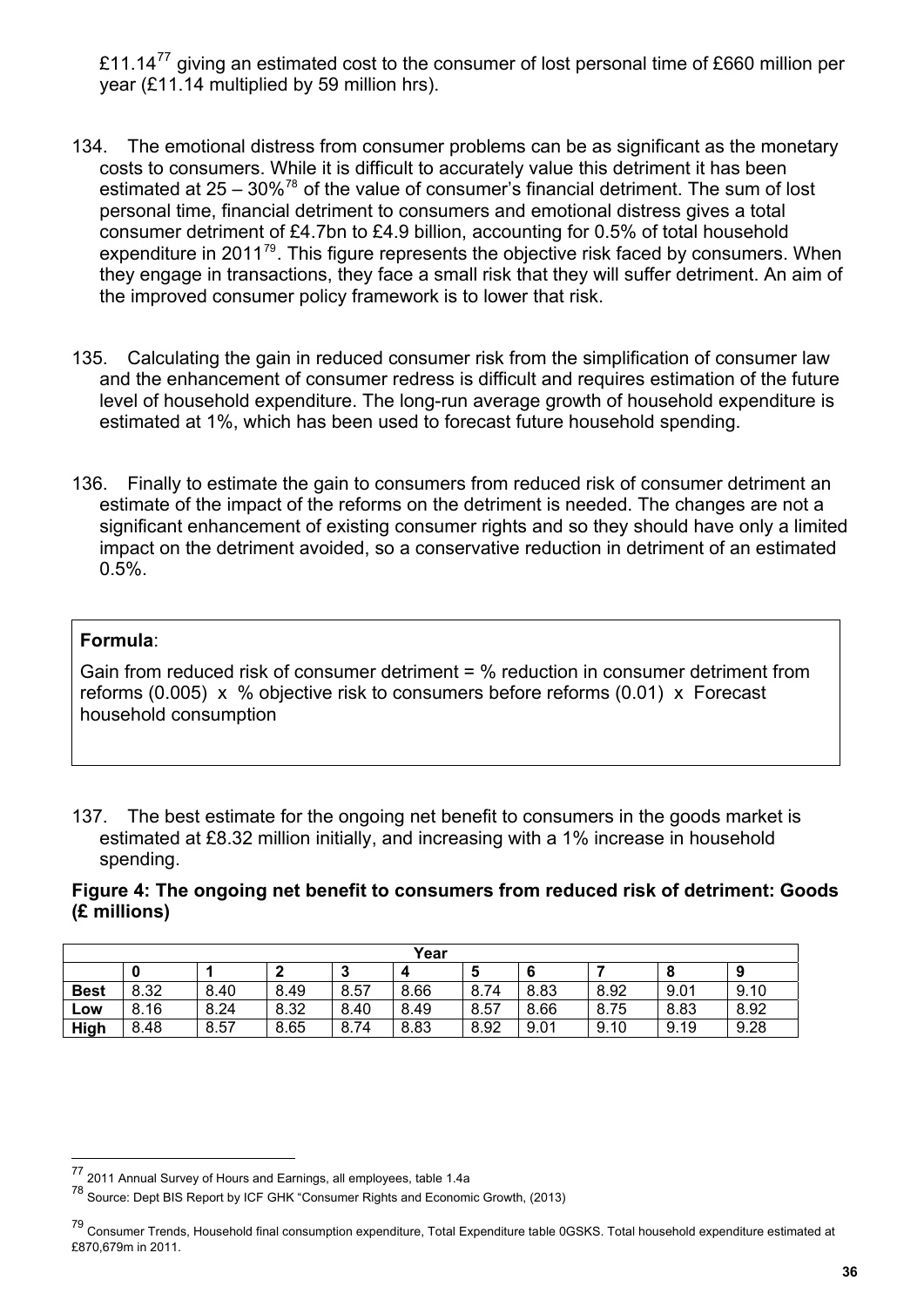# <span id="page-36-0"></span>Risks and Assumptions

- 138. We identified two key risks associated with providing a clearer legal framework for the supply of goods. Firstly, the risk that the revised framework shifts burdens onto business from consumers, or conversely undermines consumer protection. Secondly, a risk that a more certain legal framework removes flexibility in the current law which is relevant to the supply of goods and could therefore disproportionately impact on some traders.
- 139. In developing these proposals we have sought to mitigate these risks by consulting widely with businesses and consumer groups to identify potential impacts (the Law Commissions consulted in 2008 and BIS consulted in summer 2012), holding workshops with stakeholders on emerging options (September 2012) and informally discussing options with a wide range of goods suppliers and consumer groups. We also commissioned the IFF survey of 1000 retailers which informed our evidence of current provision of redress by traders.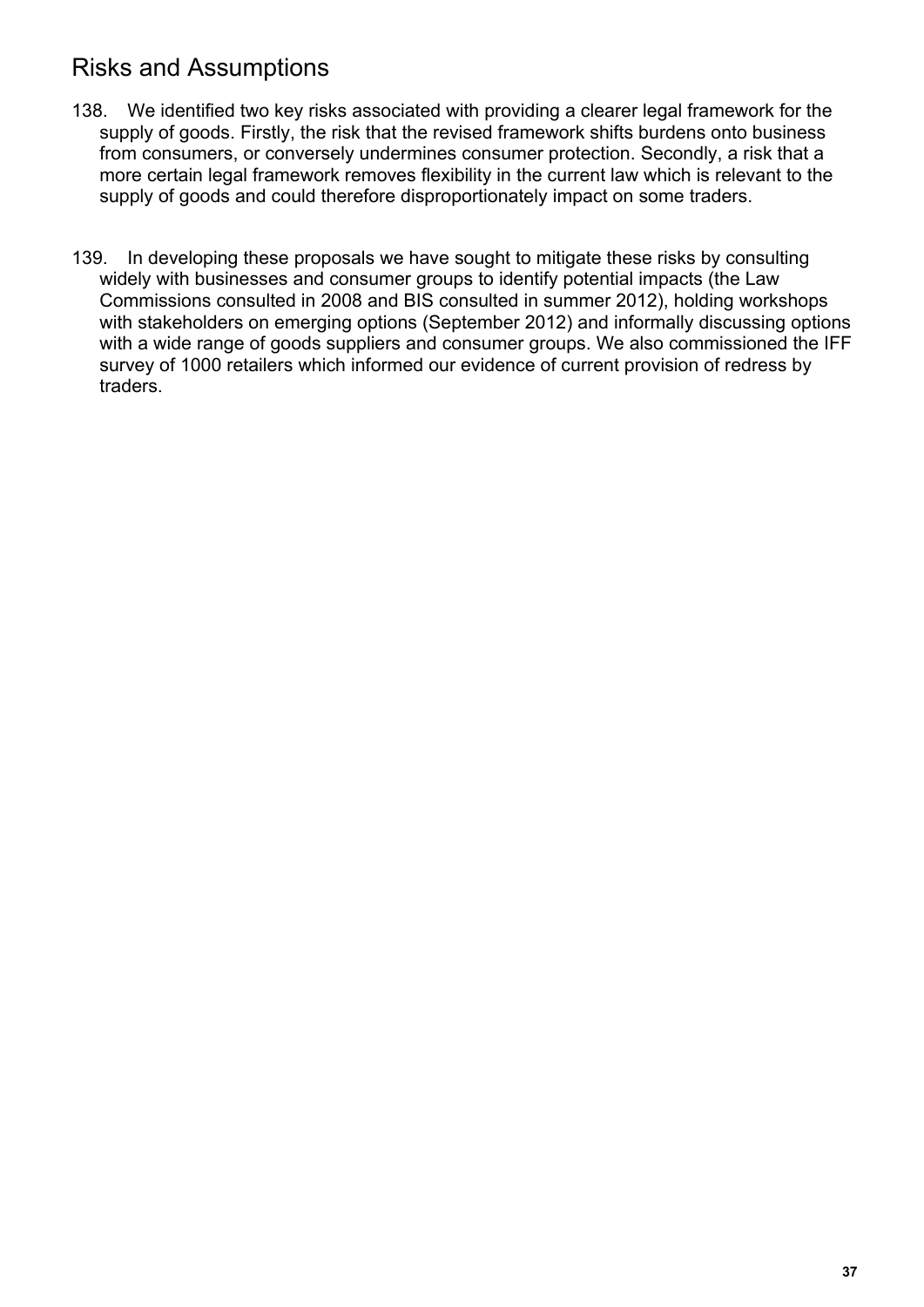# <span id="page-37-0"></span>Alternative Approaches for Micro/Small Businesses

- 140. We do not propose to exempt micro or small businesses from the new consumer protection regime as this would be detrimental to consumers and other businesses, and would hinder rather than improve market conditions.
- 141. At the beginning of 2012, micro businesses accounted for 93% of all private sector businesses in the UK $^{80}$  $^{80}$  $^{80}$ . All such businesses are subject to the existing law. To exempt such a large proportion of businesses from the new consumer protection regime would create an even more complex legal regime, with consumer rights varying according to the size of the trader. This would deprive the changes of most, if not all, of their desired clarity and would probably disadvantage the micro-businesses it purported to protect.
- 142. Consultation responses showed strong and widespread support for applying the consumer protection regime (including the proposals set out in this IA) to all businesses, regardless of size. There was no support for a micro or small business exemption. The reasons respondents gave for supporting the application of a uniform regime across businesses of all sizes were numerous. In particular it was noted that any exemption:
	- Would be counter-productive, and detrimental to microbusiness, as consumers would be discouraged from buying from them. Consumers would be encouraged to use large businesses and would be less likely to try out new suppliers, hindering innovation and growth and creating obstacles to market entry $81$
	- Would not encourage business growth, and would cause problems to businesses looking to expand beyond the small business threshold (Trading Standards Institute, Retail Motor Industry Federation)
	- Would allow rogue traders to continue to benefit from the opacity of the current law and might encourage unscrupulous traders to manipulate the way they trade in order to fall into the exemption (Retail Motor Industry Federation, Electrical Safety Council, Which?, Citizens Advice)
	- Would cause confusion among businesses, consumers and enforcers, undermining the aim of achieving a clear and consistent consumer protection regime  $82$ .

<sup>80</sup> http://www.bis.gov.uk/assets/biscore/statistics/docs/b/12-92-bpe-2012-stats-release.pdf

<span id="page-37-1"></span><sup>81</sup> Response to Consultation - BVRLA, Consumer Focus, Retail Motor Industry Federation, Electrical Safety Council, British Retail Consortium, Ofcom, Citizens Advice, various local Trading Standards Services

<span id="page-37-2"></span><sup>82</sup> Response to Consultation - Co-operative Food, Law Society of Scotland, Consumer Focus, British Retail Consortium, Finance and Leasing Association, Citizens Advice Scotland, Ofcom, Direct Line Group, Bar Council, Citizens Advice, various local Trading Standards Services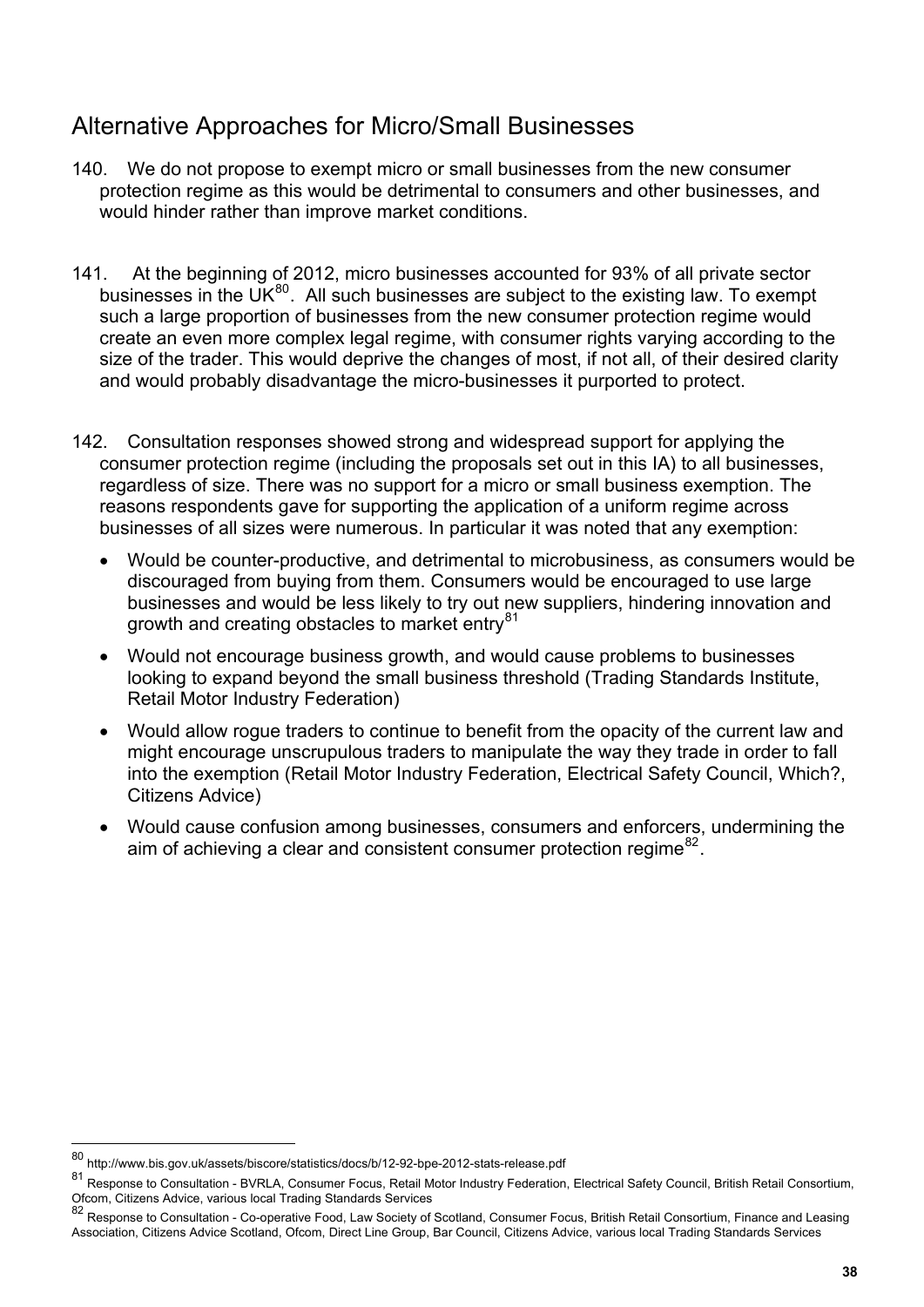# <span id="page-38-0"></span>One-in, One-out

143. This measure is in scope of OIOO as it has direct impacts on business. The Government expects the proposed changes to result in an 'IN' of £2.78M. This has been calculated on the basis of best estimate calculations on impacts which are direct and in scope for businesses as follows:

#### Costs:

- One-off familiarisation costs for business of £2.40m;
- Transitional, one-off legal advice costs of £5.71m;
- Limiting tier 1 to 1 repair/replacement costs of £2.17m
- Cost of amending deduction for use arrangements of £0.96m
- Cost of increase in the number of complaints received from consumers of £0.46m per year
- Cost of increase in consumer redress £5.71m.

#### Benefits:

- Time savings from simpler complaint handling of £1.48m per year;
- Savings from reduced number of cases escalating to a court case of £1.22m per year;
- Savings in ongoing legal advice costs (after transition) of £2.45m per year;
- Savings from reduced training costs of £0.79m per year
- Savings from change to right-to-reject period for businesses currently offering above 30 days of £1.47m per year.
- 144. Over the life of this measure there are direct annual costs of £10.2m and direct annual benefits of £7.5m accruing to business, netting to an IN of £2.78m (Equivalent Annual Net Cost to Business).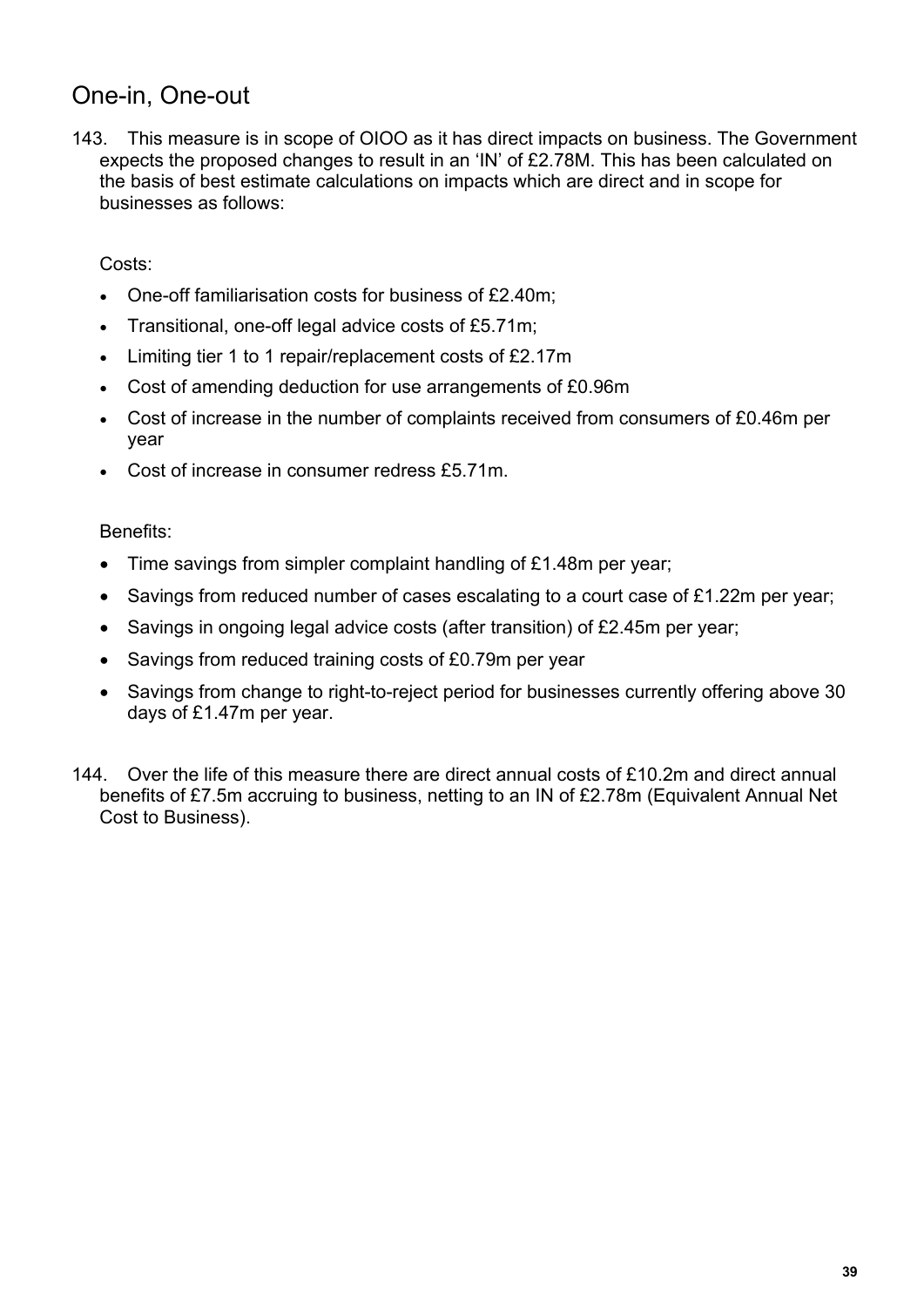## <span id="page-39-0"></span>**Annex A: Detailed outline of preferred option (compared to existing law)**

## **A. Right to Reject**

- <span id="page-39-1"></span>1. Currently, consumers can reject (and obtain a refund for) goods which are faulty at the time of purchase until they have 'accepted' those goods. Acceptance of bought goods is determined by whether the consumer has either acted on the goods in a manner inconsistent with the seller's ownership of the goods (e.g. by altering the goods), or retained the goods beyond a 'reasonable time', without intimating to the retailer that they reject them.
- 2. What constitutes a 'reasonable time' depends on the circumstances, making it difficult for consumers and businesses to know for how long after supply a refund must be given.
- 3. The key objective is to improve clarity for both consumers and traders as to when the right to reject may be exercised. Therefore, we propose to set a fixed period of 30 days for the right to reject faulty goods, with an exception only where goods are perishable and would not be expected to last 30 days.
- 4. A further objective is to promote repair and replacement as viable alternatives to rejection. As a result, where a consumer opts for a repair or replacement within 30 days of purchase, we propose to suspend the period for rejection for the duration of any repair work or the delivery of a replacement, so as not to disincentivise repair or replacement.

## <span id="page-39-2"></span>**B. Tier 1 Remedies – repairs and replacements**

• Repair and replacement are forms of redress for faulty goods provided under EU Directive 1999/44, which has been enacted into domestic UK law: a consumer can require repair or replacement of a good which was faulty at the time of purchase (Tier  $1)^{83}$  $1)^{83}$  $1)^{83}$ . These remedies seek to correct the fault and keep the contract between the trader and the consumer alive.

## **C. Tier 2 Remedies – reduction in price or reject/refund**

- <span id="page-39-3"></span>5. In some circumstances (see below), the consumer can keep the goods and receive reimbursement of some of the price paid, or reject the goods and get a refund (known as rescission). These 'Tier 2' remedies also derive from Directive 1999/44.
- 6. There are two areas of ambiguity in the law at present around how Tier 1 and 2 remedies work.

i). At present, the consumer can only insist on a Tier 2 remedy if the Tier 1 remedies are impossible or a Tier 1 remedy has not been provided within a 'reasonable time' or without 'significant inconvenience'. To provide more certainty as to when a consumer may insist on a Tier 2 remedy, we propose a limit of one repair or one replacement, after which a consumer can require a Tier 2 remedy. To this end there will be 4 criteria, at least one of which must be met before the consumer may insist on a second tier remedy. The third and

Except where the consumer's choice is 'impossible or disproportionate' (in which case it moves to the alternative, or 'Tier 2').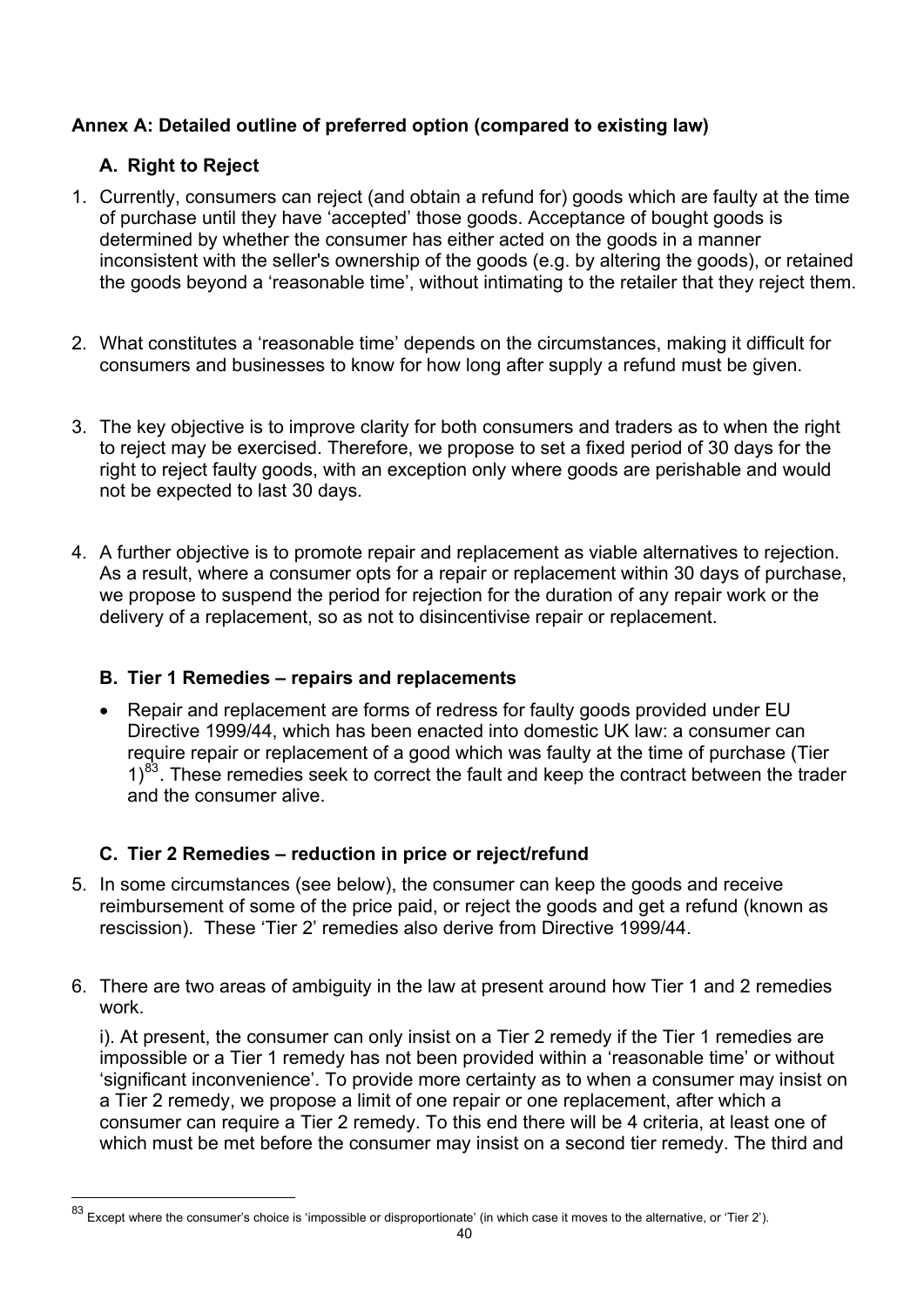fourth criteria are present under the current law (and derive from the Consumer Sales and Guarantees Directive):

- If the retailer has made an attempt to repair the goods in order to bring them in line with the quality standards but the goods still fail to meet those standards; or
- If the retailer has provided replacement goods (as the original goods did not meet the quality standards) and these also fail to meet the standards; or
- If the consumer has required the retailer to repair or replace the goods, but the retailer has failed to do so within a reasonable time and without significant inconvenience to the buyer; or
- The consumer is unable to insist on a first tier remedy because both options are impossible.

ii) If a tier 2 refund is required, the business may make a deduction to take account of the consumer's use of the good. There is currently no limit or guidance on the amount of the deduction.

- 7. Our primary policy objective is to provide clarity. We propose that where a business provides a refund under this scheme, they cannot normally make any deduction for the consumer's use of the good within the first six months. Thereafter, the trader may deduct an amount to take account of the consumer's use. This balances the interests of consumers who may have had limited and/or problematic use of the goods and the interests of businesses to not be obliged to compensate consumers beyond what goods are worth.
- 8. We have considered that in some cases, consumers will have lost the right-to-reject faulty goods where they may have been able to reject beyond 30 days under the current law. We have sought to balance the benefit of that policy to business with the guarantee to the consumer of a full refund, if the goods fail to meet the required quality standard and the repair/replacement provided fails to solve the problem within six months from purchase.
- 9. We considered six months an appropriate time within which to oblige businesses to provide a full refund under tier 2 because this was the period set out in the consultation proposal that met with the greatest support from respondents. Additionally, there is a legal presumption, in relation to the 1st and  $2<sup>nd</sup>$  tier remedies, that a fault in goods which manifests within six months from purchase was present at the time of purchase. After that point, the law requires that the consumer prove that the fault was present at purchase in order to pursue the tier 1 or 2 remedies. Setting a six-month period in relation to the deduction for use would minimise the number of different timescales in operation within the new legislation.

#### *Deterioration in Value of High Value Goods*

- 10. A secondary policy objective is to minimise undue costs to retailers in industries where goods are complex, so that small faults may arise more readily, and deteriorate in value rapidly after purchase. Therefore, where independent evidence of an active business-toconsumer second hand market in those specific goods exists, the retailer can make a deduction for use, even during the first six months.
- 11. Businesses in the Motor Vehicles & Parts industry tend to offer repairs more frequently than other goods sectors surveyed, with the majority of even small businesses carrying out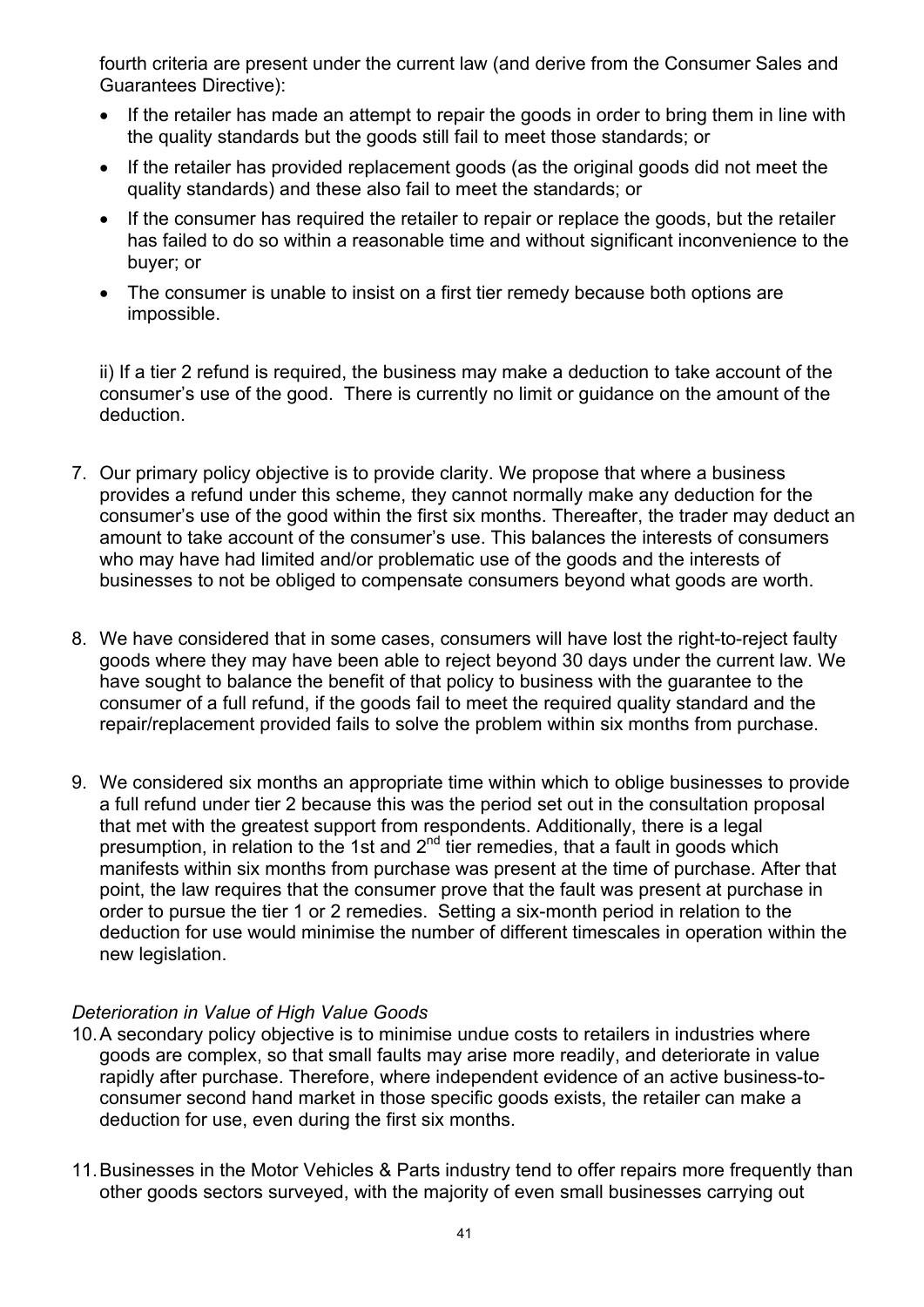repairs on goods between 20 and 49 times in the last twelve months $^{84}$ . Furthermore, 21% of Motor Vehicles & Parts businesses would seek to repair a faulty good a second time, compared to 11% of goods retailers generally<sup>85</sup>. While this figure includes both the sale of vehicles and their constituent parts, we expect those selling vehicles, in particular, to carry out more repairs of a persistently faulty good, based on comments made by the Retail Motor Industry Federation and others, in their consultation responses<sup>86</sup>. That is to say, motor retailers are both more likely to seek to repair a faulty good, and to carry out additional repairs, rather than refund or compensate the consumer. Therefore, these proposals would have the greatest costs for them if not exempted from the 6 month period without deduction for use.

#### **D. A Single Scheme of Remedies**

<span id="page-41-0"></span>12. Traders may supply goods to consumers under a variety of 'contract types'. Currently, there is a lack of consistency around the forms of redress available to consumers, if their goods are faulty, depending on the type of contract involved.

13. The different contract types are as follows:

- Sale goods exchanged for money in the familiar way
- Conditional Sale sale where the consumer pays in instalments and only obtains ownership of the goods when he makes the final payment, although he may use the goods in the meantime
- Barter or Exchange goods exchanged for something other then money
- Work & Materials goods supplied as part of a contract for work or services
- Hire Purchase a hire contract with an option to buy at the end of the hiring period
- Hire a hire contract with no intention that the consumer will obtain ownership of the goods

| <b>Contract Type</b>    | Remedies Available (where goods are not of satisfactory quality, or do not correspond<br>with description or sample, or are not fit for a known purpose) |                |                                          |  |  |  |  |  |
|-------------------------|----------------------------------------------------------------------------------------------------------------------------------------------------------|----------------|------------------------------------------|--|--|--|--|--|
|                         | <b>Right to Reject</b>                                                                                                                                   | <b>Damages</b> | $1st$ & $2nd$ tier (EU-derived remedies) |  |  |  |  |  |
| Sale                    | Short-term                                                                                                                                               | Yes            | Yes                                      |  |  |  |  |  |
| <b>Conditional Sale</b> | Long-term                                                                                                                                                | Yes            | Yes                                      |  |  |  |  |  |
| Barter or Exchange      | Long-term                                                                                                                                                | Yes            | Yes                                      |  |  |  |  |  |
| Work & Materials        | Long-term                                                                                                                                                | Yes            | Yes                                      |  |  |  |  |  |
| Hire Purchase           | Long-term                                                                                                                                                | Yes            | No.                                      |  |  |  |  |  |
| Hire                    | Long-term                                                                                                                                                | Yes            | <b>No</b>                                |  |  |  |  |  |

14. The table below illustrates the different remedies that apply to these contract types.

15. The policy objective is to provide a clearer, simpler and more accessible framework of remedies for faulty goods, facilitating better consumer and retailer awareness of their rights and obligations in each situation. We therefore propose that the short-term right-to-reject of 30 days and tier 1 and 2 remedies should apply for all contracts where a business supplies goods to a consumer.

<sup>84</sup> IFF Raw Data Table 19/3

<span id="page-41-1"></span><sup>85</sup> IFF Raw Data Table 21/1

<sup>86</sup> Response to Consultation – RMI, 7, Q12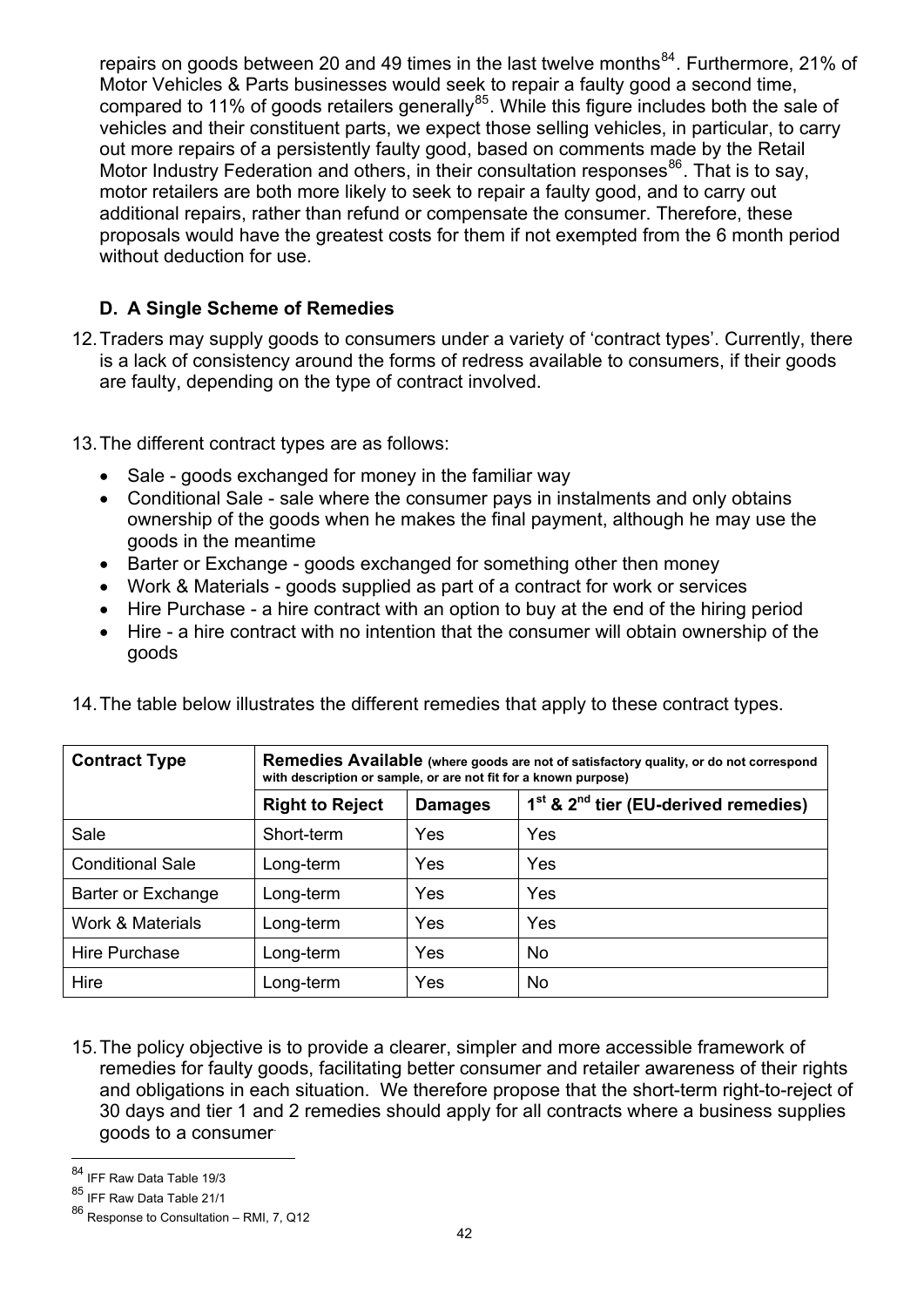- 16.However, in hire contracts, because the consumer pays for use, and the ownership of the goods is not transferred, the consumer will not be entitled to claim back any payments made for any hire period that they have already had.
- 17. The intention is to apply the short-term right to reject to all contract types, rather than the long-term right, as the short-term right is robust, commonly used and well regarded by both consumers and businesses $87$ . On the other hand, the long-term right to reject could be more costly to business than a limited short-term right and applying this to all contract types would be out of line with the evidence of what many businesses already offer for sales of goods. The long-term right can be less straightforward, in that if the consumer has derived any use from the goods (which is likely in the majority of such cases) then the consumer may not be entitled to full reimbursement (though in some cases the Courts have awarded reimbursement). It was suggested in the Law Commissions' consultation that there is less awareness among consumers of the long-term right $^{88}$  $^{88}$  $^{88}$ . As such the long-term right does not provide the certainty and clarity of the short-term right.

## **E. Expressing Rights More Clearly**

- <span id="page-42-0"></span>18. Currently, where a consumer buys goods from a business, the law implies that the business makes a set of promises to the consumer about those goods, even where the business does not say anything, or says something to the contrary. These promises are referred to in the legislation as "implied terms" and classified as "conditions" and "warranties". The terms range from the business having the right to sell the goods and will not disturb the consumer's use of them, to terms about what the goods should be like. These latter terms about the condition of the goods include that they: match the description they were sold under, are of satisfactory quality, and are fit for purpose. These "implied terms" are what we mean by 'consumer rights'. The classification of each right as either a condition or warranty indicates that it is a contractual promise and also determines the remedies available if it is breached (a breach of a condition triggers an additional remedy – termination of contract to a breach of warranty). This way of setting out the rights (and indicating remedies) is inaccessible and confusing for consumers.
- 19. The policy objective is that a consumer facing a problem with goods that they have been supplied with, should be able to see clearly from the Act that results from these proposals what their rights are and what remedies are available if the business does not fulfil these rights. These rights will continue to be enforced as contractual terms (i.e. by a claim for breach of contract) but interpretation will be easier than at present.

<span id="page-42-1"></span>See the Law Commission & Scottish Law Commission (Law Com No 317, Scot Law Com No 216), pages 21-8. 88 Ibid, paragraph 5.10.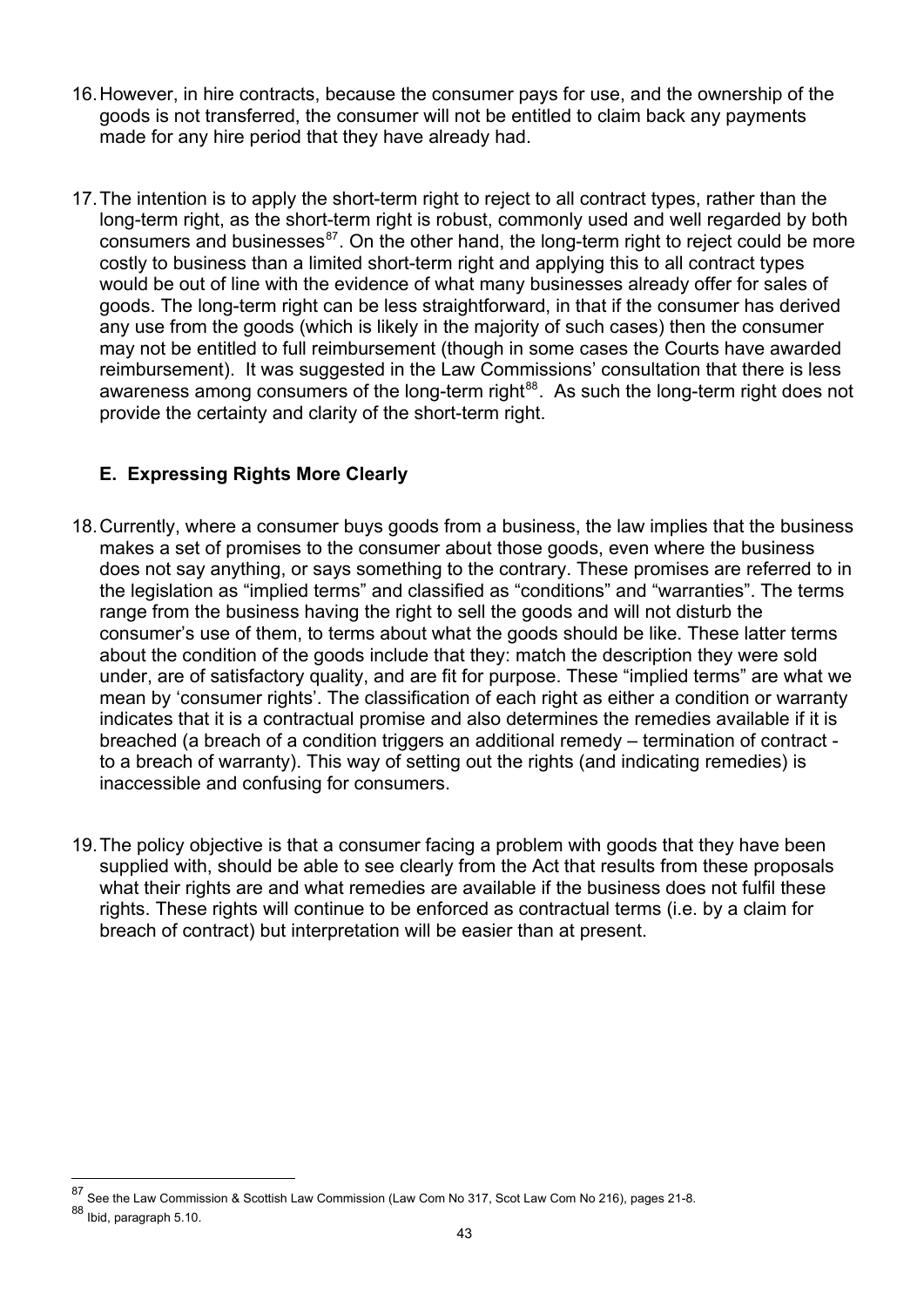#### **Annex B: Flowcharts of Current & Proposed Remedies For Goods**

<span id="page-43-0"></span>

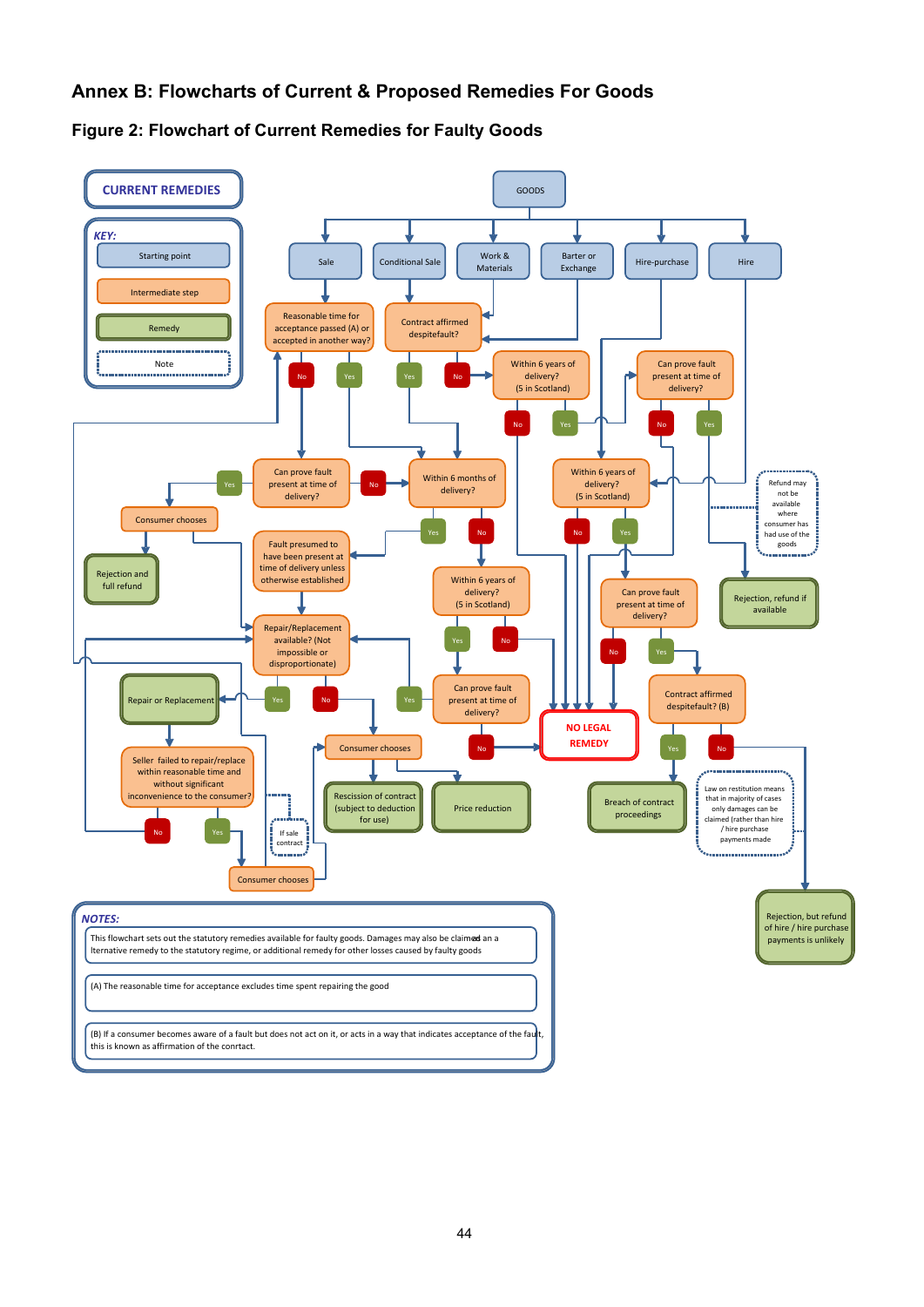#### **Figure 3: Flowchart of Proposed Remedies for Faulty Goods**

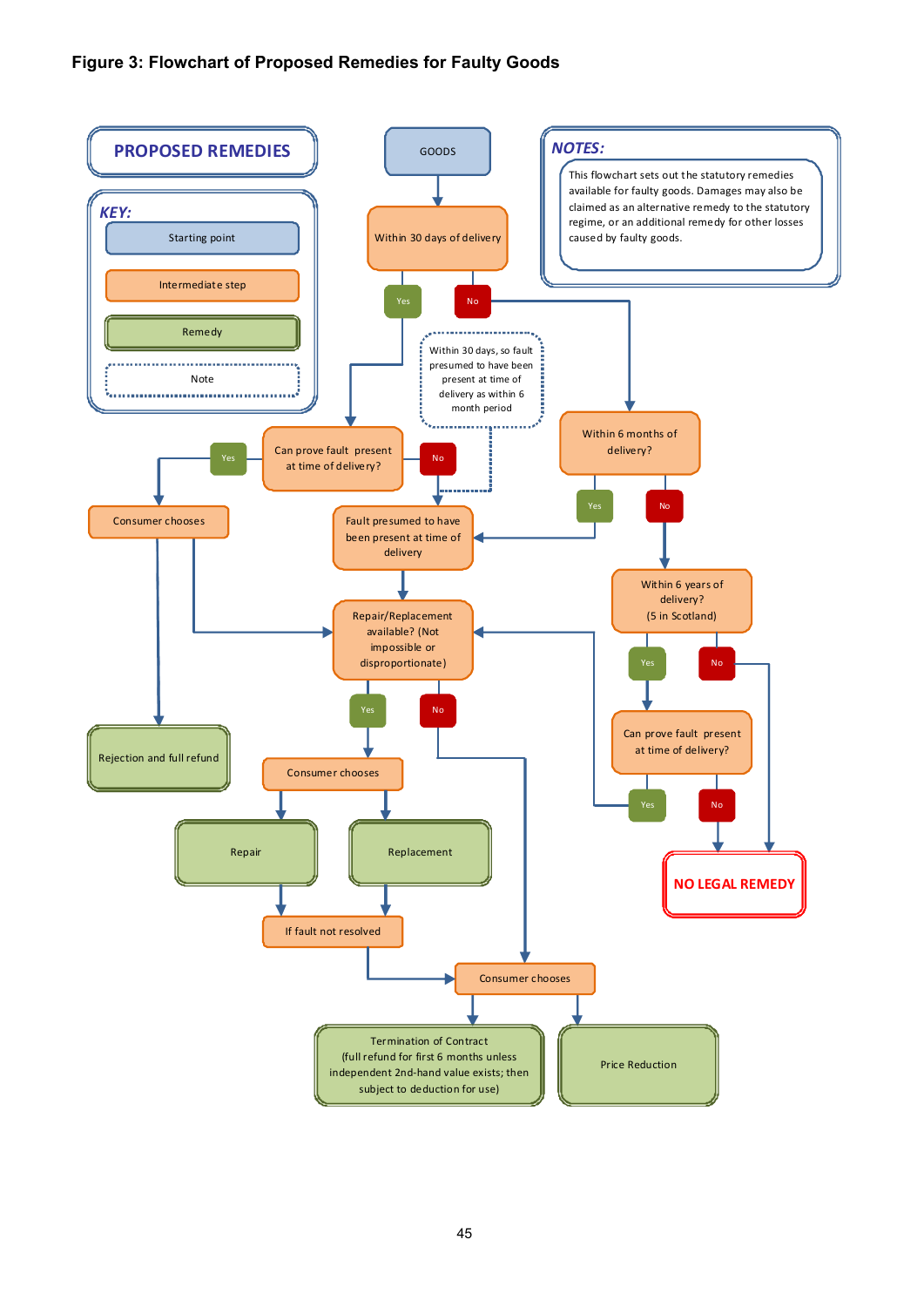#### <span id="page-45-0"></span>**Annex C: Post Implementation Review (PIR) Plan**

A PIR should be undertaken, usually three to five years after implementation of the policy, but exceptionally a longer period may be more appropriate. If the policy is subject to a sunset clause, the review should be carried out sufficiently early that any renewal or amendment to legislation can be enacted before the expiry date. A PIR should examine the extent to which the implemented regulations have achieved their objectives, assess their costs and benefits and identify whether they are having any unintended consequences. Please set out the PIR Plan as detailed below. If there is no plan to do a PIR please provide reasons below

#### **Basis of the review:**

This Impact Assessment includes a commitment to review the proposed changes 3-5 years after implementation.

#### **Review objective:**

To assess:

- the level of take-up of new scheme of remedies
- whether the policy changes are meeting policy objectives
- whether policy objectives are in practice feeding through to increased consumer empowerment.

#### **Review approach and rationale:**

The review would evaluate the effectiveness of the changes within this Impact Assessment. The review will incorporate stakeholders' views that will include consumer groups, business groups, Local Authority Trading Standards Services, the Consumer and Markets Authority (CMA) and the Citizens Advice services.

#### **Baseline:**

Total detriment suffered by consumers has been estimated at £3.08 billion per year. This results from a wide variety of consumer problems including faulty and defective goods, and failure and delay in repairs.

#### **Success criteria:**

Increased consumer empowerment, reduction in consumer detriment, reduced disputes including court cases.

#### **Monitoring information arrangements:**

Feedback from businesses, consumers groups, Trading Standards Services, the CMA and Citizens Advice will be achieved through regular engagement. The transition costs will be recorded during the implementation stage and Government will monitor the ongoing costs via annual reports and management information.

More general information about the impacts on business from the proposed changes will be collected from business groups and through surveys.

**Reasons for not planning a review:**  N/A